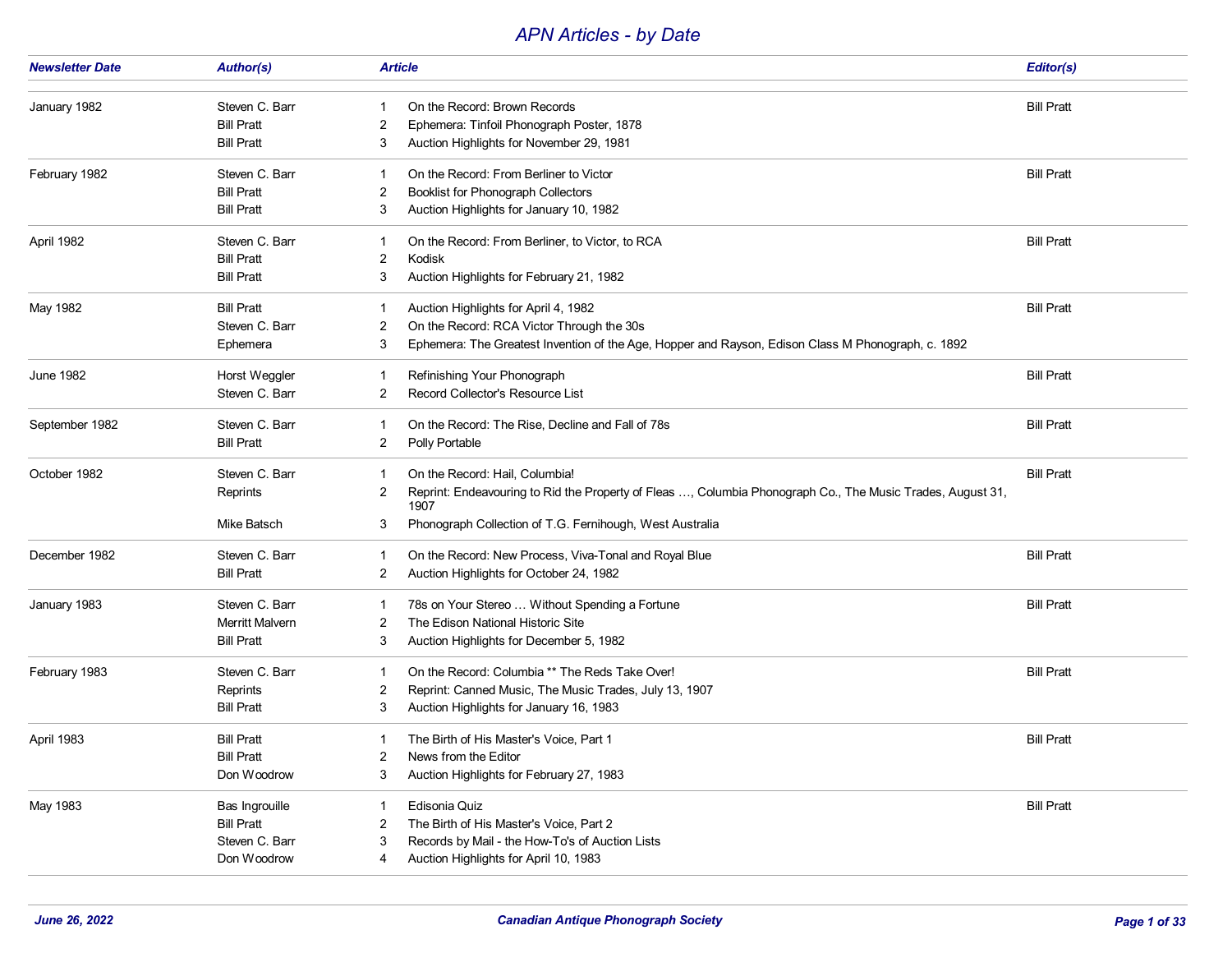| <b>Newsletter Date</b> | <b>Author(s)</b>    | <b>Article</b>                                                                                              | Editor(s)         |
|------------------------|---------------------|-------------------------------------------------------------------------------------------------------------|-------------------|
| June 1983              | <b>Bill Pratt</b>   | News from the Editor                                                                                        | <b>Bill Pratt</b> |
|                        | Steven C. Barr      | On the Record: Light Rays, Panatropes and Red Records<br>2                                                  |                   |
|                        | <b>Bill Pratt</b>   | Auction Highlights for May 15, 1983<br>3                                                                    |                   |
| September 1983         | Steven C. Barr      | On the Record: They Also Sold Records  (Early Canadian Independent Labels)                                  | <b>Bill Pratt</b> |
|                        | Ephemera            | Ephemera: CNE - This is Your Day, the Day of Note, August 30, 1923<br>2                                     |                   |
|                        | Reprints            | Reprint: A Dentist's Use of a Phonograph, The Music Trades, December 28, 1907<br>3                          |                   |
|                        | <b>Bill Pratt</b>   | Auction Highlights for June 19, 1983<br>4                                                                   |                   |
| October 1983           | <b>Bill Pratt</b>   | News from the Editor                                                                                        | <b>Bill Pratt</b> |
|                        | John E. Rutherford  | Songs of My People: A Short-Lived Canadian Record Label<br>2                                                |                   |
|                        | Don Woodrow         | <b>Spring Winding Device</b><br>3                                                                           |                   |
| December 1983          | Bas Ingrouille      | Buyer Beware: Reproduction Outside Horn Gramophone<br>-1                                                    | <b>Bill Pratt</b> |
|                        | Steven C. Barr      | On the Record: Left-Overs  Additions, Corrections and Thoughts on Past Installments of the History<br>2     |                   |
|                        | A.R. Nolf           | Letter to the Editor: Phonograph Museum in Ste-Anne de Beaupré, Québec<br>3                                 |                   |
|                        | <b>Bill Pratt</b>   | Auction Highlights for October 23, 1983<br>4                                                                |                   |
| January 1984           | Steven C. Barr      | On the Record: The History of the Compo Company, Part 1<br>-1                                               | <b>Bill Pratt</b> |
|                        | <b>Bill Pratt</b>   | Auction Highlights for December 4, 1983<br>2                                                                |                   |
| February 1984          | <b>Bill Pratt</b>   | Auction Highlights for January 15, 1984<br>-1                                                               | <b>Bill Pratt</b> |
|                        | <b>Bill Pratt</b>   | Which Edison Reproducers Play Which Type of Cylinders on Which Machines?<br>2                               |                   |
|                        | Steven C. Barr      | On the Record: The History of the Compo Company, Part 2<br>3                                                |                   |
| April 1984             | Steven C. Barr      | On the Record: The History of the Compo Company, Part 3<br>2                                                | <b>Bill Pratt</b> |
|                        | <b>Bill Pratt</b>   | Auction Highlights for February 26, 1984<br>3                                                               |                   |
| May 1984               | Steven C. Barr      | On the Record: The History of the Compo Company, Part 4<br>1                                                | <b>Bill Pratt</b> |
|                        | <b>Bill Pratt</b>   | Auction Highlights for April 1, 1984<br>2                                                                   |                   |
| June 1984              | <b>Bill Pratt</b>   | New Chairman: John Rutherford<br>-1                                                                         | <b>Bill Pratt</b> |
|                        | Steven C. Barr      | On the Record: The History of the Compo Company, Part 5<br>2                                                |                   |
|                        | Reprints            | Reprint: Why July is a Good Month (for the Phonograph Business), Edison Phonograph Monthly, July, 1909<br>3 |                   |
|                        | <b>Bill Pratt</b>   | Auction Highlights for May 27, 1984<br>4                                                                    |                   |
| September 1984         | <b>Bill Pratt</b>   | The Development of Cylinder Records, Part 1<br>1                                                            | <b>Bill Pratt</b> |
| October 1984           | John Black          | Letter to the Editor: A Dealer's Lot!                                                                       | <b>Bill Pratt</b> |
|                        | Bas Ingrouille      | How to Clean Your 78 rpm Records<br>2                                                                       |                   |
|                        | <b>Bill Pratt</b>   | Auction Highlights for September 16, 1984<br>3                                                              |                   |
| December 1984          | <b>Bill Pratt</b>   | The Development of Cylinder Records, Part 2                                                                 | <b>Bill Pratt</b> |
|                        | <b>Bernie Power</b> | John McCormack: Amazing Facts<br>2                                                                          |                   |
|                        | <b>Bill Pratt</b>   | 3<br>Auction Highlights for October 28, 1984                                                                |                   |
| January 1985           | Bas Ingrouille      | How Steel Needles Were Made<br>1                                                                            | <b>Bill Pratt</b> |
|                        | <b>Bill Pratt</b>   | Auction Highlights for December 9, 1984<br>2                                                                |                   |
| February 1985          | <b>Bill Pratt</b>   | The Development of Cylinder Records, Part 3<br>$\mathbf{1}$                                                 | <b>Bill Pratt</b> |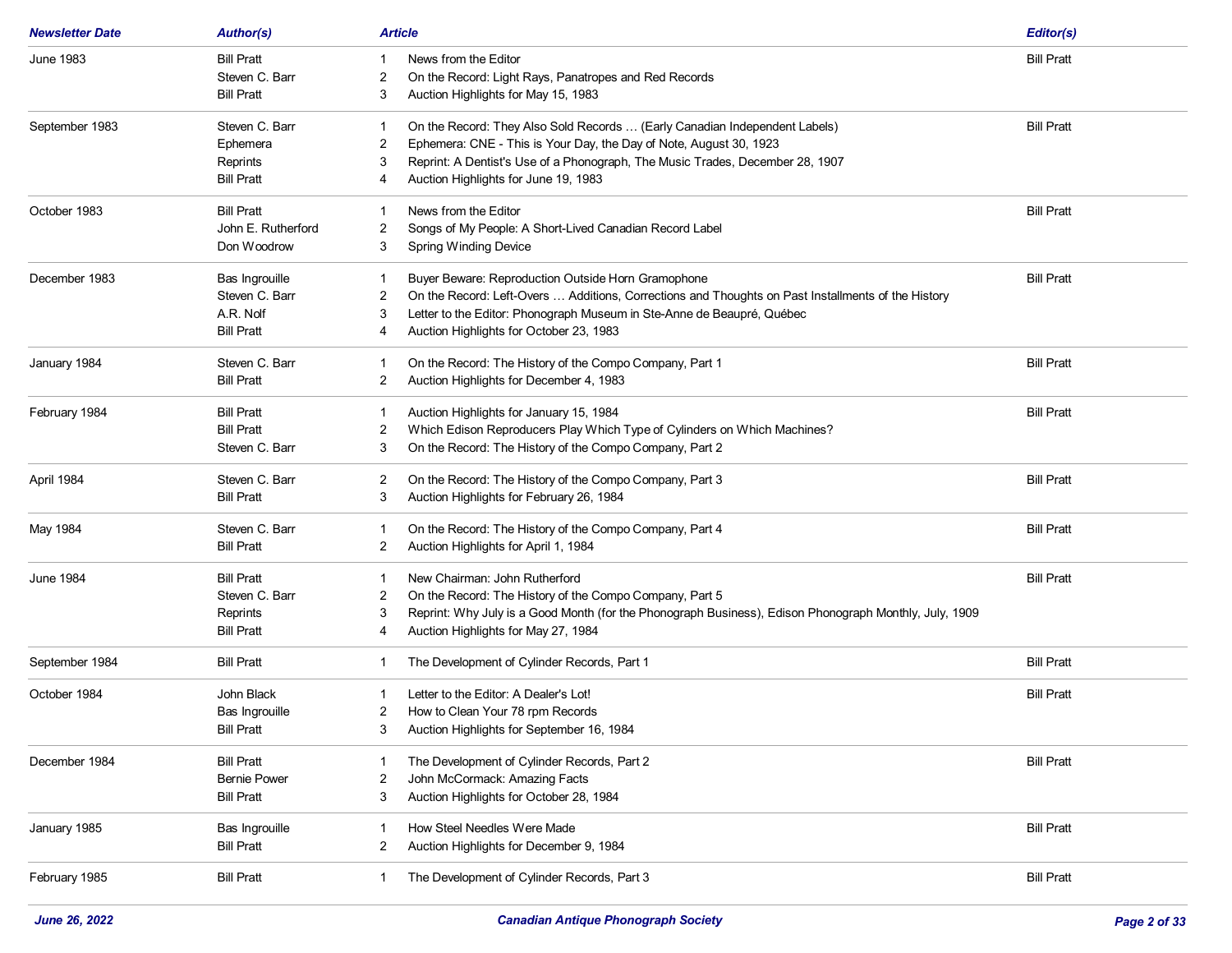| <b>Article</b><br><b>Newsletter Date</b><br><b>Author(s)</b> |                     |                                                                                                                                | Editor(s)         |
|--------------------------------------------------------------|---------------------|--------------------------------------------------------------------------------------------------------------------------------|-------------------|
| February 1985                                                | <b>Bill Pratt</b>   | Auction Highlights for January 13, 1985<br>$\mathbf{2}$                                                                        | <b>Bill Pratt</b> |
| <b>March 1985</b>                                            | Bas Ingrouille      | Phonograph Needles<br>1                                                                                                        | <b>Bill Pratt</b> |
| May 1985                                                     | <b>Bill Pratt</b>   | Meeting Report: Discussion on Whether to Allow "Dealers" to Join the Antique Phonograph Society, March 31,<br>-1<br>1985       | <b>Bill Pratt</b> |
|                                                              | <b>Bill Pratt</b>   | Auction Highlights for March 31, 1985<br>2                                                                                     |                   |
|                                                              | John E. Rutherford  | "Other" Records That Play on an Edison Disc Machine<br>3                                                                       |                   |
| <b>June 1985</b>                                             | <b>Bill Pratt</b>   | Call for Vote on Whether to Allow "Dealers" to Join the Antique Phonograph Society, May 19, 1985<br>-1                         | <b>Bill Pratt</b> |
|                                                              | Bas Ingrouille      | The Phonograph's First Prima Donna<br>2                                                                                        |                   |
| September 1985                                               | <b>Bill Pratt</b>   | Meeting Report: Dealers to Be Excluded from Joining the Antique Phonograph Society                                             | <b>Bill Pratt</b> |
|                                                              | <b>Bill Pratt</b>   | New Banner for the Re-Named "Canadian Antique Phonograph Society"<br>2                                                         |                   |
|                                                              | John E. Rutherford  | The Gavotte Label - A Canadian 78 rpm Enterprise<br>3                                                                          |                   |
|                                                              | <b>Bill Pratt</b>   | Auction Highlights for June 23, 1985<br>4                                                                                      |                   |
|                                                              | Arthur E. Zimmerman | Letter to the Editor: Research Project - The History of the Queen's Radio Station "CFRC"<br>5                                  |                   |
| October 1985                                                 | <b>Bill Pratt</b>   | News from the Editor                                                                                                           | <b>Bill Pratt</b> |
|                                                              | Bas Ingrouille      | Buying a Phonograph<br>2                                                                                                       |                   |
|                                                              | <b>Bill Pratt</b>   | Auction Highlights for September 22, 1985<br>3                                                                                 |                   |
| December 1985                                                | Ephemera            | Ephemera: Something Every Boy and Girl Wants (Victor Talking Machine), Lyon & Healy, Chicago, c. 1908                          | <b>Bill Pratt</b> |
|                                                              | <b>Bernie Power</b> | The Story of Mary O'Connor  The Rose of Tralee<br>2                                                                            |                   |
|                                                              | Earl Mathewson      | Aftermath of an Auction<br>3                                                                                                   |                   |
| January 1986                                                 | John E. Rutherford  | Fifty Years of Laughing Records                                                                                                | <b>Bill Pratt</b> |
|                                                              | <b>Bill Pratt</b>   | Auction Highlights for October 27, 1985<br>2                                                                                   |                   |
|                                                              | <b>Bill Pratt</b>   | Auction Highlights for December 8, 1985<br>3                                                                                   |                   |
| February 1986                                                | <b>Bill Pratt</b>   | News from the Editor: Request for Data for CAPS First Membership Directory                                                     | <b>Bill Pratt</b> |
|                                                              | Bas Ingrouille      | Forty Years in Collecting, Part 1<br>2                                                                                         |                   |
|                                                              | <b>Bill Pratt</b>   | Auction Highlights for January 12, 1986<br>3                                                                                   |                   |
|                                                              | Ephemera            | Ephemera: Stewart Phonograph, The Saturday Evening Post<br>4                                                                   |                   |
| March 1986                                                   | <b>Bill Pratt</b>   | News from the Editor: CAPS First Membership Directory included with this Newsletter                                            | <b>Bill Pratt</b> |
|                                                              | Bas Ingrouille      | Forty Years in Collecting, Part 2<br>2                                                                                         |                   |
|                                                              | <b>Bill Pratt</b>   | Auction Highlights for March 2, 1986<br>3                                                                                      |                   |
| April 1986                                                   | <b>Bill Pratt</b>   | News from the Editor: Preliminary Policy on Advertisements in CAPS Newsletter<br>1                                             | <b>Bill Pratt</b> |
|                                                              | Earl Mathewson      | 2<br>Tricks of the Trade                                                                                                       |                   |
|                                                              | <b>Bill Pratt</b>   | 3<br>Auction Highlights for March 23, 1986                                                                                     |                   |
| <b>June 1986</b>                                             | Ephemera            | Ephemera: The Victrola - Music Hath Charms in the Hospital at Chungking, China, Missionary Bulletin, November<br>1<br>22, 1916 | <b>Bill Pratt</b> |
|                                                              | <b>Bill Pratt</b>   | Wound Down: Milford Fargo (1928-1986)<br>2                                                                                     |                   |
|                                                              | <b>Bill Pratt</b>   | Auction Highlights for April 27, 1986<br>3                                                                                     |                   |
| September 1986                                               | <b>Bill Pratt</b>   | News from the Editor: Membership Dues Increase<br>-1                                                                           | <b>Bill Pratt</b> |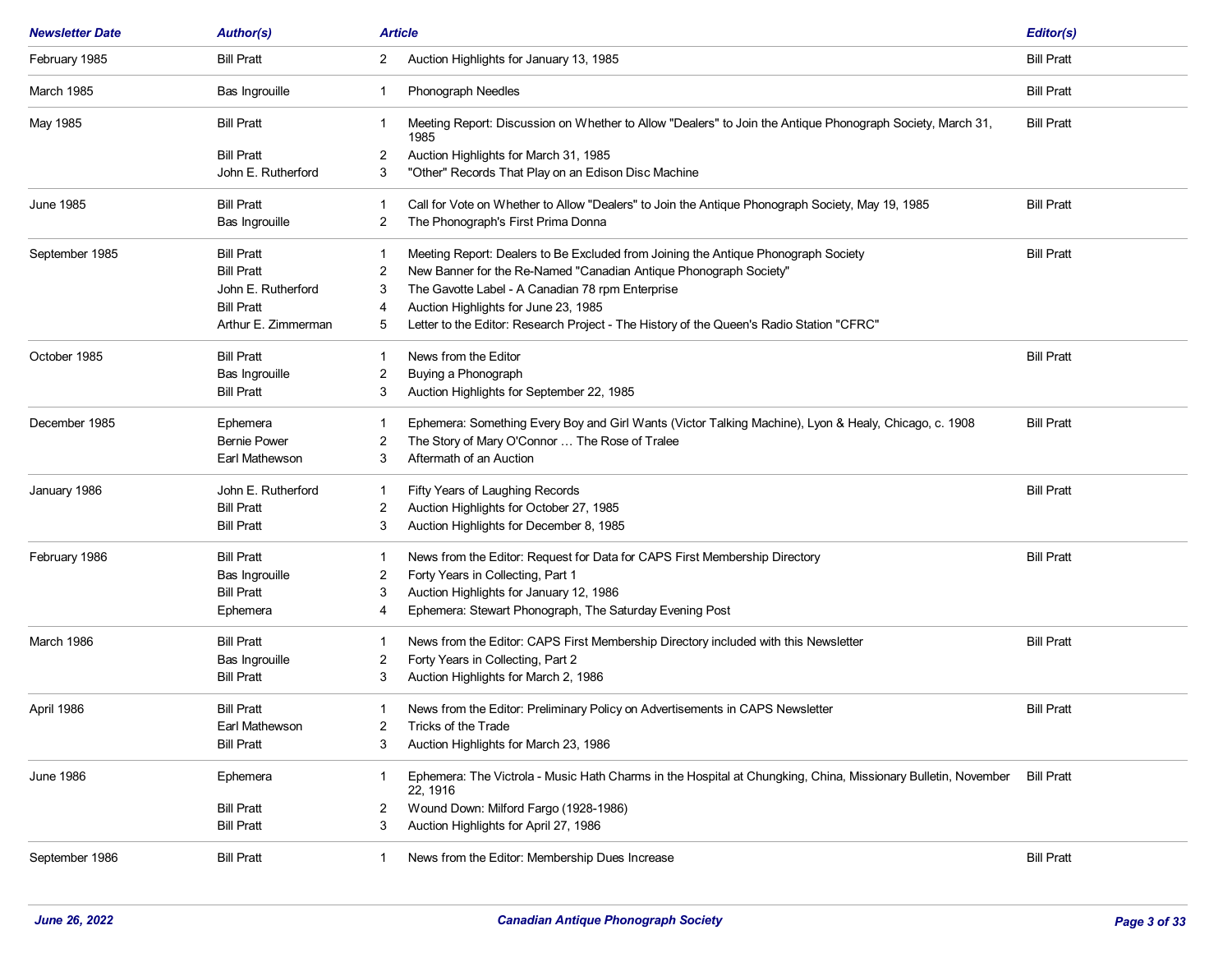| <b>Newsletter Date</b> | <b>Author(s)</b>      | Article                                                                                                                                              | Editor(s)         |
|------------------------|-----------------------|------------------------------------------------------------------------------------------------------------------------------------------------------|-------------------|
| September 1986         | Reprints              | Reprint: Canadian Edison Dealers' First Convention in Toronto, Canadian Music Trades Journal, September 5-6,<br>2<br>1916                            | <b>Bill Pratt</b> |
|                        | <b>Bill Pratt</b>     | 3<br>Auction Highlights for June 8, 1986                                                                                                             |                   |
| October 1986           | <b>Bill Pratt</b>     | R.S. Williams & Sons Co. Ltd., Toronto<br>1                                                                                                          | <b>Bill Pratt</b> |
|                        | <b>Bill Pratt</b>     | Auction Highlights for September 28, 1986<br>2                                                                                                       |                   |
| December 1986          | <b>CAPS Members</b>   | Letters to the Editor                                                                                                                                | <b>Bill Pratt</b> |
|                        | John J. Henderson     | Personal Reminiscence about R.S. Williams & Sons<br>2                                                                                                |                   |
|                        | <b>Bill Pratt</b>     | 3<br>Auction Highlights for October 26, 1986                                                                                                         |                   |
| January 1987           | Ephemera              | Ephemera: What is the Oldest Tune in the World?, Along Broadway, The Edison Musical Magazine, March, 1920                                            | <b>Bill Pratt</b> |
|                        | John E. Rutherford    | The President's Corner: Thoughts on Two Famous Paintings: Victor (Barraud) and Edison (Massani)<br>2                                                 |                   |
|                        | Earl Mathewson        | 3<br>Wound Down: Alex Robertson (1907-1986)                                                                                                          |                   |
|                        | Alex Robertson        | Morgan's and the White Christmas<br>4                                                                                                                |                   |
|                        | Ephemera              | Ephemera: Edison Blue Amberol Records, F.K. Babson, Chicago, c. 1916<br>5                                                                            |                   |
|                        | <b>Chuck Cross</b>    | Letter to the Editor: Cleaning Wax Cylinders<br>6                                                                                                    |                   |
|                        | Earl Mathewson        | Auction Highlights for December 7, 1986<br>7                                                                                                         |                   |
|                        | Ephemera              | Ephemera: Our Latest Phonograph Cabinet (for Amberola 30), F.K. Babson, Chicago, c. 1916<br>8                                                        |                   |
| February 1987          | Letters to the Editor | Letters to the Editor: Amberola 30 Phonograph Cabinet<br>-1                                                                                          | <b>Bill Pratt</b> |
|                        | John E. Rutherford    | The President's Corner: Edison, Berliner and Aviation<br>2                                                                                           |                   |
|                        | <b>Bill Pratt</b>     | Edison National Historic Site: Funds Sought to Preserve National Treasures<br>3                                                                      |                   |
|                        | <b>Bill Pratt</b>     | Edison National Historic Site: Peterson Gets Suspended Jail Term in Edison Artifacts Case<br>4                                                       |                   |
|                        | Ephemera              | Ephemera: Edison Amberola Monthly, February, 1917<br>5                                                                                               |                   |
|                        | Ephemera              | Ephemera: Edison Diamond Points, February, 1917<br>6                                                                                                 |                   |
|                        | <b>Bill Pratt</b>     | Auction Highlights for January 11, 1987                                                                                                              |                   |
| April 1987             | <b>Bill Pratt</b>     | News from the Editor: Discovery of Hundreds of Unpublished Songs by George Gershwin, Jerome Kern, Victor<br>1<br>Herbert, Richard Rodgers and others | <b>Bill Pratt</b> |
|                        | <b>Bill Pratt</b>     | Is it a Phonograph or Is it a Gramophone?<br>2                                                                                                       |                   |
|                        | John E. Rutherford    | The President's Corner: A Lighter Side of Edison<br>3                                                                                                |                   |
|                        | Joe Showler           | Letter to the Editor: Research Project - R.M. Hollingshead of Canada and the Whiz Program<br>4                                                       |                   |
|                        | Bas Ingrouille        | Method of Removing Mold from Black Wax Cylinders<br>5                                                                                                |                   |
|                        | <b>Bruce Bland</b>    | My Method of Cleaning Discs and Celluloid Blue Amberol Cylinders<br>6                                                                                |                   |
|                        | <b>Bill Pratt</b>     | Auction Highlights for February 22, 1987<br>7                                                                                                        |                   |
| May 1987               | John E. Rutherford    | The President's Corner: Thoughts on Ivor Novello<br>1                                                                                                | <b>Bill Pratt</b> |
|                        | Denis Gonet           | Some Distant Recollections of Ivor Novello<br>2                                                                                                      |                   |
|                        | <b>Bas Ingrouille</b> | A Spring Winder That is Easy to Make<br>3                                                                                                            |                   |
|                        | <b>Brian Boyd</b>     | <b>Collecting Early Radio Programs</b><br>4                                                                                                          |                   |
|                        | <b>Bernie Power</b>   | "Believe Me If All Those Endearing Young Charms"<br>5                                                                                                |                   |
|                        | <b>Bill Pratt</b>     | Auction Highlights for April 5, 1987<br>6                                                                                                            |                   |
|                        | Ephemera              | Ephemera: Portion of Prize Winning Advertising Exhibit of W.W. Pett of Hamilton, Ontario, "His Master's Voice",<br>June 1927                         |                   |
| <b>June 1987</b>       | John E. Rutherford    | The President's Corner: A Unique Phonograph for the Discriminating Collector (Edison Disc Tinfoil Machine)<br>1                                      | <b>Bill Pratt</b> |
|                        | <b>Bruce Bland</b>    | Hidden Treasure (Mint 78 rpm Recordings)<br>2                                                                                                        |                   |
|                        | <b>Bill Pratt</b>     | Mr. Edison and the Royal Ontario Museum<br>3                                                                                                         |                   |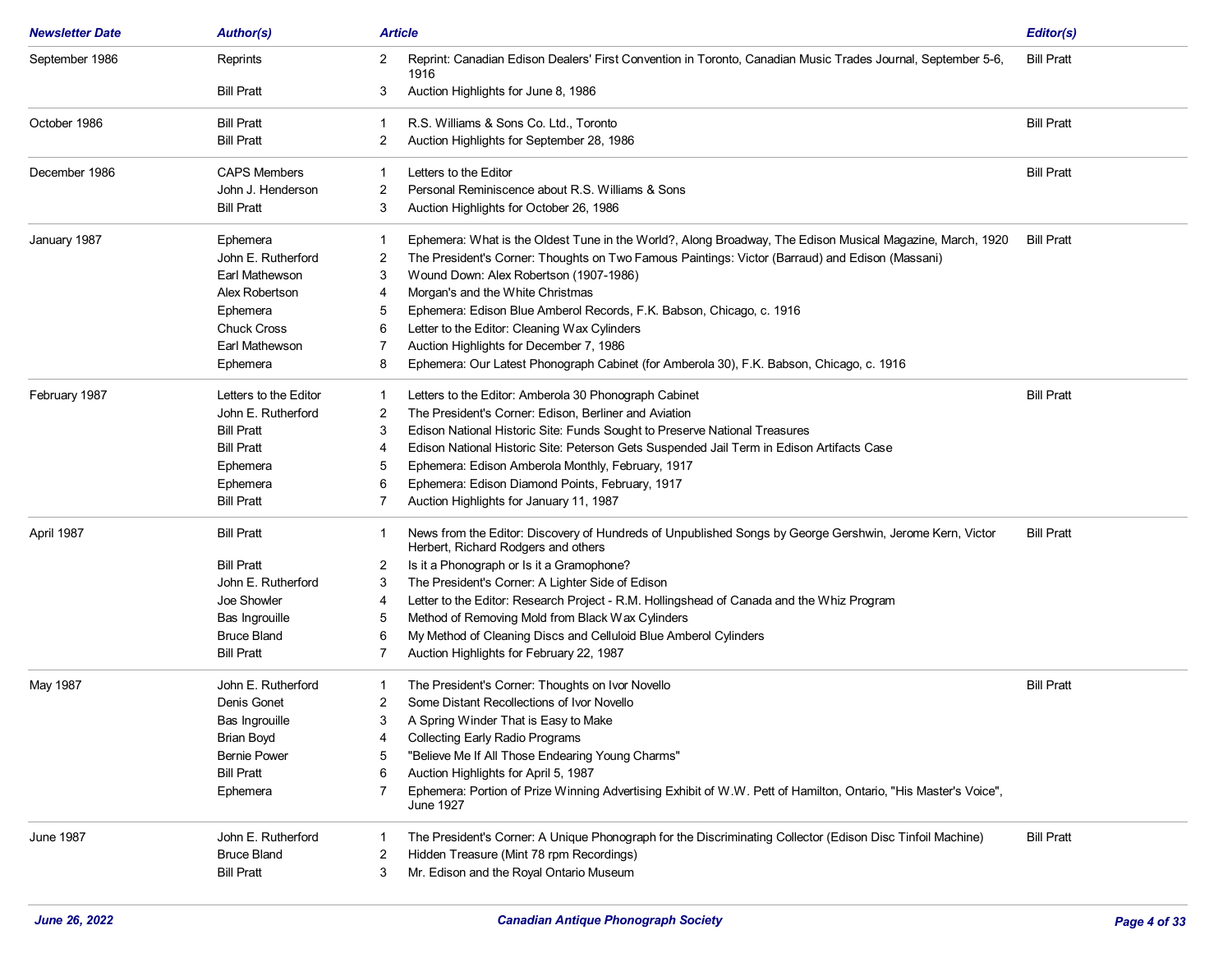| <b>June 1987</b><br><b>Bill Pratt</b><br><b>Bill Pratt</b><br>Auction Highlights for May 24, 1987<br>4<br><b>Bill Pratt</b><br>News from the Editor: CAPS Members Man Table at Collector's Show Called "Magnificent Obsessions",<br><b>Bill Pratt</b><br>September 1987<br>1.<br>Harbourfront, Toronto<br>Letters to the Editor<br>Letters to the Editor: Raise in CAPS Membership Dues<br>2<br>John E. Rutherford<br>The President's Corner: The "Nationality" of Singers<br>3<br><b>Bill Pratt</b><br>Auction Highlights for June 21, 1987<br>4<br>Ephemera: The Phonola Company of Canada, Limited, Elmira, Ontario, Canadian Music Trades Journal, CNE<br>5<br>Ephemera<br>Edition, August, 1923<br><b>Bill Pratt</b><br>October 1987<br>John E. Rutherford<br>The President's Corner: Thoughts on Pseudonyms<br>1<br>The Diefenthaler Collection<br>Gar Darroch<br>2<br><b>Bill Pratt</b><br>Auction Highlights for September 20, 1987<br>3<br>December 1987<br>Ephemera: Talking Machine Tips - Softening the Tone, Automatic Electric Cabinet Light, Record-Cleaning Pad,<br><b>Bill Pratt</b><br>Ephemera<br>1<br>Popular Mechanics, 1919-1920<br>John E. Rutherford<br>The President's Corner: Walter C. Kelly: Monologist and Admirer of Thomas A. Edison<br>2<br>A Hair Raising Tale (In Pursuit of a Phonograph in Bangor, Wales)<br><b>Bill Tarling</b><br>3<br>Ephemera: Edison Phonograph, Special Christmas Offer to Old Customers, Babson Brothers, Chicago, Illinois, c.<br>Ephemera<br>4<br>1915<br>Reprint: Phonograph Entertainment in Every Home  Without a Phonograph, Wellington Advertiser, Fergus,<br>John J. Henderson<br>5<br>Ontario, August 24, 1987<br>Auction Highlights for October 25, 1987<br><b>Bill Pratt</b><br>6<br><b>Bill Pratt</b><br>January 1988<br>Ephemera: Phonola Company of Canada Ltd., Record Sleeve, c. 1924<br>Ephemera<br>Reprint: Bar Star (Steven C. Barr), Toronto Star, December, 1987<br>Reprints<br>2<br>The President's Corner: The Toronto Music Scene During World War I<br>John E. Rutherford<br>3<br><b>Wendell Moore</b><br>A One-Of-A-Kind Machine (Coin-Op Concert-O-Phone)<br>4<br><b>Bill Pratt</b><br>Auction Highlights for December 6, 1987<br>5<br>February 1988<br>Wound Down: Bruce Bland (died 1988)<br><b>Bill Pratt</b><br><b>Bill Pratt</b><br>1<br>2<br>Letter to the Editor: Phonola Organola<br>J. Verle Spiers<br>Paul Dodington<br>3<br>Horst Weggler<br>4<br>Letter to the Editor: Echophone No. 1<br>John E. Rutherford<br>The President's Corner: "Gems" Records: Some of them are Jewels<br>5<br>Reprint: Oh Canada: A Tale of Orthophonic Recording, Victor Radio and Two Aggressive Brothers, Part 1, New<br>James R. Tennyson<br>6<br>Amberola Graphic, July, 1987<br><b>Bill Pratt</b><br>Auction Highlights for January 10, 1988<br>7<br>March 1988<br>Dave Ross<br>Gramophone-Phonograph-Graphophone<br><b>Bill Pratt</b><br>1.<br>John E. Rutherford<br>The President's Corner: The Rival Claims Made on Record Jackets or "What's Up Your Sleeve?"<br>2<br>James R. Tennyson<br>Reprint: Oh Canada: A Tale of Orthophonic Recording, Victor Radio and Two Aggressive Brothers, Part 2, New<br>3<br>Amberola Graphic, July, 1987<br>Auction Highlights for February 21, 1988<br><b>Bill Pratt</b><br>4<br>Ephemera: Street Concerts Sell Orthophonics, "His Master's Voice", June, 1927<br>Ephemera<br>5<br><b>Bill Pratt</b><br>May 1988<br>John E. Rutherford<br>The President's Corner: Canadian Antique Phonograph Society 20th Anniversary<br>1<br>Andy Smith<br>North Bay Museum Exhibit<br>2<br>Musical Tidbit (The Real Casey Jones)<br>Bas Ingrouille<br>3 | <b>Newsletter Date</b> | <b>Author(s)</b> | Article | Editor(s) |
|---------------------------------------------------------------------------------------------------------------------------------------------------------------------------------------------------------------------------------------------------------------------------------------------------------------------------------------------------------------------------------------------------------------------------------------------------------------------------------------------------------------------------------------------------------------------------------------------------------------------------------------------------------------------------------------------------------------------------------------------------------------------------------------------------------------------------------------------------------------------------------------------------------------------------------------------------------------------------------------------------------------------------------------------------------------------------------------------------------------------------------------------------------------------------------------------------------------------------------------------------------------------------------------------------------------------------------------------------------------------------------------------------------------------------------------------------------------------------------------------------------------------------------------------------------------------------------------------------------------------------------------------------------------------------------------------------------------------------------------------------------------------------------------------------------------------------------------------------------------------------------------------------------------------------------------------------------------------------------------------------------------------------------------------------------------------------------------------------------------------------------------------------------------------------------------------------------------------------------------------------------------------------------------------------------------------------------------------------------------------------------------------------------------------------------------------------------------------------------------------------------------------------------------------------------------------------------------------------------------------------------------------------------------------------------------------------------------------------------------------------------------------------------------------------------------------------------------------------------------------------------------------------------------------------------------------------------------------------------------------------------------------------------------------------------------------------------------------------------------------------------------------------------------------------------------------------------------------------------------------------------------------------------------------------------------------------------------------------------------------------------------------------------------------------------------------------------------------------------------------------------------------------------------------------------------------------------------------------------------------------------------------------------------------|------------------------|------------------|---------|-----------|
|                                                                                                                                                                                                                                                                                                                                                                                                                                                                                                                                                                                                                                                                                                                                                                                                                                                                                                                                                                                                                                                                                                                                                                                                                                                                                                                                                                                                                                                                                                                                                                                                                                                                                                                                                                                                                                                                                                                                                                                                                                                                                                                                                                                                                                                                                                                                                                                                                                                                                                                                                                                                                                                                                                                                                                                                                                                                                                                                                                                                                                                                                                                                                                                                                                                                                                                                                                                                                                                                                                                                                                                                                                                                     |                        |                  |         |           |
|                                                                                                                                                                                                                                                                                                                                                                                                                                                                                                                                                                                                                                                                                                                                                                                                                                                                                                                                                                                                                                                                                                                                                                                                                                                                                                                                                                                                                                                                                                                                                                                                                                                                                                                                                                                                                                                                                                                                                                                                                                                                                                                                                                                                                                                                                                                                                                                                                                                                                                                                                                                                                                                                                                                                                                                                                                                                                                                                                                                                                                                                                                                                                                                                                                                                                                                                                                                                                                                                                                                                                                                                                                                                     |                        |                  |         |           |
|                                                                                                                                                                                                                                                                                                                                                                                                                                                                                                                                                                                                                                                                                                                                                                                                                                                                                                                                                                                                                                                                                                                                                                                                                                                                                                                                                                                                                                                                                                                                                                                                                                                                                                                                                                                                                                                                                                                                                                                                                                                                                                                                                                                                                                                                                                                                                                                                                                                                                                                                                                                                                                                                                                                                                                                                                                                                                                                                                                                                                                                                                                                                                                                                                                                                                                                                                                                                                                                                                                                                                                                                                                                                     |                        |                  |         |           |
|                                                                                                                                                                                                                                                                                                                                                                                                                                                                                                                                                                                                                                                                                                                                                                                                                                                                                                                                                                                                                                                                                                                                                                                                                                                                                                                                                                                                                                                                                                                                                                                                                                                                                                                                                                                                                                                                                                                                                                                                                                                                                                                                                                                                                                                                                                                                                                                                                                                                                                                                                                                                                                                                                                                                                                                                                                                                                                                                                                                                                                                                                                                                                                                                                                                                                                                                                                                                                                                                                                                                                                                                                                                                     |                        |                  |         |           |
|                                                                                                                                                                                                                                                                                                                                                                                                                                                                                                                                                                                                                                                                                                                                                                                                                                                                                                                                                                                                                                                                                                                                                                                                                                                                                                                                                                                                                                                                                                                                                                                                                                                                                                                                                                                                                                                                                                                                                                                                                                                                                                                                                                                                                                                                                                                                                                                                                                                                                                                                                                                                                                                                                                                                                                                                                                                                                                                                                                                                                                                                                                                                                                                                                                                                                                                                                                                                                                                                                                                                                                                                                                                                     |                        |                  |         |           |
|                                                                                                                                                                                                                                                                                                                                                                                                                                                                                                                                                                                                                                                                                                                                                                                                                                                                                                                                                                                                                                                                                                                                                                                                                                                                                                                                                                                                                                                                                                                                                                                                                                                                                                                                                                                                                                                                                                                                                                                                                                                                                                                                                                                                                                                                                                                                                                                                                                                                                                                                                                                                                                                                                                                                                                                                                                                                                                                                                                                                                                                                                                                                                                                                                                                                                                                                                                                                                                                                                                                                                                                                                                                                     |                        |                  |         |           |
|                                                                                                                                                                                                                                                                                                                                                                                                                                                                                                                                                                                                                                                                                                                                                                                                                                                                                                                                                                                                                                                                                                                                                                                                                                                                                                                                                                                                                                                                                                                                                                                                                                                                                                                                                                                                                                                                                                                                                                                                                                                                                                                                                                                                                                                                                                                                                                                                                                                                                                                                                                                                                                                                                                                                                                                                                                                                                                                                                                                                                                                                                                                                                                                                                                                                                                                                                                                                                                                                                                                                                                                                                                                                     |                        |                  |         |           |
|                                                                                                                                                                                                                                                                                                                                                                                                                                                                                                                                                                                                                                                                                                                                                                                                                                                                                                                                                                                                                                                                                                                                                                                                                                                                                                                                                                                                                                                                                                                                                                                                                                                                                                                                                                                                                                                                                                                                                                                                                                                                                                                                                                                                                                                                                                                                                                                                                                                                                                                                                                                                                                                                                                                                                                                                                                                                                                                                                                                                                                                                                                                                                                                                                                                                                                                                                                                                                                                                                                                                                                                                                                                                     |                        |                  |         |           |
|                                                                                                                                                                                                                                                                                                                                                                                                                                                                                                                                                                                                                                                                                                                                                                                                                                                                                                                                                                                                                                                                                                                                                                                                                                                                                                                                                                                                                                                                                                                                                                                                                                                                                                                                                                                                                                                                                                                                                                                                                                                                                                                                                                                                                                                                                                                                                                                                                                                                                                                                                                                                                                                                                                                                                                                                                                                                                                                                                                                                                                                                                                                                                                                                                                                                                                                                                                                                                                                                                                                                                                                                                                                                     |                        |                  |         |           |
|                                                                                                                                                                                                                                                                                                                                                                                                                                                                                                                                                                                                                                                                                                                                                                                                                                                                                                                                                                                                                                                                                                                                                                                                                                                                                                                                                                                                                                                                                                                                                                                                                                                                                                                                                                                                                                                                                                                                                                                                                                                                                                                                                                                                                                                                                                                                                                                                                                                                                                                                                                                                                                                                                                                                                                                                                                                                                                                                                                                                                                                                                                                                                                                                                                                                                                                                                                                                                                                                                                                                                                                                                                                                     |                        |                  |         |           |
|                                                                                                                                                                                                                                                                                                                                                                                                                                                                                                                                                                                                                                                                                                                                                                                                                                                                                                                                                                                                                                                                                                                                                                                                                                                                                                                                                                                                                                                                                                                                                                                                                                                                                                                                                                                                                                                                                                                                                                                                                                                                                                                                                                                                                                                                                                                                                                                                                                                                                                                                                                                                                                                                                                                                                                                                                                                                                                                                                                                                                                                                                                                                                                                                                                                                                                                                                                                                                                                                                                                                                                                                                                                                     |                        |                  |         |           |
|                                                                                                                                                                                                                                                                                                                                                                                                                                                                                                                                                                                                                                                                                                                                                                                                                                                                                                                                                                                                                                                                                                                                                                                                                                                                                                                                                                                                                                                                                                                                                                                                                                                                                                                                                                                                                                                                                                                                                                                                                                                                                                                                                                                                                                                                                                                                                                                                                                                                                                                                                                                                                                                                                                                                                                                                                                                                                                                                                                                                                                                                                                                                                                                                                                                                                                                                                                                                                                                                                                                                                                                                                                                                     |                        |                  |         |           |
|                                                                                                                                                                                                                                                                                                                                                                                                                                                                                                                                                                                                                                                                                                                                                                                                                                                                                                                                                                                                                                                                                                                                                                                                                                                                                                                                                                                                                                                                                                                                                                                                                                                                                                                                                                                                                                                                                                                                                                                                                                                                                                                                                                                                                                                                                                                                                                                                                                                                                                                                                                                                                                                                                                                                                                                                                                                                                                                                                                                                                                                                                                                                                                                                                                                                                                                                                                                                                                                                                                                                                                                                                                                                     |                        |                  |         |           |
|                                                                                                                                                                                                                                                                                                                                                                                                                                                                                                                                                                                                                                                                                                                                                                                                                                                                                                                                                                                                                                                                                                                                                                                                                                                                                                                                                                                                                                                                                                                                                                                                                                                                                                                                                                                                                                                                                                                                                                                                                                                                                                                                                                                                                                                                                                                                                                                                                                                                                                                                                                                                                                                                                                                                                                                                                                                                                                                                                                                                                                                                                                                                                                                                                                                                                                                                                                                                                                                                                                                                                                                                                                                                     |                        |                  |         |           |
|                                                                                                                                                                                                                                                                                                                                                                                                                                                                                                                                                                                                                                                                                                                                                                                                                                                                                                                                                                                                                                                                                                                                                                                                                                                                                                                                                                                                                                                                                                                                                                                                                                                                                                                                                                                                                                                                                                                                                                                                                                                                                                                                                                                                                                                                                                                                                                                                                                                                                                                                                                                                                                                                                                                                                                                                                                                                                                                                                                                                                                                                                                                                                                                                                                                                                                                                                                                                                                                                                                                                                                                                                                                                     |                        |                  |         |           |
|                                                                                                                                                                                                                                                                                                                                                                                                                                                                                                                                                                                                                                                                                                                                                                                                                                                                                                                                                                                                                                                                                                                                                                                                                                                                                                                                                                                                                                                                                                                                                                                                                                                                                                                                                                                                                                                                                                                                                                                                                                                                                                                                                                                                                                                                                                                                                                                                                                                                                                                                                                                                                                                                                                                                                                                                                                                                                                                                                                                                                                                                                                                                                                                                                                                                                                                                                                                                                                                                                                                                                                                                                                                                     |                        |                  |         |           |
|                                                                                                                                                                                                                                                                                                                                                                                                                                                                                                                                                                                                                                                                                                                                                                                                                                                                                                                                                                                                                                                                                                                                                                                                                                                                                                                                                                                                                                                                                                                                                                                                                                                                                                                                                                                                                                                                                                                                                                                                                                                                                                                                                                                                                                                                                                                                                                                                                                                                                                                                                                                                                                                                                                                                                                                                                                                                                                                                                                                                                                                                                                                                                                                                                                                                                                                                                                                                                                                                                                                                                                                                                                                                     |                        |                  |         |           |
|                                                                                                                                                                                                                                                                                                                                                                                                                                                                                                                                                                                                                                                                                                                                                                                                                                                                                                                                                                                                                                                                                                                                                                                                                                                                                                                                                                                                                                                                                                                                                                                                                                                                                                                                                                                                                                                                                                                                                                                                                                                                                                                                                                                                                                                                                                                                                                                                                                                                                                                                                                                                                                                                                                                                                                                                                                                                                                                                                                                                                                                                                                                                                                                                                                                                                                                                                                                                                                                                                                                                                                                                                                                                     |                        |                  |         |           |
|                                                                                                                                                                                                                                                                                                                                                                                                                                                                                                                                                                                                                                                                                                                                                                                                                                                                                                                                                                                                                                                                                                                                                                                                                                                                                                                                                                                                                                                                                                                                                                                                                                                                                                                                                                                                                                                                                                                                                                                                                                                                                                                                                                                                                                                                                                                                                                                                                                                                                                                                                                                                                                                                                                                                                                                                                                                                                                                                                                                                                                                                                                                                                                                                                                                                                                                                                                                                                                                                                                                                                                                                                                                                     |                        |                  |         |           |
|                                                                                                                                                                                                                                                                                                                                                                                                                                                                                                                                                                                                                                                                                                                                                                                                                                                                                                                                                                                                                                                                                                                                                                                                                                                                                                                                                                                                                                                                                                                                                                                                                                                                                                                                                                                                                                                                                                                                                                                                                                                                                                                                                                                                                                                                                                                                                                                                                                                                                                                                                                                                                                                                                                                                                                                                                                                                                                                                                                                                                                                                                                                                                                                                                                                                                                                                                                                                                                                                                                                                                                                                                                                                     |                        |                  |         |           |
|                                                                                                                                                                                                                                                                                                                                                                                                                                                                                                                                                                                                                                                                                                                                                                                                                                                                                                                                                                                                                                                                                                                                                                                                                                                                                                                                                                                                                                                                                                                                                                                                                                                                                                                                                                                                                                                                                                                                                                                                                                                                                                                                                                                                                                                                                                                                                                                                                                                                                                                                                                                                                                                                                                                                                                                                                                                                                                                                                                                                                                                                                                                                                                                                                                                                                                                                                                                                                                                                                                                                                                                                                                                                     |                        |                  |         |           |
|                                                                                                                                                                                                                                                                                                                                                                                                                                                                                                                                                                                                                                                                                                                                                                                                                                                                                                                                                                                                                                                                                                                                                                                                                                                                                                                                                                                                                                                                                                                                                                                                                                                                                                                                                                                                                                                                                                                                                                                                                                                                                                                                                                                                                                                                                                                                                                                                                                                                                                                                                                                                                                                                                                                                                                                                                                                                                                                                                                                                                                                                                                                                                                                                                                                                                                                                                                                                                                                                                                                                                                                                                                                                     |                        |                  |         |           |
|                                                                                                                                                                                                                                                                                                                                                                                                                                                                                                                                                                                                                                                                                                                                                                                                                                                                                                                                                                                                                                                                                                                                                                                                                                                                                                                                                                                                                                                                                                                                                                                                                                                                                                                                                                                                                                                                                                                                                                                                                                                                                                                                                                                                                                                                                                                                                                                                                                                                                                                                                                                                                                                                                                                                                                                                                                                                                                                                                                                                                                                                                                                                                                                                                                                                                                                                                                                                                                                                                                                                                                                                                                                                     |                        |                  |         |           |
|                                                                                                                                                                                                                                                                                                                                                                                                                                                                                                                                                                                                                                                                                                                                                                                                                                                                                                                                                                                                                                                                                                                                                                                                                                                                                                                                                                                                                                                                                                                                                                                                                                                                                                                                                                                                                                                                                                                                                                                                                                                                                                                                                                                                                                                                                                                                                                                                                                                                                                                                                                                                                                                                                                                                                                                                                                                                                                                                                                                                                                                                                                                                                                                                                                                                                                                                                                                                                                                                                                                                                                                                                                                                     |                        |                  |         |           |
|                                                                                                                                                                                                                                                                                                                                                                                                                                                                                                                                                                                                                                                                                                                                                                                                                                                                                                                                                                                                                                                                                                                                                                                                                                                                                                                                                                                                                                                                                                                                                                                                                                                                                                                                                                                                                                                                                                                                                                                                                                                                                                                                                                                                                                                                                                                                                                                                                                                                                                                                                                                                                                                                                                                                                                                                                                                                                                                                                                                                                                                                                                                                                                                                                                                                                                                                                                                                                                                                                                                                                                                                                                                                     |                        |                  |         |           |
|                                                                                                                                                                                                                                                                                                                                                                                                                                                                                                                                                                                                                                                                                                                                                                                                                                                                                                                                                                                                                                                                                                                                                                                                                                                                                                                                                                                                                                                                                                                                                                                                                                                                                                                                                                                                                                                                                                                                                                                                                                                                                                                                                                                                                                                                                                                                                                                                                                                                                                                                                                                                                                                                                                                                                                                                                                                                                                                                                                                                                                                                                                                                                                                                                                                                                                                                                                                                                                                                                                                                                                                                                                                                     |                        |                  |         |           |
|                                                                                                                                                                                                                                                                                                                                                                                                                                                                                                                                                                                                                                                                                                                                                                                                                                                                                                                                                                                                                                                                                                                                                                                                                                                                                                                                                                                                                                                                                                                                                                                                                                                                                                                                                                                                                                                                                                                                                                                                                                                                                                                                                                                                                                                                                                                                                                                                                                                                                                                                                                                                                                                                                                                                                                                                                                                                                                                                                                                                                                                                                                                                                                                                                                                                                                                                                                                                                                                                                                                                                                                                                                                                     |                        |                  |         |           |
|                                                                                                                                                                                                                                                                                                                                                                                                                                                                                                                                                                                                                                                                                                                                                                                                                                                                                                                                                                                                                                                                                                                                                                                                                                                                                                                                                                                                                                                                                                                                                                                                                                                                                                                                                                                                                                                                                                                                                                                                                                                                                                                                                                                                                                                                                                                                                                                                                                                                                                                                                                                                                                                                                                                                                                                                                                                                                                                                                                                                                                                                                                                                                                                                                                                                                                                                                                                                                                                                                                                                                                                                                                                                     |                        |                  |         |           |
|                                                                                                                                                                                                                                                                                                                                                                                                                                                                                                                                                                                                                                                                                                                                                                                                                                                                                                                                                                                                                                                                                                                                                                                                                                                                                                                                                                                                                                                                                                                                                                                                                                                                                                                                                                                                                                                                                                                                                                                                                                                                                                                                                                                                                                                                                                                                                                                                                                                                                                                                                                                                                                                                                                                                                                                                                                                                                                                                                                                                                                                                                                                                                                                                                                                                                                                                                                                                                                                                                                                                                                                                                                                                     |                        |                  |         |           |
|                                                                                                                                                                                                                                                                                                                                                                                                                                                                                                                                                                                                                                                                                                                                                                                                                                                                                                                                                                                                                                                                                                                                                                                                                                                                                                                                                                                                                                                                                                                                                                                                                                                                                                                                                                                                                                                                                                                                                                                                                                                                                                                                                                                                                                                                                                                                                                                                                                                                                                                                                                                                                                                                                                                                                                                                                                                                                                                                                                                                                                                                                                                                                                                                                                                                                                                                                                                                                                                                                                                                                                                                                                                                     |                        |                  |         |           |
|                                                                                                                                                                                                                                                                                                                                                                                                                                                                                                                                                                                                                                                                                                                                                                                                                                                                                                                                                                                                                                                                                                                                                                                                                                                                                                                                                                                                                                                                                                                                                                                                                                                                                                                                                                                                                                                                                                                                                                                                                                                                                                                                                                                                                                                                                                                                                                                                                                                                                                                                                                                                                                                                                                                                                                                                                                                                                                                                                                                                                                                                                                                                                                                                                                                                                                                                                                                                                                                                                                                                                                                                                                                                     |                        |                  |         |           |
|                                                                                                                                                                                                                                                                                                                                                                                                                                                                                                                                                                                                                                                                                                                                                                                                                                                                                                                                                                                                                                                                                                                                                                                                                                                                                                                                                                                                                                                                                                                                                                                                                                                                                                                                                                                                                                                                                                                                                                                                                                                                                                                                                                                                                                                                                                                                                                                                                                                                                                                                                                                                                                                                                                                                                                                                                                                                                                                                                                                                                                                                                                                                                                                                                                                                                                                                                                                                                                                                                                                                                                                                                                                                     |                        |                  |         |           |
|                                                                                                                                                                                                                                                                                                                                                                                                                                                                                                                                                                                                                                                                                                                                                                                                                                                                                                                                                                                                                                                                                                                                                                                                                                                                                                                                                                                                                                                                                                                                                                                                                                                                                                                                                                                                                                                                                                                                                                                                                                                                                                                                                                                                                                                                                                                                                                                                                                                                                                                                                                                                                                                                                                                                                                                                                                                                                                                                                                                                                                                                                                                                                                                                                                                                                                                                                                                                                                                                                                                                                                                                                                                                     |                        |                  |         |           |
|                                                                                                                                                                                                                                                                                                                                                                                                                                                                                                                                                                                                                                                                                                                                                                                                                                                                                                                                                                                                                                                                                                                                                                                                                                                                                                                                                                                                                                                                                                                                                                                                                                                                                                                                                                                                                                                                                                                                                                                                                                                                                                                                                                                                                                                                                                                                                                                                                                                                                                                                                                                                                                                                                                                                                                                                                                                                                                                                                                                                                                                                                                                                                                                                                                                                                                                                                                                                                                                                                                                                                                                                                                                                     |                        |                  |         |           |
|                                                                                                                                                                                                                                                                                                                                                                                                                                                                                                                                                                                                                                                                                                                                                                                                                                                                                                                                                                                                                                                                                                                                                                                                                                                                                                                                                                                                                                                                                                                                                                                                                                                                                                                                                                                                                                                                                                                                                                                                                                                                                                                                                                                                                                                                                                                                                                                                                                                                                                                                                                                                                                                                                                                                                                                                                                                                                                                                                                                                                                                                                                                                                                                                                                                                                                                                                                                                                                                                                                                                                                                                                                                                     |                        |                  |         |           |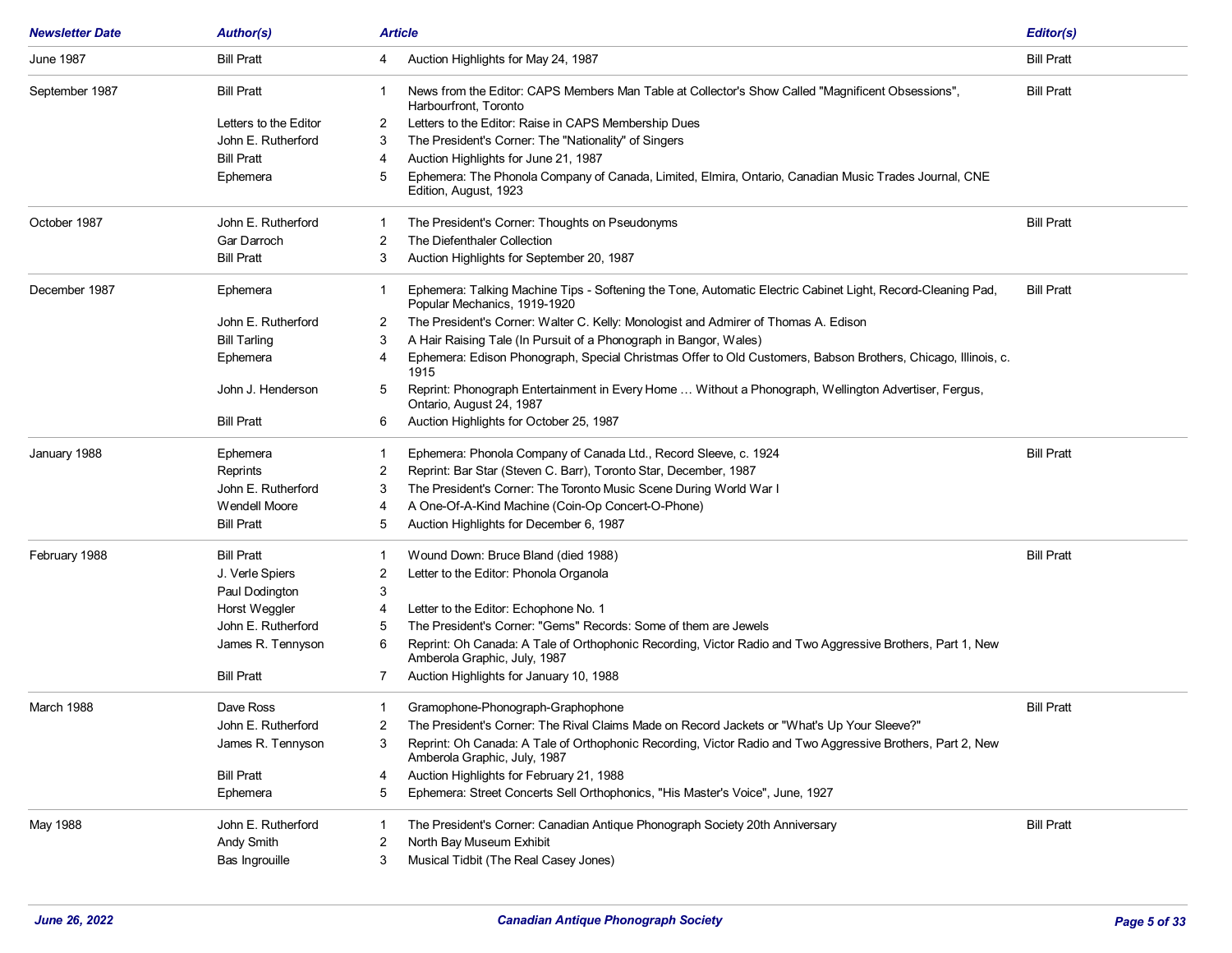| <b>Bill Pratt</b><br>May 1988<br>Ephemera: A New and Exclusive "Sonora" Feature - the All-Wooden Tone Arm Equipment, I. Montagnes &<br>Ephemera<br>4<br>Company, Toronto, undated<br>Police Monkey Business and a Collector<br>Earl Mathewson<br>5<br>A Recording Career That Almost Was<br>Paul Dodington<br>6<br>Ephemera: Sonora Needles, I. Montagnes & Company, Toronto, undated<br>Ephemera<br>Ephemera: Unused Invoice and Blank Cheque, Berliner Gram-O-Phone Company Limited, Montreal, c. 1912<br><b>Bill Pratt</b><br>8<br>(Collection of Bill and Betty Pratt)<br><b>Bill Pratt</b><br>Auction Highlights for March 27, 1988<br>9<br>Ephemera: Music Lovers Choose the Brunswick, The Musical Merchandise Sales Company, Toronto, undated<br>Ephemera<br>10<br><b>Bill Pratt</b><br><b>June 1988</b><br>John E. Rutherford<br>The President's Corner: Canadian Antique Phonograph Society 20th Anniversary - Update<br>-1<br><b>Bill Pratt</b><br>News from the Editor: CAPS Has a New Editor (John Black)<br>2<br>3<br>Ephemera: Berliner Gram-O-Phone advertisement, Canadian Music Trades Journal, September, 1904<br>Ephemera<br>A Brief History of the First 20 Years of the Canadian Antique Phonograph Society<br>Bas Ingrouille<br>4<br>Reprint: Johnston & Co., Canadian Music Trades Journal, September, 1904<br>Reprints<br>5<br>Caruso's Last Canadian Concert Tour<br>Paul Dodington<br>6<br>Reprint: Impressions of Caruso by Augustus Bridle, Toronto music critic, and a Montreal reporter, Musical<br>Reprints<br>Canada, October, 1920<br><b>Bill Pratt</b><br>Auction Highlights for May 8, 1988<br>8<br>September 1988<br>John E. Rutherford<br>The President's Corner: Some Do  Some Don't (Love the Phonograph)<br>John Black<br>-1<br>John Black<br>Meeting Report: CAPS 20th Anniversary Celebration and the President's Wine and Cheese Party, June 4-5, 1988<br>2<br>John Black<br>3<br>ARSC Conference Report: May 25-28, 1988<br>Peer's Wax Wanes (Oldest Recorded Cylinder)<br>Lynda Black<br>4<br>October 1988<br>John E. Rutherford<br>The President's Corner: Politicians on Record<br>John Black<br>1<br>John Black<br>2<br>The Editor's Corner: Ste-Anne de Beaupré Museum, Québec<br>John Black<br>Auction Highlights for September 18, 1988<br>3<br>Lynda Black<br>Meeting Report: Conversation With the Blues, September 18, 1988<br>4<br>December 1988<br>John E. Rutherford<br>The President's Corner: Humour on Records<br>John Black<br>1<br>John Black<br>2<br>The Editor's Corner: Reflections - The Trouble With Harry (O'Donnell)<br>Lumberjacks and Phonographs<br>Paul Dodington<br>3<br>Letters to the Editor<br>Edison National Historic Site: Case Against Phillip Petersen, October 24, 1988<br>4<br>John Black<br>Auction Highlights for October 30, 1988<br>5<br>John E. Rutherford<br>The President's Corner: "Message" Records of World War I<br>John Black<br>January 1989<br>Railway Express (Train Records)<br>Dave Ross<br>2<br><b>Bill Pratt</b><br>3<br>Auction Highlights for December 4, 1988<br>John Black<br>February 1989<br>John E. Rutherford<br>The President's Corner: The Canadian Connection (Victor Herbert)<br>John Black<br>Wound Down: Beatrice Lillie (1894-1989)<br>2<br>John Black<br>Meeting Report: 1920s and 30s Jazz and Dance Recordings with Jeff Healey, January 15, 1989<br>3<br>John Black<br>Auction Highlights for January 15, 1989<br>John Black<br>Early Attempts to Ban Jazz<br>5<br>Newspaper Jibes at Jazz<br>Paul Dodington<br>6<br>April 1989<br>Dave Ross<br>Heard Any Dirty Records Lately? (Cleaning Records)<br>John Black<br><b>Collecting Vintage Radios</b><br>Mike Batsch<br>2 | <b>Newsletter Date</b> | <b>Author(s)</b> | Article | Editor(s) |
|-----------------------------------------------------------------------------------------------------------------------------------------------------------------------------------------------------------------------------------------------------------------------------------------------------------------------------------------------------------------------------------------------------------------------------------------------------------------------------------------------------------------------------------------------------------------------------------------------------------------------------------------------------------------------------------------------------------------------------------------------------------------------------------------------------------------------------------------------------------------------------------------------------------------------------------------------------------------------------------------------------------------------------------------------------------------------------------------------------------------------------------------------------------------------------------------------------------------------------------------------------------------------------------------------------------------------------------------------------------------------------------------------------------------------------------------------------------------------------------------------------------------------------------------------------------------------------------------------------------------------------------------------------------------------------------------------------------------------------------------------------------------------------------------------------------------------------------------------------------------------------------------------------------------------------------------------------------------------------------------------------------------------------------------------------------------------------------------------------------------------------------------------------------------------------------------------------------------------------------------------------------------------------------------------------------------------------------------------------------------------------------------------------------------------------------------------------------------------------------------------------------------------------------------------------------------------------------------------------------------------------------------------------------------------------------------------------------------------------------------------------------------------------------------------------------------------------------------------------------------------------------------------------------------------------------------------------------------------------------------------------------------------------------------------------------------------------------------------------------------------------------------------------------------------------------------------------------------------------------------------------------------------------------------------------------------------------------------------------------------------------------------------------------------------------------------------------------------------------------------------------------------------------------------------------------------------------------------------------------------------------------------------------------------------------------------------------|------------------------|------------------|---------|-----------|
|                                                                                                                                                                                                                                                                                                                                                                                                                                                                                                                                                                                                                                                                                                                                                                                                                                                                                                                                                                                                                                                                                                                                                                                                                                                                                                                                                                                                                                                                                                                                                                                                                                                                                                                                                                                                                                                                                                                                                                                                                                                                                                                                                                                                                                                                                                                                                                                                                                                                                                                                                                                                                                                                                                                                                                                                                                                                                                                                                                                                                                                                                                                                                                                                                                                                                                                                                                                                                                                                                                                                                                                                                                                                                                     |                        |                  |         |           |
|                                                                                                                                                                                                                                                                                                                                                                                                                                                                                                                                                                                                                                                                                                                                                                                                                                                                                                                                                                                                                                                                                                                                                                                                                                                                                                                                                                                                                                                                                                                                                                                                                                                                                                                                                                                                                                                                                                                                                                                                                                                                                                                                                                                                                                                                                                                                                                                                                                                                                                                                                                                                                                                                                                                                                                                                                                                                                                                                                                                                                                                                                                                                                                                                                                                                                                                                                                                                                                                                                                                                                                                                                                                                                                     |                        |                  |         |           |
|                                                                                                                                                                                                                                                                                                                                                                                                                                                                                                                                                                                                                                                                                                                                                                                                                                                                                                                                                                                                                                                                                                                                                                                                                                                                                                                                                                                                                                                                                                                                                                                                                                                                                                                                                                                                                                                                                                                                                                                                                                                                                                                                                                                                                                                                                                                                                                                                                                                                                                                                                                                                                                                                                                                                                                                                                                                                                                                                                                                                                                                                                                                                                                                                                                                                                                                                                                                                                                                                                                                                                                                                                                                                                                     |                        |                  |         |           |
|                                                                                                                                                                                                                                                                                                                                                                                                                                                                                                                                                                                                                                                                                                                                                                                                                                                                                                                                                                                                                                                                                                                                                                                                                                                                                                                                                                                                                                                                                                                                                                                                                                                                                                                                                                                                                                                                                                                                                                                                                                                                                                                                                                                                                                                                                                                                                                                                                                                                                                                                                                                                                                                                                                                                                                                                                                                                                                                                                                                                                                                                                                                                                                                                                                                                                                                                                                                                                                                                                                                                                                                                                                                                                                     |                        |                  |         |           |
|                                                                                                                                                                                                                                                                                                                                                                                                                                                                                                                                                                                                                                                                                                                                                                                                                                                                                                                                                                                                                                                                                                                                                                                                                                                                                                                                                                                                                                                                                                                                                                                                                                                                                                                                                                                                                                                                                                                                                                                                                                                                                                                                                                                                                                                                                                                                                                                                                                                                                                                                                                                                                                                                                                                                                                                                                                                                                                                                                                                                                                                                                                                                                                                                                                                                                                                                                                                                                                                                                                                                                                                                                                                                                                     |                        |                  |         |           |
|                                                                                                                                                                                                                                                                                                                                                                                                                                                                                                                                                                                                                                                                                                                                                                                                                                                                                                                                                                                                                                                                                                                                                                                                                                                                                                                                                                                                                                                                                                                                                                                                                                                                                                                                                                                                                                                                                                                                                                                                                                                                                                                                                                                                                                                                                                                                                                                                                                                                                                                                                                                                                                                                                                                                                                                                                                                                                                                                                                                                                                                                                                                                                                                                                                                                                                                                                                                                                                                                                                                                                                                                                                                                                                     |                        |                  |         |           |
|                                                                                                                                                                                                                                                                                                                                                                                                                                                                                                                                                                                                                                                                                                                                                                                                                                                                                                                                                                                                                                                                                                                                                                                                                                                                                                                                                                                                                                                                                                                                                                                                                                                                                                                                                                                                                                                                                                                                                                                                                                                                                                                                                                                                                                                                                                                                                                                                                                                                                                                                                                                                                                                                                                                                                                                                                                                                                                                                                                                                                                                                                                                                                                                                                                                                                                                                                                                                                                                                                                                                                                                                                                                                                                     |                        |                  |         |           |
|                                                                                                                                                                                                                                                                                                                                                                                                                                                                                                                                                                                                                                                                                                                                                                                                                                                                                                                                                                                                                                                                                                                                                                                                                                                                                                                                                                                                                                                                                                                                                                                                                                                                                                                                                                                                                                                                                                                                                                                                                                                                                                                                                                                                                                                                                                                                                                                                                                                                                                                                                                                                                                                                                                                                                                                                                                                                                                                                                                                                                                                                                                                                                                                                                                                                                                                                                                                                                                                                                                                                                                                                                                                                                                     |                        |                  |         |           |
|                                                                                                                                                                                                                                                                                                                                                                                                                                                                                                                                                                                                                                                                                                                                                                                                                                                                                                                                                                                                                                                                                                                                                                                                                                                                                                                                                                                                                                                                                                                                                                                                                                                                                                                                                                                                                                                                                                                                                                                                                                                                                                                                                                                                                                                                                                                                                                                                                                                                                                                                                                                                                                                                                                                                                                                                                                                                                                                                                                                                                                                                                                                                                                                                                                                                                                                                                                                                                                                                                                                                                                                                                                                                                                     |                        |                  |         |           |
|                                                                                                                                                                                                                                                                                                                                                                                                                                                                                                                                                                                                                                                                                                                                                                                                                                                                                                                                                                                                                                                                                                                                                                                                                                                                                                                                                                                                                                                                                                                                                                                                                                                                                                                                                                                                                                                                                                                                                                                                                                                                                                                                                                                                                                                                                                                                                                                                                                                                                                                                                                                                                                                                                                                                                                                                                                                                                                                                                                                                                                                                                                                                                                                                                                                                                                                                                                                                                                                                                                                                                                                                                                                                                                     |                        |                  |         |           |
|                                                                                                                                                                                                                                                                                                                                                                                                                                                                                                                                                                                                                                                                                                                                                                                                                                                                                                                                                                                                                                                                                                                                                                                                                                                                                                                                                                                                                                                                                                                                                                                                                                                                                                                                                                                                                                                                                                                                                                                                                                                                                                                                                                                                                                                                                                                                                                                                                                                                                                                                                                                                                                                                                                                                                                                                                                                                                                                                                                                                                                                                                                                                                                                                                                                                                                                                                                                                                                                                                                                                                                                                                                                                                                     |                        |                  |         |           |
|                                                                                                                                                                                                                                                                                                                                                                                                                                                                                                                                                                                                                                                                                                                                                                                                                                                                                                                                                                                                                                                                                                                                                                                                                                                                                                                                                                                                                                                                                                                                                                                                                                                                                                                                                                                                                                                                                                                                                                                                                                                                                                                                                                                                                                                                                                                                                                                                                                                                                                                                                                                                                                                                                                                                                                                                                                                                                                                                                                                                                                                                                                                                                                                                                                                                                                                                                                                                                                                                                                                                                                                                                                                                                                     |                        |                  |         |           |
|                                                                                                                                                                                                                                                                                                                                                                                                                                                                                                                                                                                                                                                                                                                                                                                                                                                                                                                                                                                                                                                                                                                                                                                                                                                                                                                                                                                                                                                                                                                                                                                                                                                                                                                                                                                                                                                                                                                                                                                                                                                                                                                                                                                                                                                                                                                                                                                                                                                                                                                                                                                                                                                                                                                                                                                                                                                                                                                                                                                                                                                                                                                                                                                                                                                                                                                                                                                                                                                                                                                                                                                                                                                                                                     |                        |                  |         |           |
|                                                                                                                                                                                                                                                                                                                                                                                                                                                                                                                                                                                                                                                                                                                                                                                                                                                                                                                                                                                                                                                                                                                                                                                                                                                                                                                                                                                                                                                                                                                                                                                                                                                                                                                                                                                                                                                                                                                                                                                                                                                                                                                                                                                                                                                                                                                                                                                                                                                                                                                                                                                                                                                                                                                                                                                                                                                                                                                                                                                                                                                                                                                                                                                                                                                                                                                                                                                                                                                                                                                                                                                                                                                                                                     |                        |                  |         |           |
|                                                                                                                                                                                                                                                                                                                                                                                                                                                                                                                                                                                                                                                                                                                                                                                                                                                                                                                                                                                                                                                                                                                                                                                                                                                                                                                                                                                                                                                                                                                                                                                                                                                                                                                                                                                                                                                                                                                                                                                                                                                                                                                                                                                                                                                                                                                                                                                                                                                                                                                                                                                                                                                                                                                                                                                                                                                                                                                                                                                                                                                                                                                                                                                                                                                                                                                                                                                                                                                                                                                                                                                                                                                                                                     |                        |                  |         |           |
|                                                                                                                                                                                                                                                                                                                                                                                                                                                                                                                                                                                                                                                                                                                                                                                                                                                                                                                                                                                                                                                                                                                                                                                                                                                                                                                                                                                                                                                                                                                                                                                                                                                                                                                                                                                                                                                                                                                                                                                                                                                                                                                                                                                                                                                                                                                                                                                                                                                                                                                                                                                                                                                                                                                                                                                                                                                                                                                                                                                                                                                                                                                                                                                                                                                                                                                                                                                                                                                                                                                                                                                                                                                                                                     |                        |                  |         |           |
|                                                                                                                                                                                                                                                                                                                                                                                                                                                                                                                                                                                                                                                                                                                                                                                                                                                                                                                                                                                                                                                                                                                                                                                                                                                                                                                                                                                                                                                                                                                                                                                                                                                                                                                                                                                                                                                                                                                                                                                                                                                                                                                                                                                                                                                                                                                                                                                                                                                                                                                                                                                                                                                                                                                                                                                                                                                                                                                                                                                                                                                                                                                                                                                                                                                                                                                                                                                                                                                                                                                                                                                                                                                                                                     |                        |                  |         |           |
|                                                                                                                                                                                                                                                                                                                                                                                                                                                                                                                                                                                                                                                                                                                                                                                                                                                                                                                                                                                                                                                                                                                                                                                                                                                                                                                                                                                                                                                                                                                                                                                                                                                                                                                                                                                                                                                                                                                                                                                                                                                                                                                                                                                                                                                                                                                                                                                                                                                                                                                                                                                                                                                                                                                                                                                                                                                                                                                                                                                                                                                                                                                                                                                                                                                                                                                                                                                                                                                                                                                                                                                                                                                                                                     |                        |                  |         |           |
|                                                                                                                                                                                                                                                                                                                                                                                                                                                                                                                                                                                                                                                                                                                                                                                                                                                                                                                                                                                                                                                                                                                                                                                                                                                                                                                                                                                                                                                                                                                                                                                                                                                                                                                                                                                                                                                                                                                                                                                                                                                                                                                                                                                                                                                                                                                                                                                                                                                                                                                                                                                                                                                                                                                                                                                                                                                                                                                                                                                                                                                                                                                                                                                                                                                                                                                                                                                                                                                                                                                                                                                                                                                                                                     |                        |                  |         |           |
|                                                                                                                                                                                                                                                                                                                                                                                                                                                                                                                                                                                                                                                                                                                                                                                                                                                                                                                                                                                                                                                                                                                                                                                                                                                                                                                                                                                                                                                                                                                                                                                                                                                                                                                                                                                                                                                                                                                                                                                                                                                                                                                                                                                                                                                                                                                                                                                                                                                                                                                                                                                                                                                                                                                                                                                                                                                                                                                                                                                                                                                                                                                                                                                                                                                                                                                                                                                                                                                                                                                                                                                                                                                                                                     |                        |                  |         |           |
|                                                                                                                                                                                                                                                                                                                                                                                                                                                                                                                                                                                                                                                                                                                                                                                                                                                                                                                                                                                                                                                                                                                                                                                                                                                                                                                                                                                                                                                                                                                                                                                                                                                                                                                                                                                                                                                                                                                                                                                                                                                                                                                                                                                                                                                                                                                                                                                                                                                                                                                                                                                                                                                                                                                                                                                                                                                                                                                                                                                                                                                                                                                                                                                                                                                                                                                                                                                                                                                                                                                                                                                                                                                                                                     |                        |                  |         |           |
|                                                                                                                                                                                                                                                                                                                                                                                                                                                                                                                                                                                                                                                                                                                                                                                                                                                                                                                                                                                                                                                                                                                                                                                                                                                                                                                                                                                                                                                                                                                                                                                                                                                                                                                                                                                                                                                                                                                                                                                                                                                                                                                                                                                                                                                                                                                                                                                                                                                                                                                                                                                                                                                                                                                                                                                                                                                                                                                                                                                                                                                                                                                                                                                                                                                                                                                                                                                                                                                                                                                                                                                                                                                                                                     |                        |                  |         |           |
|                                                                                                                                                                                                                                                                                                                                                                                                                                                                                                                                                                                                                                                                                                                                                                                                                                                                                                                                                                                                                                                                                                                                                                                                                                                                                                                                                                                                                                                                                                                                                                                                                                                                                                                                                                                                                                                                                                                                                                                                                                                                                                                                                                                                                                                                                                                                                                                                                                                                                                                                                                                                                                                                                                                                                                                                                                                                                                                                                                                                                                                                                                                                                                                                                                                                                                                                                                                                                                                                                                                                                                                                                                                                                                     |                        |                  |         |           |
|                                                                                                                                                                                                                                                                                                                                                                                                                                                                                                                                                                                                                                                                                                                                                                                                                                                                                                                                                                                                                                                                                                                                                                                                                                                                                                                                                                                                                                                                                                                                                                                                                                                                                                                                                                                                                                                                                                                                                                                                                                                                                                                                                                                                                                                                                                                                                                                                                                                                                                                                                                                                                                                                                                                                                                                                                                                                                                                                                                                                                                                                                                                                                                                                                                                                                                                                                                                                                                                                                                                                                                                                                                                                                                     |                        |                  |         |           |
|                                                                                                                                                                                                                                                                                                                                                                                                                                                                                                                                                                                                                                                                                                                                                                                                                                                                                                                                                                                                                                                                                                                                                                                                                                                                                                                                                                                                                                                                                                                                                                                                                                                                                                                                                                                                                                                                                                                                                                                                                                                                                                                                                                                                                                                                                                                                                                                                                                                                                                                                                                                                                                                                                                                                                                                                                                                                                                                                                                                                                                                                                                                                                                                                                                                                                                                                                                                                                                                                                                                                                                                                                                                                                                     |                        |                  |         |           |
|                                                                                                                                                                                                                                                                                                                                                                                                                                                                                                                                                                                                                                                                                                                                                                                                                                                                                                                                                                                                                                                                                                                                                                                                                                                                                                                                                                                                                                                                                                                                                                                                                                                                                                                                                                                                                                                                                                                                                                                                                                                                                                                                                                                                                                                                                                                                                                                                                                                                                                                                                                                                                                                                                                                                                                                                                                                                                                                                                                                                                                                                                                                                                                                                                                                                                                                                                                                                                                                                                                                                                                                                                                                                                                     |                        |                  |         |           |
|                                                                                                                                                                                                                                                                                                                                                                                                                                                                                                                                                                                                                                                                                                                                                                                                                                                                                                                                                                                                                                                                                                                                                                                                                                                                                                                                                                                                                                                                                                                                                                                                                                                                                                                                                                                                                                                                                                                                                                                                                                                                                                                                                                                                                                                                                                                                                                                                                                                                                                                                                                                                                                                                                                                                                                                                                                                                                                                                                                                                                                                                                                                                                                                                                                                                                                                                                                                                                                                                                                                                                                                                                                                                                                     |                        |                  |         |           |
|                                                                                                                                                                                                                                                                                                                                                                                                                                                                                                                                                                                                                                                                                                                                                                                                                                                                                                                                                                                                                                                                                                                                                                                                                                                                                                                                                                                                                                                                                                                                                                                                                                                                                                                                                                                                                                                                                                                                                                                                                                                                                                                                                                                                                                                                                                                                                                                                                                                                                                                                                                                                                                                                                                                                                                                                                                                                                                                                                                                                                                                                                                                                                                                                                                                                                                                                                                                                                                                                                                                                                                                                                                                                                                     |                        |                  |         |           |
|                                                                                                                                                                                                                                                                                                                                                                                                                                                                                                                                                                                                                                                                                                                                                                                                                                                                                                                                                                                                                                                                                                                                                                                                                                                                                                                                                                                                                                                                                                                                                                                                                                                                                                                                                                                                                                                                                                                                                                                                                                                                                                                                                                                                                                                                                                                                                                                                                                                                                                                                                                                                                                                                                                                                                                                                                                                                                                                                                                                                                                                                                                                                                                                                                                                                                                                                                                                                                                                                                                                                                                                                                                                                                                     |                        |                  |         |           |
|                                                                                                                                                                                                                                                                                                                                                                                                                                                                                                                                                                                                                                                                                                                                                                                                                                                                                                                                                                                                                                                                                                                                                                                                                                                                                                                                                                                                                                                                                                                                                                                                                                                                                                                                                                                                                                                                                                                                                                                                                                                                                                                                                                                                                                                                                                                                                                                                                                                                                                                                                                                                                                                                                                                                                                                                                                                                                                                                                                                                                                                                                                                                                                                                                                                                                                                                                                                                                                                                                                                                                                                                                                                                                                     |                        |                  |         |           |
|                                                                                                                                                                                                                                                                                                                                                                                                                                                                                                                                                                                                                                                                                                                                                                                                                                                                                                                                                                                                                                                                                                                                                                                                                                                                                                                                                                                                                                                                                                                                                                                                                                                                                                                                                                                                                                                                                                                                                                                                                                                                                                                                                                                                                                                                                                                                                                                                                                                                                                                                                                                                                                                                                                                                                                                                                                                                                                                                                                                                                                                                                                                                                                                                                                                                                                                                                                                                                                                                                                                                                                                                                                                                                                     |                        |                  |         |           |
|                                                                                                                                                                                                                                                                                                                                                                                                                                                                                                                                                                                                                                                                                                                                                                                                                                                                                                                                                                                                                                                                                                                                                                                                                                                                                                                                                                                                                                                                                                                                                                                                                                                                                                                                                                                                                                                                                                                                                                                                                                                                                                                                                                                                                                                                                                                                                                                                                                                                                                                                                                                                                                                                                                                                                                                                                                                                                                                                                                                                                                                                                                                                                                                                                                                                                                                                                                                                                                                                                                                                                                                                                                                                                                     |                        |                  |         |           |
|                                                                                                                                                                                                                                                                                                                                                                                                                                                                                                                                                                                                                                                                                                                                                                                                                                                                                                                                                                                                                                                                                                                                                                                                                                                                                                                                                                                                                                                                                                                                                                                                                                                                                                                                                                                                                                                                                                                                                                                                                                                                                                                                                                                                                                                                                                                                                                                                                                                                                                                                                                                                                                                                                                                                                                                                                                                                                                                                                                                                                                                                                                                                                                                                                                                                                                                                                                                                                                                                                                                                                                                                                                                                                                     |                        |                  |         |           |
|                                                                                                                                                                                                                                                                                                                                                                                                                                                                                                                                                                                                                                                                                                                                                                                                                                                                                                                                                                                                                                                                                                                                                                                                                                                                                                                                                                                                                                                                                                                                                                                                                                                                                                                                                                                                                                                                                                                                                                                                                                                                                                                                                                                                                                                                                                                                                                                                                                                                                                                                                                                                                                                                                                                                                                                                                                                                                                                                                                                                                                                                                                                                                                                                                                                                                                                                                                                                                                                                                                                                                                                                                                                                                                     |                        |                  |         |           |
|                                                                                                                                                                                                                                                                                                                                                                                                                                                                                                                                                                                                                                                                                                                                                                                                                                                                                                                                                                                                                                                                                                                                                                                                                                                                                                                                                                                                                                                                                                                                                                                                                                                                                                                                                                                                                                                                                                                                                                                                                                                                                                                                                                                                                                                                                                                                                                                                                                                                                                                                                                                                                                                                                                                                                                                                                                                                                                                                                                                                                                                                                                                                                                                                                                                                                                                                                                                                                                                                                                                                                                                                                                                                                                     |                        |                  |         |           |
|                                                                                                                                                                                                                                                                                                                                                                                                                                                                                                                                                                                                                                                                                                                                                                                                                                                                                                                                                                                                                                                                                                                                                                                                                                                                                                                                                                                                                                                                                                                                                                                                                                                                                                                                                                                                                                                                                                                                                                                                                                                                                                                                                                                                                                                                                                                                                                                                                                                                                                                                                                                                                                                                                                                                                                                                                                                                                                                                                                                                                                                                                                                                                                                                                                                                                                                                                                                                                                                                                                                                                                                                                                                                                                     |                        |                  |         |           |
|                                                                                                                                                                                                                                                                                                                                                                                                                                                                                                                                                                                                                                                                                                                                                                                                                                                                                                                                                                                                                                                                                                                                                                                                                                                                                                                                                                                                                                                                                                                                                                                                                                                                                                                                                                                                                                                                                                                                                                                                                                                                                                                                                                                                                                                                                                                                                                                                                                                                                                                                                                                                                                                                                                                                                                                                                                                                                                                                                                                                                                                                                                                                                                                                                                                                                                                                                                                                                                                                                                                                                                                                                                                                                                     |                        |                  |         |           |
|                                                                                                                                                                                                                                                                                                                                                                                                                                                                                                                                                                                                                                                                                                                                                                                                                                                                                                                                                                                                                                                                                                                                                                                                                                                                                                                                                                                                                                                                                                                                                                                                                                                                                                                                                                                                                                                                                                                                                                                                                                                                                                                                                                                                                                                                                                                                                                                                                                                                                                                                                                                                                                                                                                                                                                                                                                                                                                                                                                                                                                                                                                                                                                                                                                                                                                                                                                                                                                                                                                                                                                                                                                                                                                     |                        |                  |         |           |
|                                                                                                                                                                                                                                                                                                                                                                                                                                                                                                                                                                                                                                                                                                                                                                                                                                                                                                                                                                                                                                                                                                                                                                                                                                                                                                                                                                                                                                                                                                                                                                                                                                                                                                                                                                                                                                                                                                                                                                                                                                                                                                                                                                                                                                                                                                                                                                                                                                                                                                                                                                                                                                                                                                                                                                                                                                                                                                                                                                                                                                                                                                                                                                                                                                                                                                                                                                                                                                                                                                                                                                                                                                                                                                     |                        |                  |         |           |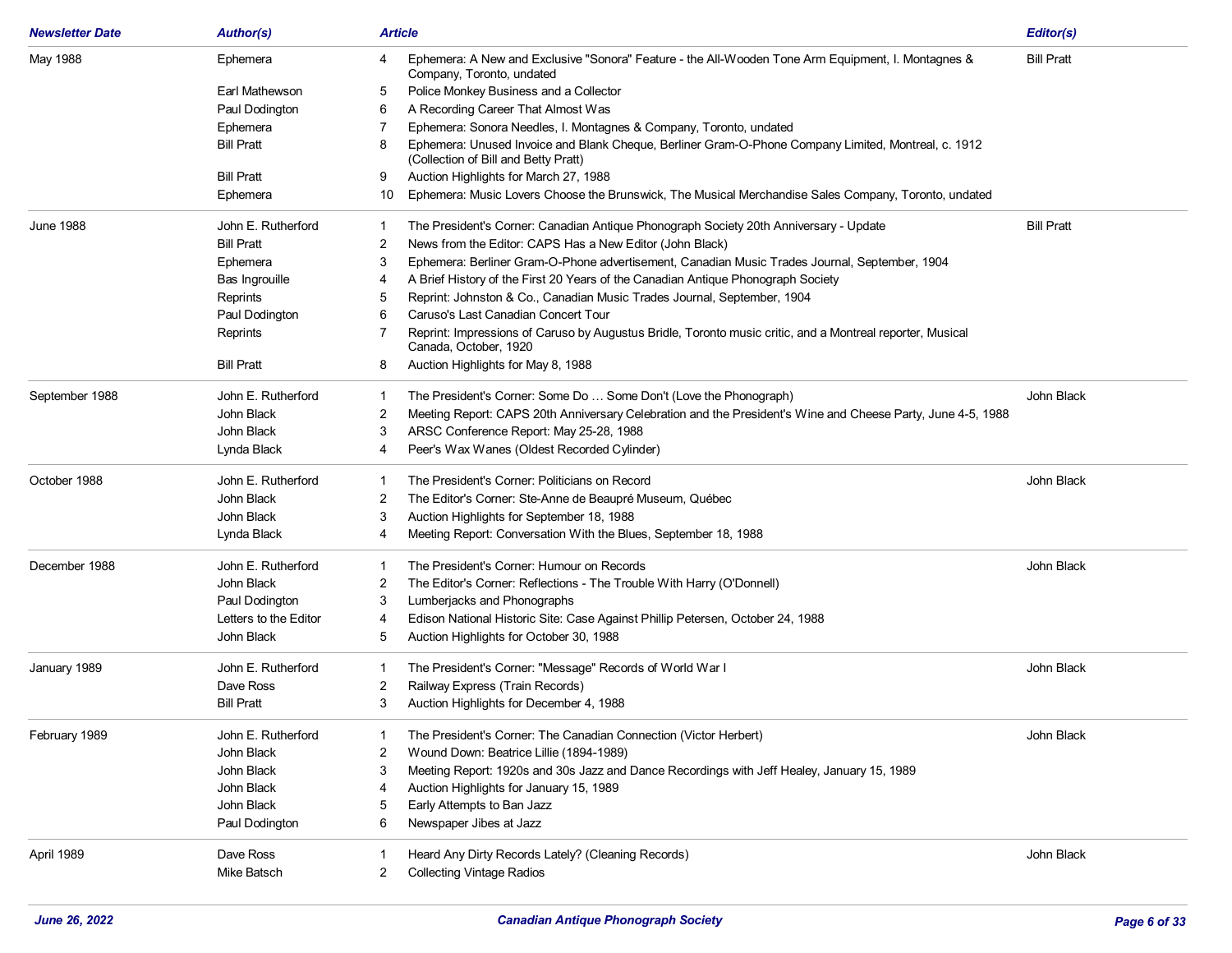| <b>Newsletter Date</b> | <b>Author(s)</b>    |    | <b>Article</b>                                                                                        | Editor(s)  |
|------------------------|---------------------|----|-------------------------------------------------------------------------------------------------------|------------|
| April 1989             | Earl Mathewson      | 3  | Auction Highlights for February 26, 1989                                                              | John Black |
| May 1989               | Dave Ross           | -1 | Listen to the Glisten - Take the Pledge (Suppressing Scratches and Gouges in Records)                 | John Black |
|                        | John Black          | 2  | Auction Highlights for April 2, 1989                                                                  |            |
|                        | John Black          | 3  | Meeting Report: Phonograph Display, April 2, 1989                                                     |            |
| <b>June 1989</b>       | John Black          | -1 | Introducing Candidates for CAPS President: Lynda Black and Derek Morley                               | John Black |
|                        | <b>Bill Pratt</b>   | 2  | <b>CAPS Business: Call for Constitution</b>                                                           |            |
|                        | <b>Bill Tarling</b> | 3  | Know What You're Buying Before You Buy It                                                             |            |
|                        | John Black          |    | Auction Highlights for May 7, 1989                                                                    |            |
|                        | John Black          | 5  | Meeting Report: Demonstration of Home Recording, May 7, 1989                                          |            |
| September 1989         | John Black          | -1 | Consuming Passions (to collect objects)                                                               | John Black |
|                        | John Black          | 2  | Wound Down: Vida Schwab (1915-1989)                                                                   |            |
|                        | John Black          | 3  | Report on the 18th Canadian Collectors' Congress                                                      |            |
|                        | John Black          | 4  | Report on the Michigan Antique Phonograph Society's 11th Annual Phonovention                          |            |
|                        | Lynda Black         | 5  | Meeting Report: The History of 5-Inch Columbia Concert Cylinders, June 18, 1989                       |            |
|                        | John Black          | 6  | Auction Highlights for June 18, 1989                                                                  |            |
|                        | Derek Morley        |    | Crossword Puzzle                                                                                      |            |
| October 1989           | Lynda Black         |    | Meeting Report: Unusual Items: Machines, Records or Related Artifacts, September 24, 1989             | John Black |
|                        | John Black          | 2  | Consuming Passions: The Record as an Art Object, Part I                                               |            |
|                        | John Black          | 3  | Auction Highlights for September 24, 1989                                                             |            |
| December 1989          | Ephemera            | -1 | Ephemera: A Nice Xmas Present would be an Edison Home Phonograph, Prescott Journal, December 17, 1903 | John Black |
|                        | John Black          | 2  | Consuming Passions: The Record as an Art Object, Part II                                              |            |
|                        | Dave Ross           | 3  | Making My Edison Pass the Tone Test                                                                   |            |
|                        | Ephemera            | 4  | Ephemera: See and Hear the New Edison, Musical Canada, April, 1921                                    |            |
|                        | John Black          | 5  | Auction Highlights for October 29, 1989                                                               |            |
|                        | John Black          | 6  | Meeting Report: Unreleased Clips from Film Musicals of 1939-1954, October 29, 1989                    |            |
| January 1990           | John Black          |    | Consuming Passions: The Record as an Art Object, Part III                                             | John Black |
|                        | Bas Ingrouille      | 2  | How to Master Mold on Wax Cylinders                                                                   |            |
|                        | John Black          | 3  | Auction Highlights for December 13, 1989                                                              |            |
|                        | John Black          | 4  | Meeting Report: Vogue Picture Discs, December 3, 1989                                                 |            |
| February 1990          | John Black          |    | The Art of Being Unique: Echophone                                                                    | John Black |
|                        | <b>CAPS Members</b> | 2  | <b>CAPS Constitution</b>                                                                              |            |
|                        | John Black          | 3  | Meeting Report: Recordings of Canadian Tenors, January 14, 1990                                       |            |
|                        | John Black          |    | Auction Highlights for January 14, 1990                                                               |            |
| April 1990             | Dave Ross           |    | Consuming Passions: Collecting in a Small Way                                                         | John Black |
|                        | <b>Bill Pratt</b>   |    | CAPS Membership Status and the Power of Networking                                                    |            |
|                        | John Black          | 3  | Auction Highlights for February 18, 1990                                                              |            |
|                        | John Black          |    | Meeting Report: The Life and Music of Beniamino Gigli, February 18, 1990                              |            |
| May 1990               | John Black          |    | Meeting Report: Guess That Vintage Popular Tune from a Short Introduction, April 1, 1990              | John Black |
|                        | Doug Platt          |    | Consuming Passions: Needle Tins - Tiny Treasures                                                      |            |
|                        | John Black          | 3  | Auction Highlights for April 1, 1990                                                                  |            |
|                        |                     |    |                                                                                                       |            |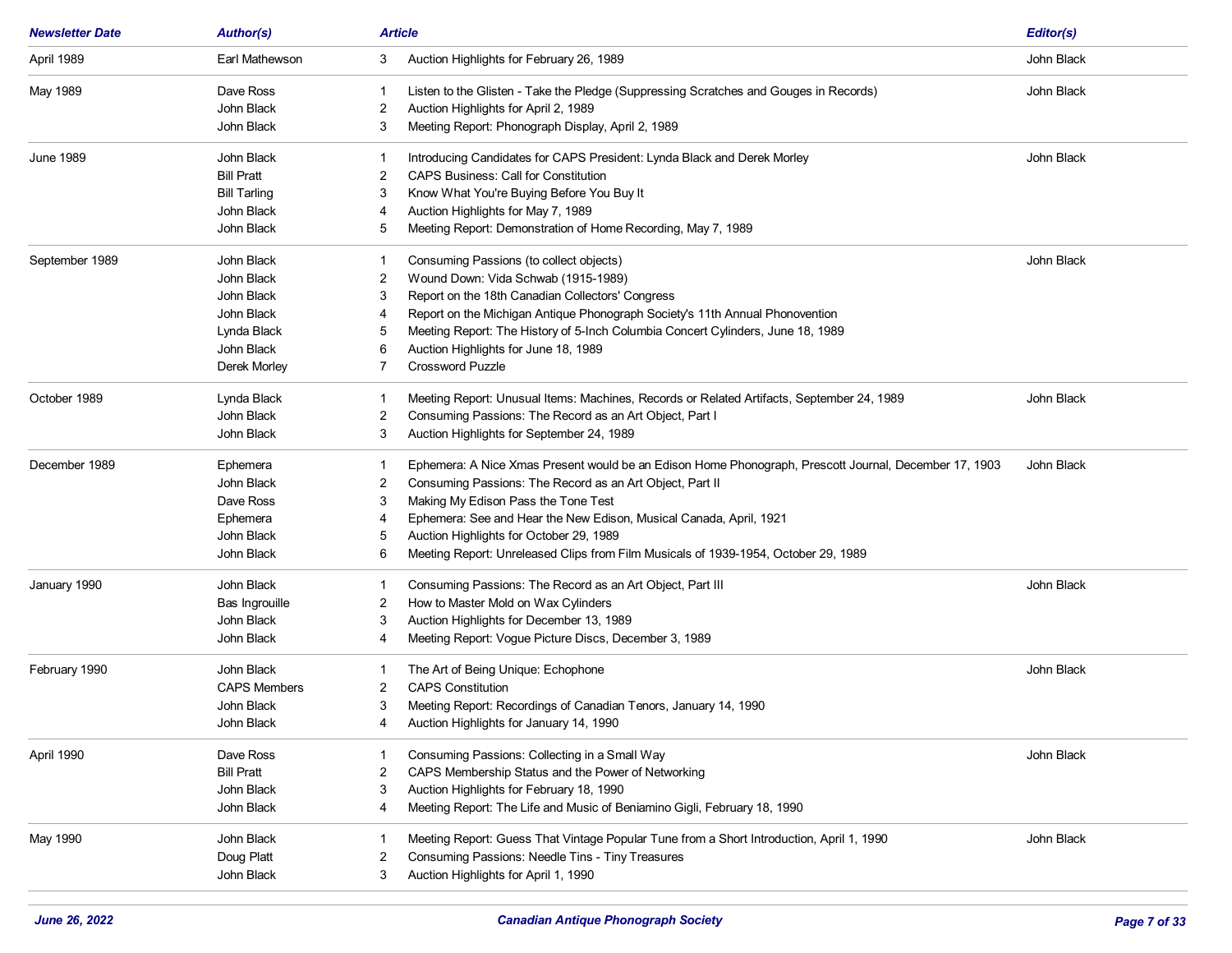| <b>Newsletter Date</b> | <b>Author(s)</b>      | <b>Article</b>                                                                                                        | Editor(s)                   |
|------------------------|-----------------------|-----------------------------------------------------------------------------------------------------------------------|-----------------------------|
| June 1990              | Dave Ross             | Junking: Know Where to Shop                                                                                           | John Black                  |
|                        | James R. Tennyson     | Consuming Passions: Top of the Heap (top records before 1920)<br>2                                                    |                             |
|                        | John Black            | Meeting Report: Profiles of My Favourite Edison Artists, May 6, 1990<br>3                                             |                             |
|                        | John Black            | Auction Highlights for May 6, 1990<br>4                                                                               |                             |
| September 1990         | John Black            | Report of the Auction of the Bruce Mountjoy Collection                                                                | John Black                  |
|                        | John Black            | Meeting Report: Phonograph Demonstration 1897-1911, June 24, 1990<br>2                                                |                             |
|                        | Paul Dodington        | Reprint: Augustus Bridle Critique of Artist Performance, Musical Canada, April, 1921<br>3                             |                             |
|                        | Clyde Gilmour         | Letter to the Editor: Critique of Toronto Star Article About Toronto Record Show<br>4                                 |                             |
|                        | John Black            | Auction Highlights for June 24, 1990<br>5                                                                             |                             |
| October 1990           | John Black            | From the Editor: Vintage Music Available on CD                                                                        | John Black                  |
|                        | Ephemera              | Ephemera: Directions for Attaching the Horn Crane Holder on Phonograph Cabinets, c. 1908<br>2                         |                             |
|                        | Letters to the Editor | Letters to the Editor<br>3                                                                                            |                             |
|                        | <b>CAPS Members</b>   | Wound Down: Bruce Mountjoy (1918-1990)<br>4                                                                           |                             |
| November 1990          | John Black            | From the Editor: Nipper in Advertising                                                                                | John Black                  |
|                        | Letters to the Editor | Letters to the Editor<br>2                                                                                            |                             |
|                        | Steven C. Barr        | The Canadian Connection, Part 1<br>3                                                                                  |                             |
|                        | John Black            | Meeting Report: Then and Now - A Comparison of Early and Late Recordings by the Same Artist, October 21,<br>4<br>1990 |                             |
|                        | John Black            | Auction Highlights for October 21, 1990<br>5                                                                          |                             |
| January 1991           | Lynda Black           | The President's Message: Information About the Proposed CAPS Gram-O-Vention '91<br>-1                                 | John Black                  |
|                        | Steven C. Barr        | The Canadian Connection, Part 2<br>2                                                                                  |                             |
|                        | John Black            | Meeting Report: Last of the Great Minstrel Men, November 25, 1990<br>3                                                |                             |
|                        | John Black            | Auction Highlights for November 25, 1990<br>4                                                                         |                             |
| February 1991          | Steven C. Barr        | The Canadian Connection, Part 3<br>-1                                                                                 | John Black                  |
|                        | Dave Ross             | Whistling Records: Give a Little Whistle<br>2                                                                         |                             |
|                        | John Black            | Auction Highlights for January 6, 1991<br>3                                                                           |                             |
| March 1991             | John Black            | Meeting Report: The History of CAPS, February 10, 1991                                                                | John Black                  |
|                        | Steven C. Barr        | The Canadian Connection, Part 4<br>2                                                                                  |                             |
|                        | John Black            | Wound Down: Brian Boyd (1947-1991)<br>3                                                                               |                             |
|                        | Jack Litchfield       | Book Review: Willard Robison and His Piano: A Discography, by Brian Boyd<br>4                                         |                             |
|                        | John Black            | Auction Highlights for February 10, 1991<br>5                                                                         |                             |
| May 1991               | John Black            | Auction Highlights for March 24, 1991<br>1                                                                            | John Black                  |
|                        | John Black            | $\overline{c}$<br>Meeting Report: Digital Reproduction of 78 rpm Recordings, March 24, 1991                           |                             |
|                        | John Black            | 3<br>Governing Passions                                                                                               |                             |
| June 1991              | John Black            | Announcement of New Editor, Barry R. Ashpole                                                                          | John Black                  |
|                        | <b>Brian Boyd</b>     | The Canadian Connection: Brunswick<br>2                                                                               |                             |
|                        | John Black            | Wound Down: Al Parrish (1934-1991)<br>3                                                                               |                             |
|                        | John Black            | Auction Highlights for May 5, 1991                                                                                    |                             |
|                        | John Black            | Meeting Report: The Life and Music of Enrico Caruso, May 5, 1991<br>5                                                 |                             |
| September-October 1991 | Barry R. Ashpole      | ARSC Conference Report: The Common Man's Archival Techniques<br>-1                                                    | Dave Ross, Barry R. Ashpole |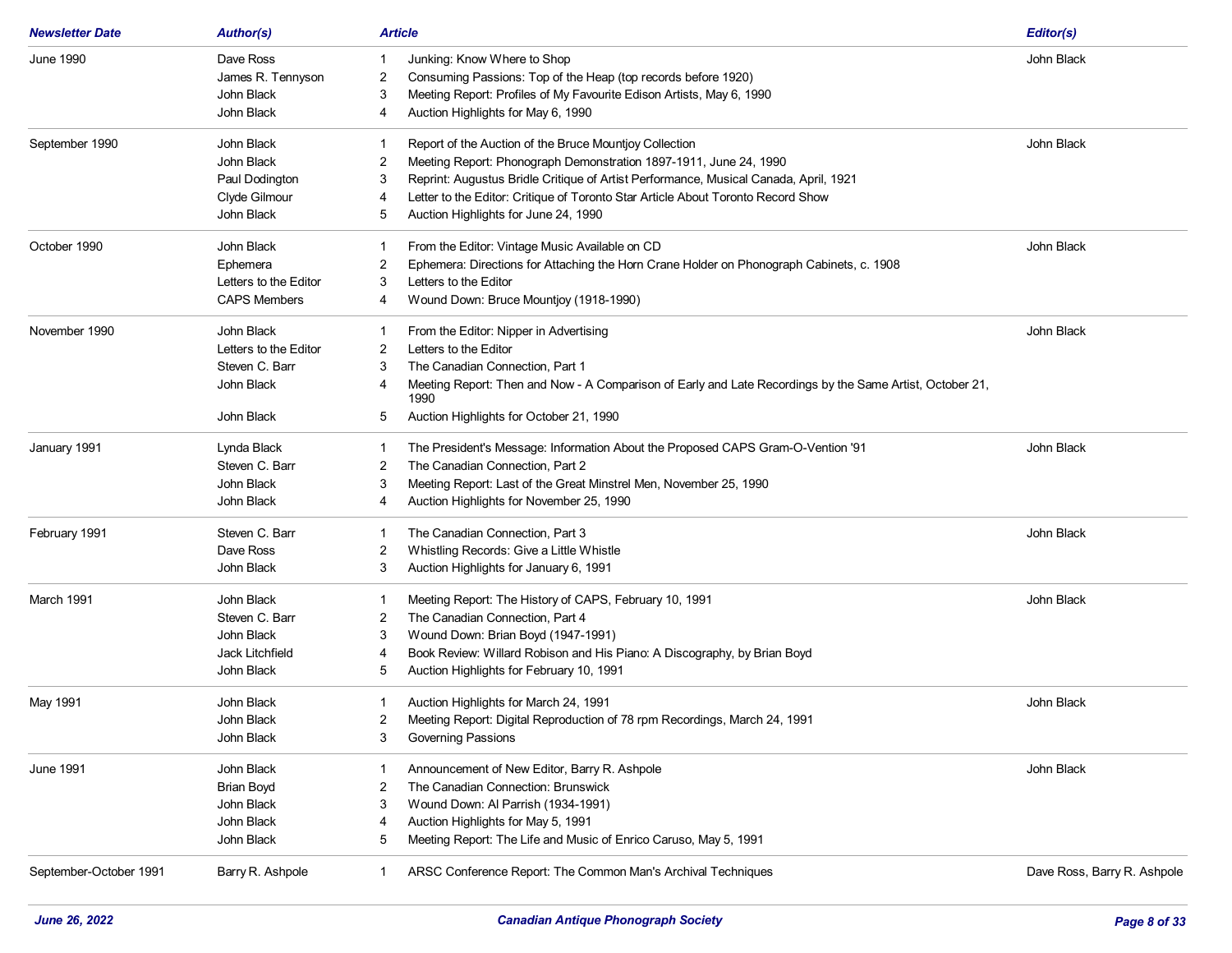| <b>Newsletter Date</b> | <b>Author(s)</b>      | <b>Article</b>                                                                                                                                                                             | Editor(s)                   |
|------------------------|-----------------------|--------------------------------------------------------------------------------------------------------------------------------------------------------------------------------------------|-----------------------------|
| September-October 1991 | Ephemera              | 2<br>Ephemera: Gramophone Supplies, Eaton's Fall Mail Order Catalogue, Toronto, 1928                                                                                                       | Dave Ross, Barry R. Ashpole |
|                        | John E. Rutherford    | Forgotten Canadian Composers on Record<br>3                                                                                                                                                |                             |
|                        | Barry R. Ashpole      | Book Review: Herman Klein and the Gramophone, edited by William R. Moran<br>4                                                                                                              |                             |
|                        | Dave Ross             | A Leading Canadian Collector: Domenic DiBernardo<br>5                                                                                                                                      |                             |
|                        | Colin J. Bray         | Meeting Report: Victor Herbert and the Early Musical Life of America: The Canadian contribution, June 23, 1991<br>6                                                                        |                             |
|                        | Barry R. Ashpole      | Caruso: This Clown We Cannot Forget<br>7                                                                                                                                                   |                             |
|                        | Barry R. Ashpole      | Layman's Look at Audio Restoration Transfer Technology: The Owl System<br>8                                                                                                                |                             |
| November-December 1991 | <b>Bill Pratt</b>     | Book Review: The Patent History of the Phonograph, by Allen Koenigsberg<br>1                                                                                                               | Dave Ross, Barry R. Ashpole |
|                        | Barry R. Ashpole      | Read Them and Reap: A Bibliography of Publications Related to Phonographs and Recorded Sound<br>2                                                                                          |                             |
|                        | Darren J. Wallace     | <b>Concert Cylinder Machines</b><br>3                                                                                                                                                      |                             |
|                        | Brian Boyd            | The Columbia Phonograph Company of Canada<br>4                                                                                                                                             |                             |
|                        | John E. Rutherford    | Anne Jamison: A Canadian Worth Knowing<br>5                                                                                                                                                |                             |
|                        | Joan Parkhill Baillie | The Recorded Vocal Art of Canadians During the Golden Age of Opera<br>6                                                                                                                    |                             |
|                        | Barry R. Ashpole      | Casting Our Nets Wide: The Power of Advertising<br>7                                                                                                                                       |                             |
|                        | Barry R. Ashpole      | Meeting Report: Music Boxes, September 15, 1991<br>8                                                                                                                                       |                             |
| January-February 1992  | Jim McPherson         | Dame Emma Albani: Canadian Diva 1847-1930<br>1                                                                                                                                             | Dave Ross, Barry R. Ashpole |
|                        | Brian Boyd            | 2<br>Victor Records in the '20s and '30s                                                                                                                                                   |                             |
|                        | Darren J. Wallace     | Pathé: I Sing Loud and Clear<br>3                                                                                                                                                          |                             |
|                        | Reprints              | Reprint: Recording May Hold Voice of Queen Victoria, Associated Press, November 14, 1991<br>4                                                                                              |                             |
|                        | David Lennick         | At the Drop of a Sound Box: Irreverent Ramblings                                                                                                                                           |                             |
|                        | <b>CAPS Members</b>   | Letters to the Editor<br>6                                                                                                                                                                 |                             |
|                        | John E. Rutherford    | You Will Remember Vienna<br>7                                                                                                                                                              |                             |
|                        | Barry R. Ashpole      | Meeting Report: Black Jazz Recordings of the 1920s, 30s and 40s, October 27, 1991<br>8                                                                                                     |                             |
|                        | Barry R. Ashpole      | Meeting Report: The Religious Aspect of Phonograph Advertising, December 8, 1991<br>9                                                                                                      |                             |
|                        | Barry R. Ashpole      | Auction Highlights for October 27, 1991<br>10                                                                                                                                              |                             |
|                        | Dan Reed              | Setting the Record Straight, Again!<br>11                                                                                                                                                  |                             |
| March-April 1992       | Barry R. Ashpole      | ARSC Conference Report: How Early Recordings Mangled the Repertoire<br>$\mathbf{1}$                                                                                                        | Dave Ross, Barry R. Ashpole |
|                        | <b>Bill Pratt</b>     | Ephemera: Definition, Advertising Trade Card (M.B. Cosby, Smithville, Ontario), Unused Return-Envelope (Berlind<br>2<br>Phonograph, Montreal, Québec) (Collection of Bill and Betty Pratt) |                             |
|                        | Gilles St-Laurent     | New Technology for the Preservation of Sound Recordings<br>3                                                                                                                               |                             |
|                        | Barry R. Ashpole      | From the Editor's Desk: Fakes, Fables and Flawless Transfers<br>4                                                                                                                          |                             |
|                        | Allen Koenigsberg     | Quiz for the Advanced Phonograph or Record Collector<br>5                                                                                                                                  |                             |
|                        | Barry R. Ashpole      | Meeting Report: Rare and Out of the Ordinary Sound Recordings, January 19, 1992<br>6                                                                                                       |                             |
|                        | <b>Bill Tarling</b>   | Auction Highlights for January 19, 1992<br>7                                                                                                                                               |                             |
|                        | Brian Boyd            | Victor, Columbia and Brunswick Pressings in the '20s<br>8                                                                                                                                  |                             |
|                        | John E. Robertson     | 9<br>Angels, Nipper and Immortality                                                                                                                                                        |                             |
| May-June 1992          | Lynda Black           | President's Report: Clarification of CAPS Founding Date<br>1                                                                                                                               | Dave Ross, Barry R. Ashpole |
|                        | Brian Boyd            | Two Areas That Need Further Research: Some Comments (Compo and Victor Recording Ledgers)<br>2                                                                                              |                             |
|                        | <b>Bill Pratt</b>     | Ephemera: Bill of sale of a Victrola IX, Parkdale Victrola Parlors, Toronto, dated March 12, 1918 (Collection of Bill<br>3<br>and Betty Pratt)                                             |                             |
|                        | David Lennick         | More Irreverent Ramblings<br>4                                                                                                                                                             |                             |
|                        | Allen Koenigsberg     | CAPS Collectors' Quiz - the Answers<br>5                                                                                                                                                   |                             |
|                        | John E. Rutherford    | "The Phonograph" by Massani - Some Religious Connotations<br>6                                                                                                                             |                             |
|                        | Barry R. Ashpole      | From the Editor's Desk: Reflections on and Recognition of the CAPS Newsletter<br>7                                                                                                         |                             |
|                        | Barry R. Ashpole      | 8<br>Auction Highlights for March 1, 1992                                                                                                                                                  |                             |
|                        |                       |                                                                                                                                                                                            |                             |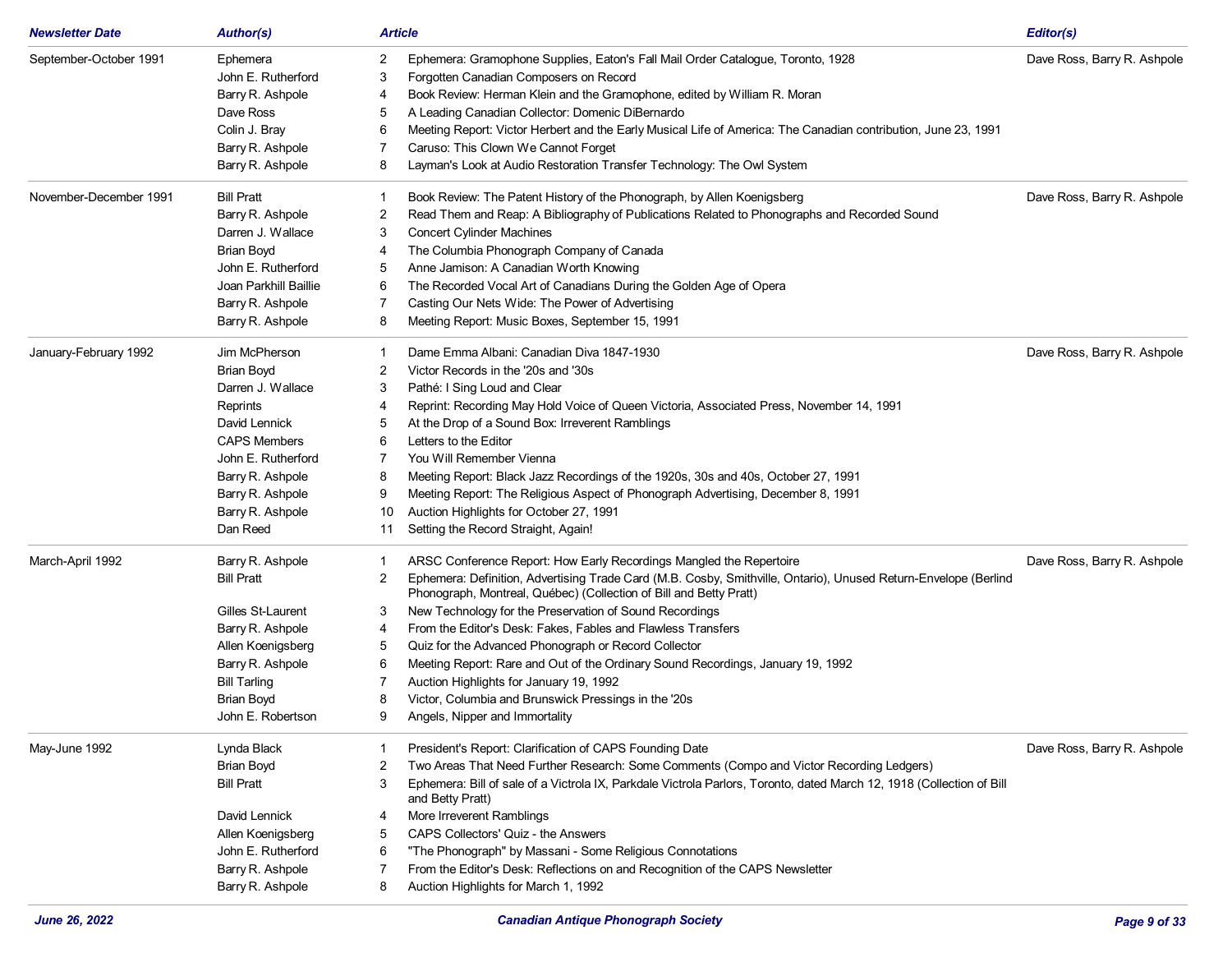| <b>Newsletter Date</b> | <b>Author(s)</b>       | Article |                                                                                                          | Editor(s)                   |
|------------------------|------------------------|---------|----------------------------------------------------------------------------------------------------------|-----------------------------|
| May-June 1992          | Barry R. Ashpole       | 9       | Meeting Reports: March 1 and April 12, 1992                                                              | Dave Ross, Barry R. Ashpole |
|                        | Letters to the Editor  | 10      | Letters to the Editor                                                                                    |                             |
| July-August 1992       | <b>Oliver Berliner</b> |         | The Berliner Gramophone Company: Personal Recollections, Part One                                        | Barry R. Ashpole            |
|                        | Robertson Cochrane     | 2       | Did Thomas Alva Edison Invent the Word "Hello"?                                                          |                             |
|                        | John E. Rutherford     | 3       | The Bible and "Young Tom Edison"                                                                         |                             |
|                        | Letters to the Editor  | 4       | Letters to the Editor                                                                                    |                             |
|                        | <b>Bill Pratt</b>      | 5       | Ephemera: The Mystery of the Universal Autophone (Collection of Bill and Betty Pratt)                    |                             |
|                        | Barry R. Ashpole       | 6       | From the Editor's Desk: Don't Rush to Discard Those LPs                                                  |                             |
|                        | Tom Casey              | 7       | 7" Berliner Pressed Records: Title Search                                                                |                             |
|                        | Barry R. Ashpole       | 8       | Meeting Report: Dogs on Record, June 28, 1992                                                            |                             |
|                        | Barry R. Ashpole       | 9       | Auction Highlights for June 28, 1992                                                                     |                             |
|                        | Jodie-Lee Peters       | 10      | Meeting Report: Videos - Phonograph History, May 24, 1992                                                |                             |
|                        | Barry R. Ashpole       | 11      | ARSC Awards for Excellence, 1992                                                                         |                             |
|                        |                        |         |                                                                                                          |                             |
| September-October 1992 | Tim Gracyk             | 1       | 78s in the Classroom                                                                                     | Barry R. Ashpole            |
|                        | David Lennick          | 2       | Book Review: The Collector's Guide to Victor Records, by Michael W. Sherman                              |                             |
|                        | Jane L. Poole          | 3       | Opera Recordings: A Survey of Historic Labels                                                            |                             |
|                        | John E. Rutherford     | 4       | The Bible and "Edison, the Man"                                                                          |                             |
|                        | <b>Oliver Berliner</b> | 5       | The Berliner Gramophone Company: Personal Recollections, Part Two                                        |                             |
| November-December 1992 | Milford Fargo          | 1       | Ada Jones: The First Lady of the Phonograph                                                              | Barry R. Ashpole            |
|                        | Letters to the Editor  | 2       | Letters to the Editor                                                                                    |                             |
|                        | William R. Moran       | 3       | Record Research and Criticism                                                                            |                             |
|                        | Clyde Gilmour          | 4       | A Vinyl Treasury to Watch For (Canadian Folk Songs: A Centennial Collection)                             |                             |
|                        | John E. Rutherford     | 5       | Jerry Colonna in Art Hallman's Orchestra                                                                 |                             |
|                        | Barry R. Ashpole       | 6       | Meeting Report: Canada's National Archive of Recorded Sound, September 20, 1992                          |                             |
|                        | Jodie-Lee Peters       | 7       | Auction Highlights for September 20, 1992                                                                |                             |
|                        | <b>Bill Pratt</b>      | 8       | <b>CAPS Membership Report</b>                                                                            |                             |
| January-February 1993  | Barry R. Ashpole       | 1       | Playback of Acoustic Vocal Recordings: Bedazzled  by Nostalgia or Technology                             | Barry R. Ashpole            |
|                        | John E. Rutherford     | 2       | Book Review: Arthur Sullivan: A Victorian Musician, by Arthur Jacobs                                     |                             |
|                        | Barry R. Ashpole       | 3       | Book Review: Memoirs of the Famous Basso Andreas Perello DeSegurola, edited by George R. Creegan         |                             |
|                        | Colin J. Bray          | 4       | Label Types of Bluebird Records With Particular Reference to Differences in Canadian and American Issues |                             |
|                        | Jack Litchfield        |         |                                                                                                          |                             |
|                        | Letters to the Editor  | 5       | Letters to the Editor                                                                                    |                             |
|                        | Jodie-Lee Peters       | 6       | Auction Highlights for October 25, 1992                                                                  |                             |
| March-April 1993       | Gilles St-Laurent      | 1.      | Proper Playback of 78 rpm Records                                                                        | Barry R. Ashpole            |
|                        | Ephemera               | 2       | Ephemera: Home Cylinder Recording (Collection of Bill and Betty Pratt)                                   |                             |
|                        | Barry R. Ashpole       | 3       | A Pictorial History of the Phonograph                                                                    |                             |
|                        | John Henderson         | 4       | Letter to the Editor: An Account of the Phonograph in the Rockwood Region of Ontario                     |                             |
|                        | John E. Rutherford     | 5       | An Assumption Concerning the "Amour" Label                                                               |                             |
|                        | David Lennick          | 6       | On David Lennick's Continuing Voyage of Discovery                                                        |                             |
|                        | Ephemera               |         | Ephemera: Unused Postcard, Easter Greetings, c. 1908 (Collection of Bill and Betty Pratt)                |                             |
|                        | Barry R. Ashpole       | 8       | Meeting Report: Collector's Choice - Phonographs, January 17, 1993                                       |                             |
|                        | Jodie-Lee Peters       | 9       | Auction Highlights for January 17, 1993                                                                  |                             |
|                        | Barry R. Ashpole       | 10      | Meeting Report: Season's Greetings - On the Record: Spoken Word and Vocal Classical Recordings, December |                             |
|                        |                        |         | 6, 1992                                                                                                  |                             |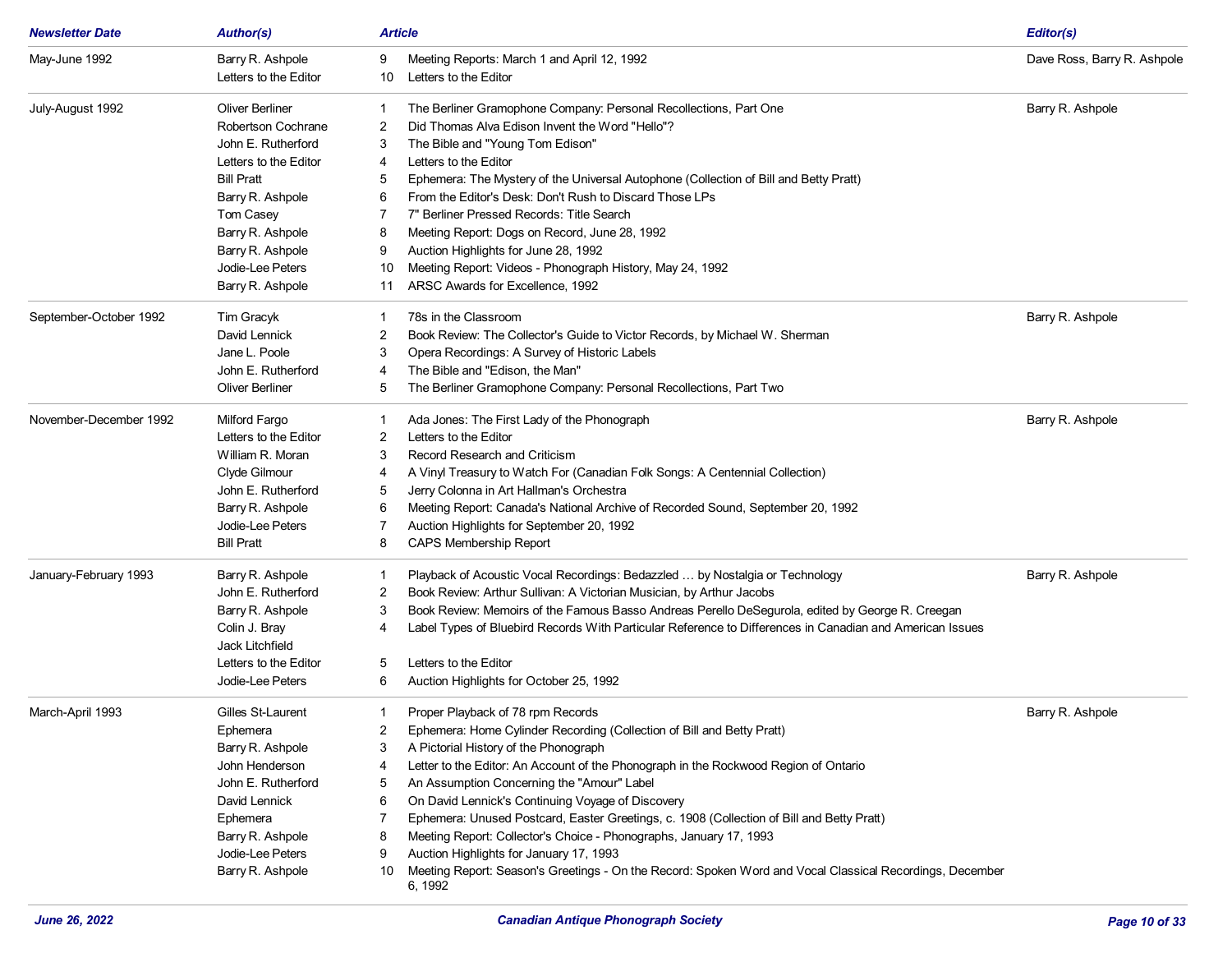| <b>Newsletter Date</b> | <b>Author(s)</b>       | <b>Article</b> |                                                                                                     | Editor(s)        |
|------------------------|------------------------|----------------|-----------------------------------------------------------------------------------------------------|------------------|
| March-April 1993       | Barry R. Ashpole       | 11             | Auction Highlights for December 6, 1992                                                             | Barry R. Ashpole |
| May-June 1993          | Steven I. Ramm         | -1             | Ephemera: The Mystery of the Universal Autophone, Part II (Collection of Steven I. Ramm)            | Barry R. Ashpole |
|                        | Letters to the Editor  | 2              | Letters to the Editor                                                                               |                  |
|                        | John E. Rutherford     | 3              | The Sheet Music of Robert Watkin-Mills (1849-1930)                                                  |                  |
|                        | Barry R. Ashpole       | 4              | <b>Editor's Notebook</b>                                                                            |                  |
|                        | Barry R. Ashpole       | 5              | Meeting Report: A CBC Earful of Canadiana, March 7, 1993                                            |                  |
|                        | Barry R. Ashpole       | 6              | Auction Highlights for March 7, 1993                                                                |                  |
| July-August 1993       | Barry R. Ashpole       | -1             | Beniamino Gigli: Italian Patriot or Fascist Sympathiser                                             | Barry R. Ashpole |
|                        | Colin Bain             |                |                                                                                                     |                  |
|                        | Paul Dodington         | 2              | Edison Class M's Unique Place in Canadian Phonographic History                                      |                  |
|                        | John E. Rutherford     | 3              | Burke Callahan, Pupil of Robert Watkin-Mills                                                        |                  |
|                        | Colin J. Bray          | 4              | Book Review: The Complete 78 rpm Dating Guide, by Steven C. Barr                                    |                  |
|                        | Letters to the Editor  | 5              | Letters to the Editor                                                                               |                  |
|                        | Barry R. Ashpole       | 6              | Meeting Report: Phonograph Repair and Restoration, April 18, 1993                                   |                  |
|                        | Jodie-Lee Peters       | 7              | Auction Highlights for April 18, 1993                                                               |                  |
|                        | David Lennick          | 8              | Meeting Report: Collector's Choice - Recordings, May 16, 1993                                       |                  |
|                        | Jodie-Lee Peters       | 9              | Auction Highlights for May 16, 1993                                                                 |                  |
| September-October 1993 | Gilles St-Laurent      | -1             | Care and Preservation of 78s                                                                        | Barry R. Ashpole |
|                        | Colin J. Bray          | 2              | The Canadian Columbia Group of Labels 1921-1931: How to Distinguish Canadian from American          |                  |
|                        | Jack Litchfield        |                |                                                                                                     |                  |
|                        | Lynn E. Andersen       | 3              | Signor Hurdi-Gurdi on Disc                                                                          |                  |
|                        | John E. Rutherford     | 4              | Chaliapin's Booklet                                                                                 |                  |
|                        | Don Woodrow            | 5              | Phonograph Repair and Restoration: An Introduction                                                  |                  |
| November-December 1993 | <b>Edward Colimore</b> | -1             | Edison's Lab Falling Into Decay                                                                     | Barry R. Ashpole |
|                        | Dave Doldon            | 2              | Letter to the Editor: Chemainus Mechanical Music Museum                                             |                  |
|                        | Don Wetzel             | 3              | <b>Auction Bidding Techniques</b>                                                                   |                  |
|                        | Keith Hardwick         | 4              | Historical Re-Issues of Classical Recordings on CD (Interview by Barry R. Ashpole)                  |                  |
|                        | David Lennick          | 5              | Play It Again  and Again  and Again  Till You Get It Right                                          |                  |
|                        | John E. Rutherford     | 6              | CD Review: Edward Johnson and Raoul Jobim on CD                                                     |                  |
|                        | <b>Bill Pratt</b>      |                | Book Review: Hand-Cranked Phonographs: It All Started With Edison , by Neil Maken                   |                  |
|                        | Barry R. Ashpole       | 8              | Editor's Notebook: Beniamino Gigli                                                                  |                  |
| January-February 1994  | Tim Gracyk             |                | Richard José: Countertenor and Recording Pioneer                                                    | Barry R. Ashpole |
|                        | John E. Rutherford     | 2              | Some Canadian Sheet Music (1850-1911)                                                               |                  |
|                        | <b>Kurt Nauck</b>      | 3              | The Incremental Auction Bidding System                                                              |                  |
|                        | <b>Bill Pratt</b>      | 4              | CAPS Membership and Financial Report                                                                |                  |
|                        | Mike Bryan             | 5              | Auction Highlights for October 24, 1993                                                             |                  |
| March-April 1994       | Michael Schulman       |                | <b>Autograph Musical Notations</b>                                                                  | Barry R. Ashpole |
|                        | John E. Rutherford     | 2              | Some Canadian Sheet Music of World War I (1914-1918)                                                |                  |
|                        | Don Woodrow            | 3              | World War I Gramophone Repair                                                                       |                  |
|                        | Lynn E. Andersen       | 4              | Signor Hurdi-Gurdi (Revisited)                                                                      |                  |
|                        | <b>Bill Pratt</b>      | 5              | Book Review: Phono-Graphics: The Visual Paraphernalia of the Talking Machine, by Arnold Schwartzman |                  |
|                        | Joe Pengelly           | 6              | Letter to the Editor: Richard José                                                                  |                  |
|                        | Tim Gracyk             | 7              | Letter to the Editor  in Response: Richard José                                                     |                  |
|                        |                        |                |                                                                                                     |                  |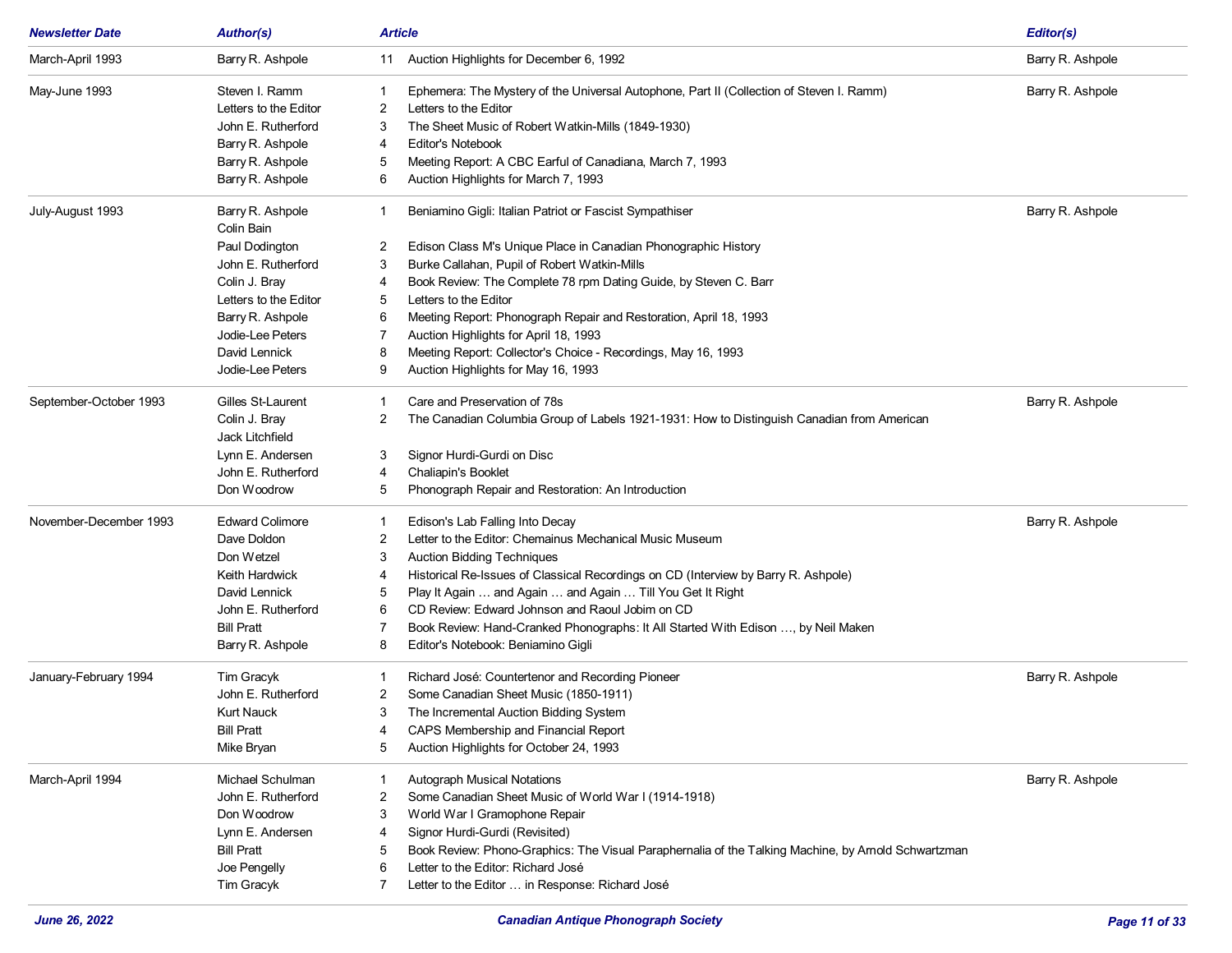| <b>Newsletter Date</b> | <b>Author(s)</b>      | <b>Article</b>                                                                                                                                                                                                                                     | Editor(s)        |
|------------------------|-----------------------|----------------------------------------------------------------------------------------------------------------------------------------------------------------------------------------------------------------------------------------------------|------------------|
| March-April 1994       | Barry R. Ashpole      | 8<br>Meeting Report: The History of Automated Musical Instruments, December 5, 1993                                                                                                                                                                | Barry R. Ashpole |
|                        | Mike Bryan            | 9<br>Auction Highlights for December 5, 1993                                                                                                                                                                                                       |                  |
|                        | Barry R. Ashpole      | Meeting Report: Record Rarities  in Jazz and Opera, January 16, 1994<br>10                                                                                                                                                                         |                  |
|                        | Mike Bryan            | Auction Highlights for January 16, 1994<br>11                                                                                                                                                                                                      |                  |
| May-June 1994          | Tim Gracyk            | A Look at Bert Williams<br>1                                                                                                                                                                                                                       | Barry R. Ashpole |
|                        | John E. Rutherford    | 2<br>What Were You Doing 40 Years Ago?                                                                                                                                                                                                             |                  |
|                        | Tom Casey             | Letter to the Editor: Berliner "D" Gramophone<br>3                                                                                                                                                                                                 |                  |
|                        | Lynn E. Andersen      | Dubbing of Incunabular Cylinders<br>4                                                                                                                                                                                                              |                  |
|                        | Barry R. Ashpole      | Meeting Report: Sounds Fantastic: Sound Effects on Record + Bill Tarling Uncrates a 1919 Edison Amberola 30,<br>5<br>March 6, 1994                                                                                                                 |                  |
|                        | Barry R. Ashpole      | Auction Highlights for March 6, 1994<br>6                                                                                                                                                                                                          |                  |
| July-August 1994       | Barry R. Ashpole      | Enrico Caruso: The Electrical Recordings<br>1                                                                                                                                                                                                      | Barry R. Ashpole |
|                        | Letters to the Editor | 2<br>Letters to the Editor                                                                                                                                                                                                                         |                  |
|                        | David Lennick         | Book Review: American Celebrity Recordings, 1900-1925, by Julian Morton<br>3                                                                                                                                                                       |                  |
|                        | David Lennick         | Book Review: Playback Equalizer Settings for 78 rpm Recordings, by James R. Powell<br>4                                                                                                                                                            |                  |
|                        | Jack Litchfield       | Book Review: Report to the Phonothèque Québécoise on the Search for Archival Documents of Berliner Gram-O-<br>5<br>Phone Co., Victor Talking Machine Co. of Canada Limited, RCA Victor Company Limited (Montreal) 1899-1972,<br>by Martin F. Bryan |                  |
|                        | John E. Rutherford    | Sheet Music and the "Invisible Man"<br>6                                                                                                                                                                                                           |                  |
|                        | Barry R. Ashpole      | Meeting Report: The Great Phonograph Sound Off, April 17, 1994<br>7                                                                                                                                                                                |                  |
|                        | Mike Bryan            | Auction Highlights for April 17, 1994<br>8                                                                                                                                                                                                         |                  |
|                        | Barry R. Ashpole      | Meeting Report: Historic Recordings Featuring Great Composers Performing Their Own Music, May 15, 1994<br>9                                                                                                                                        |                  |
|                        | Mike Bryan            | Auction Highlights for May 15, 1994<br>10                                                                                                                                                                                                          |                  |
| September-October 1994 | <b>Bill Klinger</b>   | Celluloid Cylinders: "Albany" Indestructible vs. U-S Everlasting<br>1                                                                                                                                                                              | Barry R. Ashpole |
|                        | John E. Rutherford    | An Extraordinary Concert by Jon Eddy<br>2                                                                                                                                                                                                          |                  |
|                        | Barry R. Ashpole      | Meeting Report: Collector's Choice: The Worst and Weirdest on Record, June 26, 1994<br>3                                                                                                                                                           |                  |
|                        | Mike Bryan            | Auction Highlights for June 26, 1994<br>4                                                                                                                                                                                                          |                  |
|                        | Barry R. Ashpole      | Recognition for CAPS Members: William Moran and John Rutherford<br>5                                                                                                                                                                               |                  |
| November-December 1994 | Barbara Rosenberg     | Paper Matters: The Care and Preservation of Books and Paper Artifacts<br>1                                                                                                                                                                         | Barry R. Ashpole |
|                        | Joe Pengelly          | Letter to the Editor: The Caruso Electrical Re-Creations of the 1930s<br>2                                                                                                                                                                         |                  |
|                        | Oliver Berliner       | Letter to the Editor: Belated Advent of Electrical Recordings<br>3                                                                                                                                                                                 |                  |
|                        | James R. Powell Jr.   | Letter to the Editor: Book Review on Playback Equalizer Settings for 78 rpm Recordings<br>4                                                                                                                                                        |                  |
|                        | Letters to the Editor | Letters to the Editor<br>5                                                                                                                                                                                                                         |                  |
|                        | John E. Rutherford    | Massey Hall's 100th: A Gift from the Masseys<br>6                                                                                                                                                                                                  |                  |
|                        | Barry R. Ashpole      | Meeting Report: Records About Records, September 18, 1994<br>7                                                                                                                                                                                     |                  |
|                        | Mike Bryan            | Auction Highlights for September 18, 1994<br>8                                                                                                                                                                                                     |                  |
| January-February 1995  | <b>Harold Braker</b>  | Victor-Victrola Motor Identification (and Repair Information)                                                                                                                                                                                      | Barry R. Ashpole |
|                        | John E. Rutherford    | 2<br>Nipper's Descendants                                                                                                                                                                                                                          |                  |
|                        | Barry R. Ashpole      | 3<br>Meeting Report: Massey Hall  the Early Years, October 23, 1994                                                                                                                                                                                |                  |
|                        | Mike Bryan            | Auction Highlights for October 23, 1994<br>4                                                                                                                                                                                                       |                  |
| March-April 1995       | Diana R. Tillson      | The Golden Age of Children's Records<br>1                                                                                                                                                                                                          | Barry R. Ashpole |
|                        | Barry R. Ashpole      | The Starr Phonograph<br>2                                                                                                                                                                                                                          |                  |
|                        | Norman F. Brooks      | 3<br>Ephemera: An Edison A-100's Paperwork, April, 1936 (Collection of Norman F. Brooks)                                                                                                                                                           |                  |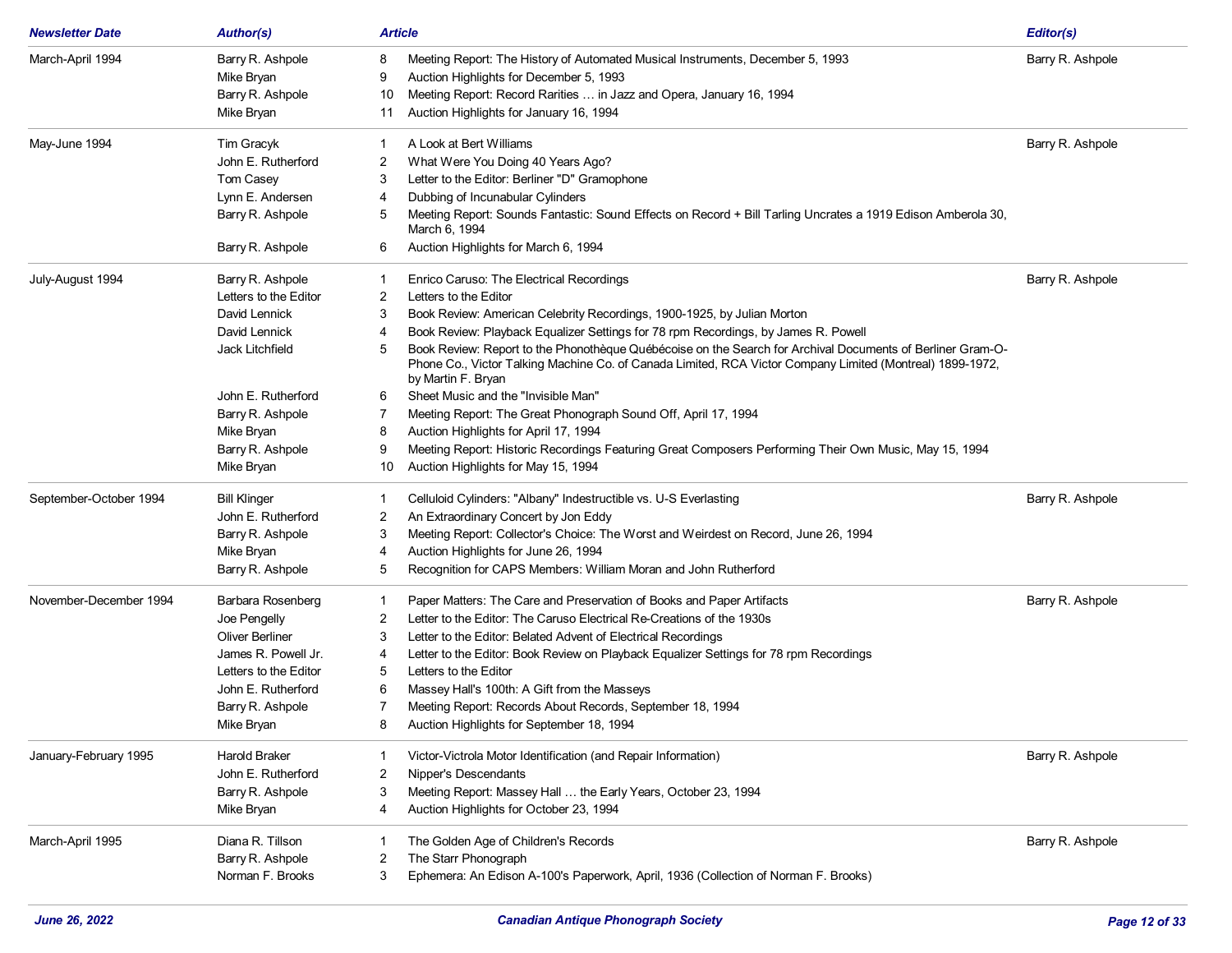| <b>Newsletter Date</b> | <b>Author(s)</b>       | <b>Article</b>                                                                                                                                                       | Editor(s)        |
|------------------------|------------------------|----------------------------------------------------------------------------------------------------------------------------------------------------------------------|------------------|
| March-April 1995       | John E. Rutherford     | Mr. Edison's Time Machine<br>4                                                                                                                                       | Barry R. Ashpole |
|                        | David Lennick          | Wound Down: David E. Ross (1924-1994)<br>5                                                                                                                           |                  |
|                        | Barry R. Ashpole       | 6<br>Meeting Report: Video - The Sound and the Story: A Rare RCA Film Short of the Making of a Record and<br>Laughing Records, December 4, 1994                      |                  |
|                        | Barry R. Ashpole       | Auction Highlights for December 4, 1994<br>7                                                                                                                         |                  |
|                        | Barry R. Ashpole       | Meeting Report: Disasters on Record, January 15, 1995<br>8                                                                                                           |                  |
|                        | Barry R. Ashpole       | Auction Highlights for January 15, 1995<br>9                                                                                                                         |                  |
| May-June 1995          | Barry R. Ashpole       | The Vitaphone Project<br>1                                                                                                                                           | Barry R. Ashpole |
|                        | Gary A. Galo           | 2<br>Reprint: CD Review: Re-Issues of Early Recordings on CD, ARSC Journal, 1994                                                                                     |                  |
|                        | Colin J. Bray          | 3<br>Canadian Record Labels: Pre-1942                                                                                                                                |                  |
|                        | Barry R. Ashpole       | Index to Editions of Antique Phonograph News, July-August 1992 through March-April 1995<br>4                                                                         |                  |
|                        | Mike Bryan             | Auction Highlights for February 26, 1995<br>5                                                                                                                        |                  |
| July-August 1995       | Ernie DeCoste          | National Museum of Science and Technology<br>1                                                                                                                       | Barry R. Ashpole |
|                        | Reprints               | Reprint: Canadian Berliner GT: A "Significant Treasure", The Globe and Mail, February 15, 1995<br>2                                                                  |                  |
|                        | Tom Casey              | 3<br>Canadian Berliner "J" Gramophone                                                                                                                                |                  |
|                        | <b>Rolf Rekdal</b>     | The Acoustical Recorder for Lateral-Cut Gramophone Records<br>4                                                                                                      |                  |
|                        | Claude Seary           | Gleanings from Columbia Record Supplements, Part 1<br>5                                                                                                              |                  |
|                        | Barry R. Ashpole       | Introducing CAPS New Executive for 1995-1998<br>6                                                                                                                    |                  |
|                        | Mike Bryan             | Auction Highlights for April 2, 1995<br>7                                                                                                                            |                  |
|                        | Mike Bryan             | Auction Highlights for May 7, 1995<br>8                                                                                                                              |                  |
| September-October 1995 | P.G. Hurst             | Forum: What Dollar Value Do You Place on Old Records?<br>1                                                                                                           | Barry R. Ashpole |
|                        | John Freestone         |                                                                                                                                                                      |                  |
|                        | Barry R. Ashpole       | 2<br>Additions to the Collector's Reading List                                                                                                                       |                  |
|                        | <b>Claude Seary</b>    | More Gleanings from Columbia Record Supplements, Part 2<br>3                                                                                                         |                  |
|                        | Barry R. Ashpole       | Editor's Notebook: Re-Issues of Early Recordings on CD, etc.<br>4                                                                                                    |                  |
|                        | Gilles St-Laurent      | ARSC Conference Report: Restoration of Early Sound Recordings<br>5                                                                                                   |                  |
|                        | Letters to the Editor  | 6<br>Letters to the Editor                                                                                                                                           |                  |
| November-December 1995 | <b>Graham Newton</b>   | Acetate Phonograph Recordings: Preservation, Storage and Playback<br>1                                                                                               | Barry R. Ashpole |
|                        | Jim McPherson          | 2<br>Profile of CAPS Member: Denis Gonet: "The Boy Caruso"                                                                                                           |                  |
|                        | Claude Seary           | Gleanings from Columbia Record Supplements, Part 3<br>3                                                                                                              |                  |
|                        | Ephemera               | Ephemera: Instructions for the Use of Victor Fibre Needles, Berliner Gramophone Company, Limited, Montreal,<br>4<br>Canada, c. 1912 (Collection of Barry R. Ashpole) |                  |
|                        | <b>Meeting Reports</b> | Meeting Report: Canadian Personalities on Record, September 17, 1995<br>5                                                                                            |                  |
| January-February 1996  | Barry R. Ashpole       | Disposing of a Record Collection<br>1                                                                                                                                | Barry R. Ashpole |
|                        | <b>Claude Seary</b>    | Columbia Supplement Gleanings, Part 4                                                                                                                                |                  |
|                        | Anna-Maria Manuel      | 3<br>ARSC Conference Report: Cylinder Record Research                                                                                                                |                  |
|                        | Letters to the Editor  | Letters to the Editor<br>4                                                                                                                                           |                  |
|                        | Tom Hawthorn           | Letter to the Editor: Record Values<br>5                                                                                                                             |                  |
|                        | Mike Bryan             | 6<br>Auction Highlights for September 17, 1995                                                                                                                       |                  |
|                        | Mike Bryan             | $\overline{7}$<br>Auction Highlights for October 22, 1995                                                                                                            |                  |
| March-April 1996       | R. Dale McIntosh       | A Short History of the First 100 Years of Recorded Sound in Canada<br>1                                                                                              | Barry R. Ashpole |
|                        | Barry R. Ashpole       | Meeting Report: The Berliner Gram-O-Phone Company of Canada, December 3, 1995<br>2                                                                                   |                  |
|                        | Barry R. Ashpole       | 3<br>Meeting Report: National Anthems on Record, January 14, 1996                                                                                                    |                  |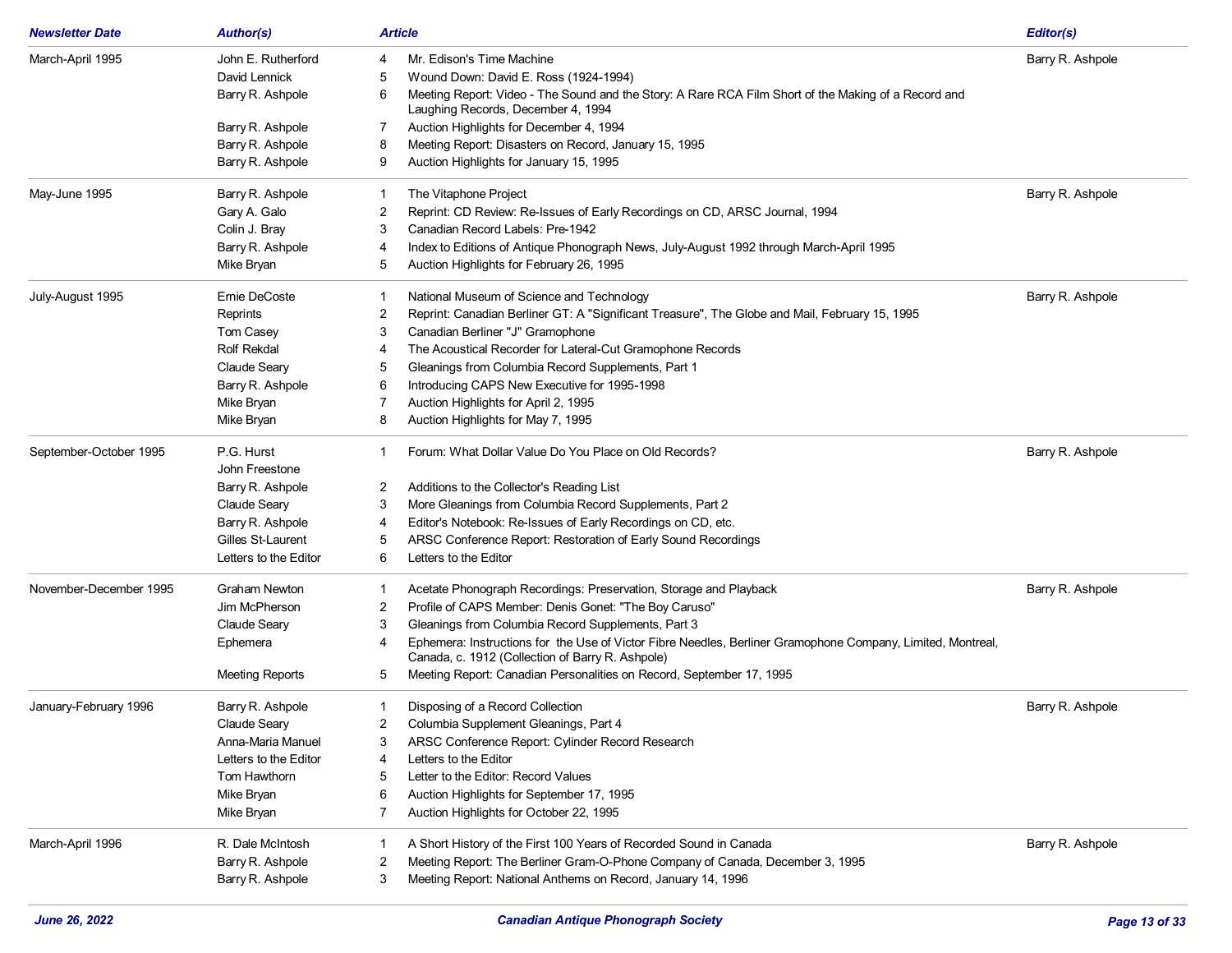| <b>Newsletter Date</b> | <b>Author(s)</b>      | <b>Article</b>                                                                                                                                                     | Editor(s)        |
|------------------------|-----------------------|--------------------------------------------------------------------------------------------------------------------------------------------------------------------|------------------|
| March-April 1996       | Mike Bryan            | Auction Highlights for December 3, 1995<br>4                                                                                                                       | Barry R. Ashpole |
|                        | Mike Bryan            | Auction Highlights for January 14, 1996<br>5                                                                                                                       |                  |
| May-June 1996          | Barry R. Ashpole      | From the Editor's Desk: A Window on the Remarkable History of Sound Recording and Reproduction<br>1                                                                | Barry R. Ashpole |
|                        | Barry R. Ashpole      | Thomas Alva Edison: Commemorative Coin Proposed, Earliest Recording of Edison's Voice, Interpreting Edison,<br>2<br>Heritage Day                                   |                  |
|                        | Barry R. Ashpole      | Index to Editions of Antique Phonograph News, July-August 1992 through March-April 1996<br>3                                                                       |                  |
|                        | Claude Seary          | Columbia Supplement Gleanings, Part 5<br>4                                                                                                                         |                  |
|                        | Barry R. Ashpole      | Canada's Audio-Visual Legacy is Fading Away<br>5                                                                                                                   |                  |
|                        | Mark Caruana-Dingli   | Auction Highlights for February 25, 1996<br>6                                                                                                                      |                  |
| July-August 1996       | Paul Dodington        | Edward B. Moogk (1914-1979): The Grand Old Man of Canadian Recorded Sound - Personal Reminiscences<br>1                                                            | Barry R. Ashpole |
|                        | Paul Dodington        | Profile of CAPS Member: Paul Dodington: Chapters in the Oral History of the Canadian Antique Phonograph<br>2<br>Society (Interview by Barry R. Ashpole)            |                  |
|                        | Mike Bryan            | Meeting Report: Rare Phonographs in the Collections of CAPS Members, March 31, 1996<br>3                                                                           |                  |
|                        | Mike Bryan            | Auction Highlights for March 31, 1996<br>4                                                                                                                         |                  |
| September-October 1996 | Mike Bryan            | Rare Talking Machines from the Collections of CAPS Members<br>1                                                                                                    | Barry R. Ashpole |
|                        | Claude Seary          | 2<br>Columbia Supplement Gleanings, Part 6: "Trench" Records                                                                                                       |                  |
|                        | Mike Bryan            | CAPS - in Review (1995-1996)<br>3                                                                                                                                  |                  |
|                        | <b>Bill Pratt</b>     | CAPS Membership and Financial Report<br>4                                                                                                                          |                  |
|                        | Barry R. Ashpole      | Meeting Report: Collector's Choice: Spoken Word Recordings, June 9, 1996<br>5                                                                                      |                  |
|                        | Mark Caruana-Dingli   | Auction Highlights for May 5, 1996<br>6                                                                                                                            |                  |
|                        | Mike Bryan            | Auction Highlights for June 9, 1996<br>7                                                                                                                           |                  |
|                        | <b>Bill Pratt</b>     | Unveiling CAPS New Web Site<br>8                                                                                                                                   |                  |
|                        | John Black            | Wound Down: Jim Hadfield (died 1996)<br>9                                                                                                                          |                  |
|                        | <b>Tim Brooks</b>     | Wound Down: William Robyn (1895-1996)<br>10                                                                                                                        |                  |
| November-December 1996 | <b>Emily Thompson</b> | Reprint: Machines, Music and the Quest for Fidelity: Marketing the Edison Phonograph in America, 1877-1925,<br>$\mathbf{1}$<br>Part I, The Musical Quarterly, 1995 | Barry R. Ashpole |
|                        | Sven Traunfelder      | Book Review: Panorama des cylindres et premiers Disques Pathé chantés et parlés (1898-1910), by Gilbert<br>2<br>Humbert                                            |                  |
|                        | Nicole Cloutier       | New Museum Exhibits Heritage of Sound Recording (Musée des ondes Emile Berliner)<br>3                                                                              |                  |
|                        | Gary A. Galo          | Meeting Report: Rare Live Opera Performances on Record, September 15, 1996<br>4                                                                                    |                  |
|                        | Barry R. Ashpole      | New Old Name in Town (Emil Berliner Strasse)<br>5                                                                                                                  |                  |
|                        | Mark Caruana-Dingli   | Auction Highlights for September 15, 1996<br>6                                                                                                                     |                  |
|                        | Ed Moran              | <b>CAPS Auction Policy</b><br>7                                                                                                                                    |                  |
| January-February 1997  | Emily Thompson        | Reprint: Machines, Music and the Quest for Fidelity: Marketing the Edison Phonograph in America, 1877-1925,<br>Part II, The Musical Quarterly, 1995                | Barry R. Ashpole |
|                        | Claude Seary          | Columbia Supplement Gleanings, Part 7: Vernon Stiles<br>2                                                                                                          |                  |
|                        | Norman F. Brooks      | 3<br>The Pathéphone in Halifax                                                                                                                                     |                  |
|                        | Letters to the Editor | Letters to the Editor<br>4                                                                                                                                         |                  |
|                        | Barry R. Ashpole      | List of Phonograph and Record Collecting Publications<br>5                                                                                                         |                  |
|                        | Mark Caruana-Dingli   | Auction Highlights for October 20, 1996<br>6                                                                                                                       |                  |
| March-April 1997       | Bryan DeWalt          | Radio and the First Twenty Years of Electrical Sound Recording in Canada<br>1                                                                                      | Barry R. Ashpole |
|                        | <b>Emily Thompson</b> | Reprint: Machines, Music and the Quest for Fidelity: Marketing the Edison Phonograph in America, 1877-1925,<br>2                                                   |                  |
|                        | Graham Newton         | Part III, The Musical Quarterly, 1995<br>Diamonds in the Rough: The Audio Restoration of Edison Diamond Discs<br>3                                                 |                  |
|                        |                       |                                                                                                                                                                    |                  |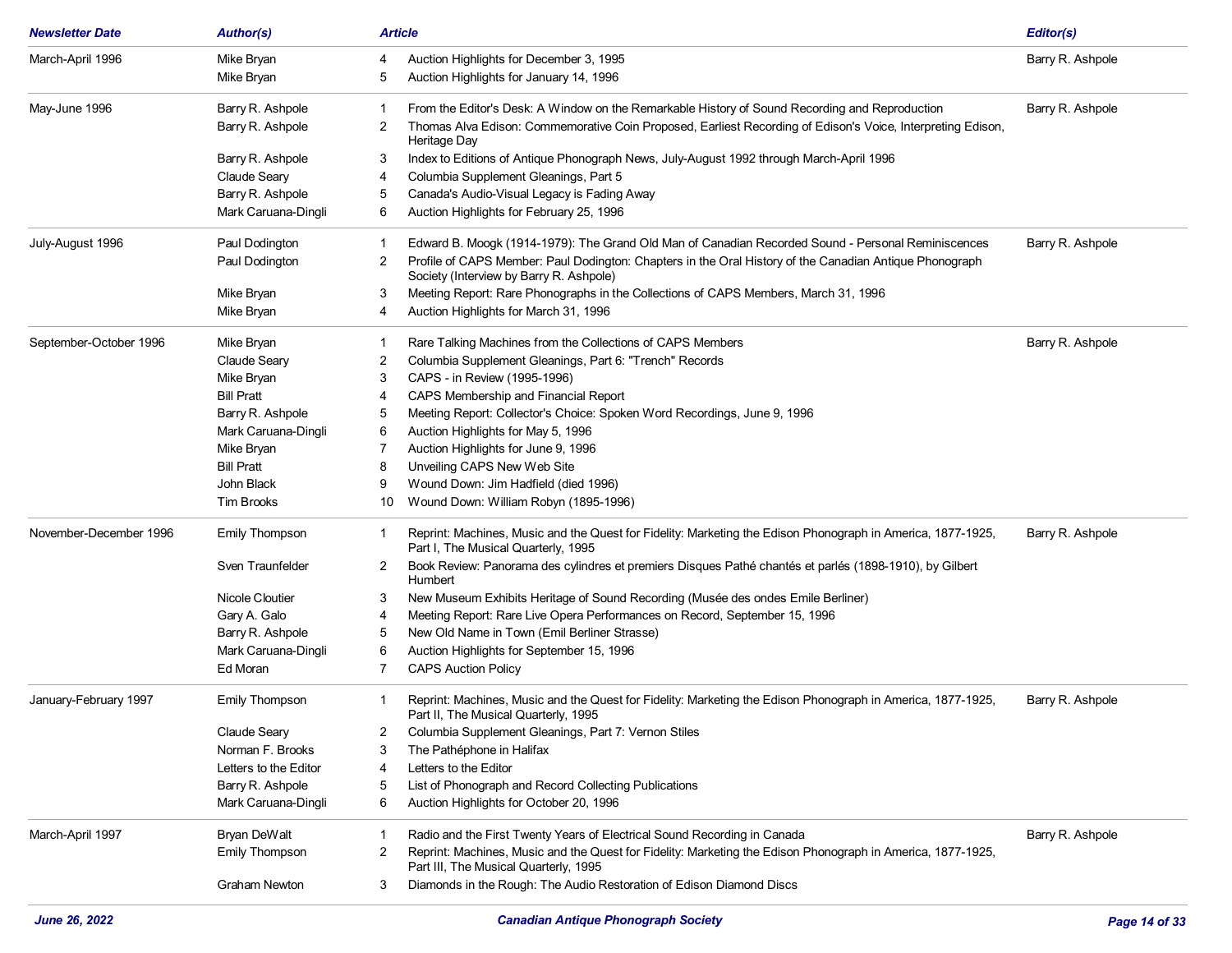| <b>Newsletter Date</b> | <b>Author(s)</b>      | Article                                                                                                                                    | Editor(s)           |
|------------------------|-----------------------|--------------------------------------------------------------------------------------------------------------------------------------------|---------------------|
| March-April 1997       | <b>Richard Frison</b> | Letter to the Editor: The Pathéphone in Halifax<br>4                                                                                       | Barry R. Ashpole    |
|                        | Mark Caruana-Dingli   | Auction Highlights for December 1, 1996<br>5                                                                                               |                     |
|                        | Mark Caruana-Dingli   | Auction Highlights for January 12, 1997<br>6                                                                                               |                     |
| May-June 1997          | Barry R. Ashpole      | Caruso's Silver Screen Debut a Bust                                                                                                        | Barry R. Ashpole    |
|                        | Mike Bryan            | Wound Down: John Steffen (1936-1997)<br>2                                                                                                  |                     |
|                        | Oliver Berliner       | Letter to the Editor: Radio and the First Twenty Years of Electrical Sound Recording in Canada<br>3                                        |                     |
|                        | Barry R. Ashpole      | Index to Editions of Antique Phonograph News, July-August 1992 through March-April 1997<br>4                                               |                     |
| July-August 1997       | Mike Bryan            | Meeting Report: Rare Talking Machines from the Collections of CAPS Members, March 31, 1996                                                 | Mike Bryan          |
|                        | John E. Rutherford    | The Nightingale in Poetry and Song<br>2                                                                                                    |                     |
|                        | Mike Bryan            | Book Review: The Talking Machine: An Illustrated Compendium, 1877-1929, by Timothy C. Fabrizio and George<br>3<br>F. Paul                  |                     |
|                        | Joe Purificati        | Auction Highlights for March 30, 1997<br>4                                                                                                 |                     |
|                        | Joe Purificati        | Auction Highlights for June 8, 1997<br>5                                                                                                   |                     |
| September-October 1997 | Mike Bryan            | CAPS First Trip to Antique Music Sale in Union, Illinois<br>1                                                                              | Mike Bryan          |
|                        | Don Woodrow           | Victrola XIII<br>2                                                                                                                         |                     |
|                        | <b>Harold Braker</b>  | Victor-Victrola Motor Identification Supplement: What Motor Fits an Empty Case?<br>3                                                       |                     |
|                        | Anna-Maria Manuel     | Book Review: Billy Murray: The Phonograph Industry's First Great Recording Artist, by Frank Hoffmann, Dick<br>4<br>Carty and Quentin Riggs |                     |
|                        | Mike Bryan            | Seeing Double: A Visit to the Other CAPS (California)<br>5                                                                                 |                     |
|                        | <b>Rick McGinnis</b>  | The First Year: Reflections of a New CAPS Member<br>6                                                                                      |                     |
| November-December 1997 | Mark Caruana-Dingli   | Edison: The Wizard of Light<br>-1                                                                                                          | Mark Caruana-Dingli |
|                        | Mark Caruana-Dingli   | The Paraphernalia of the Talking Machine<br>2                                                                                              |                     |
|                        | Mike Bryan            | Heaven in Ohio: The Richfield Antique Music Show<br>3                                                                                      |                     |
|                        | Don Woodrow           | Reproduction Outside Horn Gramophones                                                                                                      |                     |
|                        | Joe Purificati        | Auction Highlights for September 14, 1997<br>5                                                                                             |                     |
| January-February 1998  | Mark Caruana-Dingli   | History of the Victor Gramophone                                                                                                           | Mark Caruana-Dingli |
|                        | <b>Rick McGinnis</b>  | More Than Just Polkas: Collecting Ethnic Music on 78<br>2                                                                                  |                     |
|                        | Don Woodrow           | The Victor Piano Gramophone<br>3                                                                                                           |                     |
|                        | John E. Rutherford    | Wound Down: Clyde Gilmour (1912-1997)<br>4                                                                                                 |                     |
|                        | Joe Purificati        | Auction Highlights for November 30, 1997<br>5                                                                                              |                     |
| March-April 1998       | <b>Bill Pratt</b>     | Phonograph Resources on the Web: A Pictorial Sampling                                                                                      | Mark Caruana-Dingli |
|                        | <b>Graham Newton</b>  | The World of Audio Restoration<br>2                                                                                                        |                     |
|                        | Don Woodrow           | Blue Amberol Records 1912-1929<br>3                                                                                                        |                     |
|                        | Joe Purificati        | Auction Highlights for January 11, 1998                                                                                                    |                     |
|                        | <b>Bill Pratt</b>     | CAPS Membership and Financial Report<br>5                                                                                                  |                     |
| May-June 1998          | Jean-Paul Agnard      | Collecting Cylinder Phonographs in Québec                                                                                                  | Mark Caruana-Dingli |
|                        | John E. Rutherford    | Wound Down: Bas Ingrouille (1910-1998)<br>2                                                                                                |                     |
|                        | Roger R. Scott        | Reprint: His Master's Voice: A Study of Figural Nippers in the United States, Part I, Antique Trader, December 15,<br>3<br>1993            |                     |
|                        | David Plumer          | Letter to the Editor: Recent Phonograph Finds<br>4                                                                                         |                     |
|                        | Joe Purificati        | Auction Highlights for March 29, 1998<br>5                                                                                                 |                     |
| July-August 1998       | Mike Bryan            | Meeting Report: Phonograph Show and Tell Presentation, March 29, 1998                                                                      | Mark Caruana-Dingli |
|                        |                       |                                                                                                                                            |                     |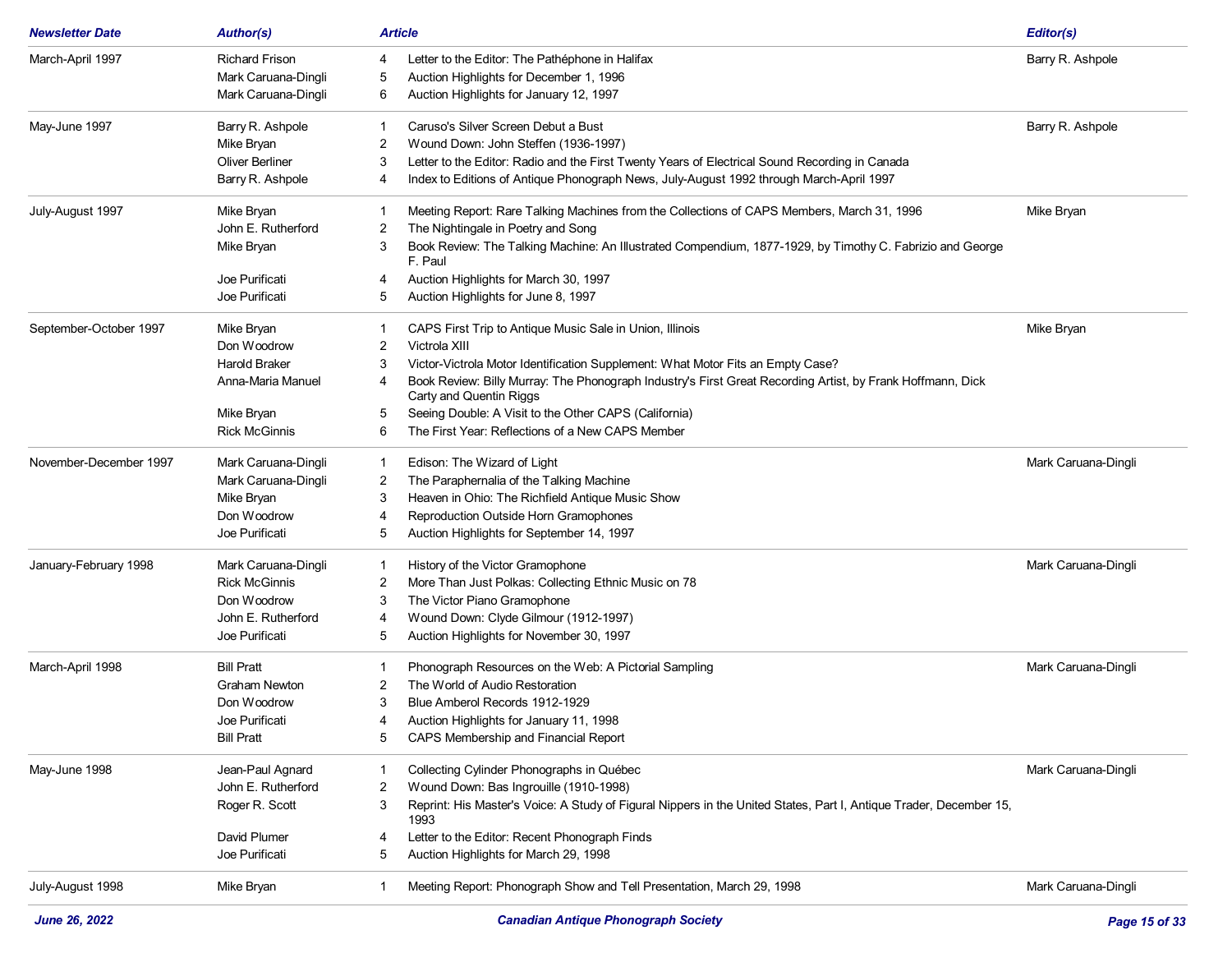| <b>Newsletter Date</b> | <b>Author(s)</b>                  | <b>Article</b>                                                                                                                      | Editor(s)           |
|------------------------|-----------------------------------|-------------------------------------------------------------------------------------------------------------------------------------|---------------------|
| July-August 1998       | Joe Purificati                    | 2<br>Auction Highlights for May 3, 1998                                                                                             | Mark Caruana-Dingli |
|                        | Ernie Bayly                       | Book Review: Brass Band Cylinder & Non-Microgroove Disc Recordings, 1903-1906, by Frank Andrews<br>3                                |                     |
|                        | Roger R. Scott                    | Reprint: His Master's Voice: A Study of Figural Nippers in the United States, Part II, Antique Trader, December<br>15, 1993         |                     |
|                        | Oliver Berliner                   | Letter to the Editor: His Master's Voice: A Study of Figural Nippers in the United States, Part I<br>5                              |                     |
|                        | Mike Bryan                        | Mystery Chain Drive Machine Identified<br>6                                                                                         |                     |
| September-October 1998 | Norman F. Brooks                  | The Cremonaphone Story<br>-1                                                                                                        | Mark Caruana-Dingli |
|                        | Mike Bryan                        | Life on Earth Before the Phonograph (Music Boxes)<br>2                                                                              |                     |
|                        | Roger R. Scott                    | Reprint: His Master's Voice: A Study of Figural Nippers in the United States, Part III, Antique Trader, December<br>3<br>15.1993    |                     |
|                        | Mike Bryan                        | Antique Music Sale at Union, Illinois (Photographs)<br>4                                                                            |                     |
| November-December 1998 | Mark Caruana-Dingli               | Meeting Report: Picture Discs from Then to Now, September 20, 1998                                                                  | Mark Caruana-Dingli |
|                        | Jack Winkler                      | Disc Jockey circa 1902<br>2                                                                                                         |                     |
|                        | Ross Laird                        | The First Brunswick Records<br>3                                                                                                    |                     |
|                        | Tim Gracyk                        | The Life and Career of Henry Burr, Part 1<br>4                                                                                      |                     |
|                        | Joe Purificati                    | Auction Highlights for September 20, 1998<br>5                                                                                      |                     |
| January-February 1999  | Tim Gracyk                        | The Life and Career of Henry Burr, Part 2                                                                                           | Mark Caruana-Dingli |
|                        | Jack Winkler                      | The First Spring-Driven Disc Gramophones<br>2                                                                                       |                     |
|                        | <b>Robert Gutteridge</b>          | Edison in Toronto<br>3                                                                                                              |                     |
|                        | <b>Bill Tarling</b>               | Wound Down: Joe Westman (died 1999)<br>4                                                                                            |                     |
|                        | Joe Purificati                    | Auction Highlights for October 25, 1998<br>5                                                                                        |                     |
| March-April 1999       | Don Woodrow                       | Repair of Victor Exhibition Reproducers                                                                                             | Mark Caruana-Dingli |
|                        | <b>Bill Pratt</b>                 | Ephemera: A Quartet of Cartoon Postcards (Collection of Bill and Betty Pratt)<br>2                                                  |                     |
|                        | <b>Mike Rosevear</b>              | Pioneers of the Early Recording Industry<br>3                                                                                       |                     |
|                        | David Lennick                     | CD Review: Herbert L. Clarke, Cornet Soloist of the Sousa Band                                                                      |                     |
|                        | David Lennick                     | CD Review: Arthur Pryor, Trombone Soloist of the Sousa Band<br>5                                                                    |                     |
|                        | Steven C. Barr                    | Book Review: Note the Notes: An Illustrated History of the Columbia Record Label, 1901-1958, by Mike Sherman<br>6<br>and Kurt Nauck |                     |
|                        | Joe Purificati                    | Auction Highlights for December 6, 1998                                                                                             |                     |
|                        | Mark Caruana-Dingli               | Auction Highlights for January 17, 1999<br>8                                                                                        |                     |
| May-June 1999          | Mark Caruana-Dingli               | Book Review: Antique Phonograph Gadgets, Gizmos & Gimmicks, by Timothy C. Fabrizio and George F. Paul<br>-1                         | Mark Caruana-Dingli |
|                        | Jean-Paul Agnard                  | A New Addition for the Musée Edison du Phonograph<br>2                                                                              |                     |
|                        | Mike Bryan                        | Meeting Report: Toy Gramophones and Unusual Portables, February 28, 1999<br>3                                                       |                     |
|                        | Anna-Maria Manuel                 | Letter to the Editor: Pioneers of the Early Recording Industry (Billy Murray)                                                       |                     |
|                        | Mark Caruana-Dingli               | Florida Museum Sold (Harold and Ione Staie Museum)                                                                                  |                     |
|                        | Joe Purificati                    | Auction Highlights for February 28, 1999<br>6                                                                                       |                     |
| July-August 1999       | Mark Caruana-Dingli               | Automated Music Show, Delaware, April, 1999                                                                                         | Mark Caruana-Dingli |
|                        | Tim Gracyk                        | Ada Jones: Female Recording Pioneer, Part 1<br>2                                                                                    |                     |
|                        | Joe Purificati                    | Auction Highlights for April 11, 1999<br>3                                                                                          |                     |
| September-October 1999 | Bob Nix                           | Meeting Report: Phonograph Restoration and Repair, May 16, 1999<br>1                                                                | Mark Caruana-Dingli |
|                        | Mark Caruana-Dingli<br>Tim Gracyk | Ada Jones: Female Recording Pioneer, Part 2<br>2                                                                                    |                     |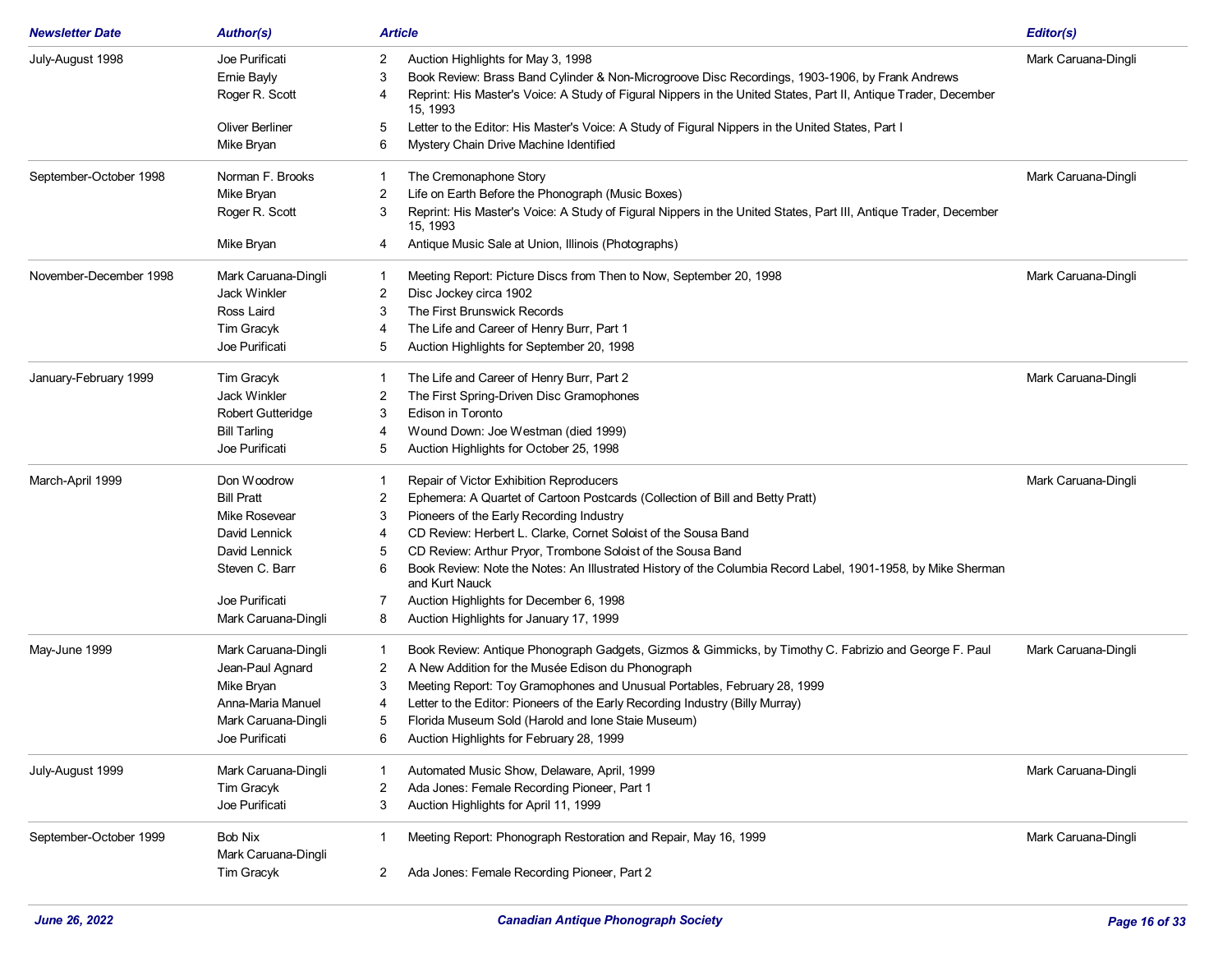| <b>Newsletter Date</b> | <b>Author(s)</b>         | <b>Article</b>                                                                                                                                      | Editor(s)           |
|------------------------|--------------------------|-----------------------------------------------------------------------------------------------------------------------------------------------------|---------------------|
| September-October 1999 | <b>CAPS Members</b>      | Auction Highlights for June 20, 1999<br>3                                                                                                           | Mark Caruana-Dingli |
| November-December 1999 | <b>Bob Nix</b>           | Restoring Life to an Old Phonograph                                                                                                                 | Mark Caruana-Dingli |
|                        | <b>Graham Newton</b>     | 2<br>Hi-Yo Silver Awayyyy: The Quest for Music Used on the Lone Ranger                                                                              |                     |
|                        | Mark Caruana-Dingli      | Automated Music Show, Ohio, September, 1999<br>3                                                                                                    |                     |
|                        | Ian Calderbank           | Letter to the Editor: Victor Victrola Credenza Model<br>4                                                                                           |                     |
|                        | <b>CAPS Members</b>      | 5<br>Auction Highlights for September 12, 1999                                                                                                      |                     |
|                        | <b>Bill Pratt</b>        | Ephemera: Vintage Photograph Depicting Extended Family Group with a Columbia Disc Graphophone, c. 1906<br>6<br>(Collection of Bill and Betty Pratt) |                     |
| January-February 2000  | <b>Bill Pratt</b>        | Needle Tin Bonanza in Turkey                                                                                                                        | Mark Caruana-Dingli |
|                        | Jean-Paul Agnard         | 2<br>eBay and My Cylinder Phonograph Collection                                                                                                     |                     |
|                        | Keith Wright             | Meeting Report: Forty Years on the Road With Jack Teagarden, October 24, 1999<br>3                                                                  |                     |
|                        | David Lennick            | Jack Teagarden on CD<br>4                                                                                                                           |                     |
|                        | John Leonard             | Letter to the Editor: Phonograph Hunting in Ontario during the Summer Months<br>5                                                                   |                     |
|                        | <b>CAPS Members</b>      | Auction Highlights for October 24, 1999<br>6                                                                                                        |                     |
|                        | <b>CAPS Members</b>      | Auction Highlights for November 28, 1999<br>7                                                                                                       |                     |
| March-April 2000       | Mark Caruana-Dingli      | Phonograph and Record Auctions<br>-1                                                                                                                | Mark Caruana-Dingli |
|                        | <b>Bill Pratt</b>        | The Oasis Lounge: Egyptology and the Canadian Antique Phonograph Society<br>2                                                                       |                     |
|                        | Mark Caruana-Dingli      | The History of Berliner Gramophones, Part 1<br>3                                                                                                    |                     |
| May-June 2000          | Mark Caruana-Dingli      | Book Review: Discovering Antique Phonographs, by Timothy C. Fabrizio and George F. Paul<br>-1                                                       | Mark Caruana-Dingli |
|                        | <b>Richard Flohil</b>    | Emile Berliner: A Centennial Tribute (Induction into the Canadian Music Hall of fame)<br>2                                                          |                     |
|                        | Mark Caruana-Dingli      | Book Review: Columbia Phonograph Companion, Volume 1, by Howard Hazelcorn<br>3                                                                      |                     |
|                        | Mark Caruana-Dingli      | The History of Berliner Gramophones, Part 2<br>4                                                                                                    |                     |
|                        | Mike Bryan               | Bill Tarling Receives CAPS Loyal Service Award<br>5                                                                                                 |                     |
|                        | Mike Bryan               | John Rutherford Receives CAPS Honorary Life Membership<br>6                                                                                         |                     |
|                        | Mike Bryan               | Auction Highlights for February 20, 2000<br>7                                                                                                       |                     |
| July-August 2000       | Steven C. Barr           | Book Review: Pathé Records and Phonographs in America, 1914-1922, by George A. Copeland and Ronald<br>Dethlefson                                    | Mark Caruana-Dingli |
|                        | <b>Robert Gutteridge</b> | Some Early Sound-On-Disc Systems for Moving Pictures<br>2                                                                                           |                     |
|                        | Mark Caruana-Dingli      | 3<br>Book Review: Magic Moments: First Twenty Years of Moving Pictures in Toronto (1894-1914), by Robert W.<br>Gutteridge                           |                     |
|                        | Mark Caruana-Dingli      | Auction Highlights for June 4, 2000<br>4                                                                                                            |                     |
| September-October 2000 | Keith Wright             | Bringing the Past to the Next Generation                                                                                                            | Mark Caruana-Dingli |
|                        | Mark Caruana-Dingli      | 2<br>CAPS 30th Anniversary                                                                                                                          |                     |
|                        | <b>Bill Pratt</b>        |                                                                                                                                                     |                     |
|                        | <b>Bill Pratt</b>        | CAPS Has a New Internet Domain Address: CAPSnews.org<br>3                                                                                           |                     |
| November-December 2000 | Don Woodrow              | Early Pathé "Stereo" Phonograph                                                                                                                     | Mark Caruana-Dingli |
|                        | <b>Bill Pratt</b>        | Dance Bands From Canada 1922-1930: Producer's Notes<br>2                                                                                            |                     |
|                        | Omer Devlin              | Letter to the Editor: Unusual Berliner Gramophone<br>3                                                                                              |                     |
|                        | <b>CAPS Members</b>      | Auction Highlights for September 17, 2000                                                                                                           |                     |
| January-February 2001  | Keith Wright             | Meeting Report: 'CAPS' Off to Our 30th! And CD Launch, October 29, 2000                                                                             | Mark Caruana-Dingli |
|                        | Arthur E. Zimmerman      | Toronto Recording Artists on Radio, Part One<br>2                                                                                                   |                     |
|                        | <b>CAPS Members</b>      | Auction Highlights for December 3, 2000<br>3                                                                                                        |                     |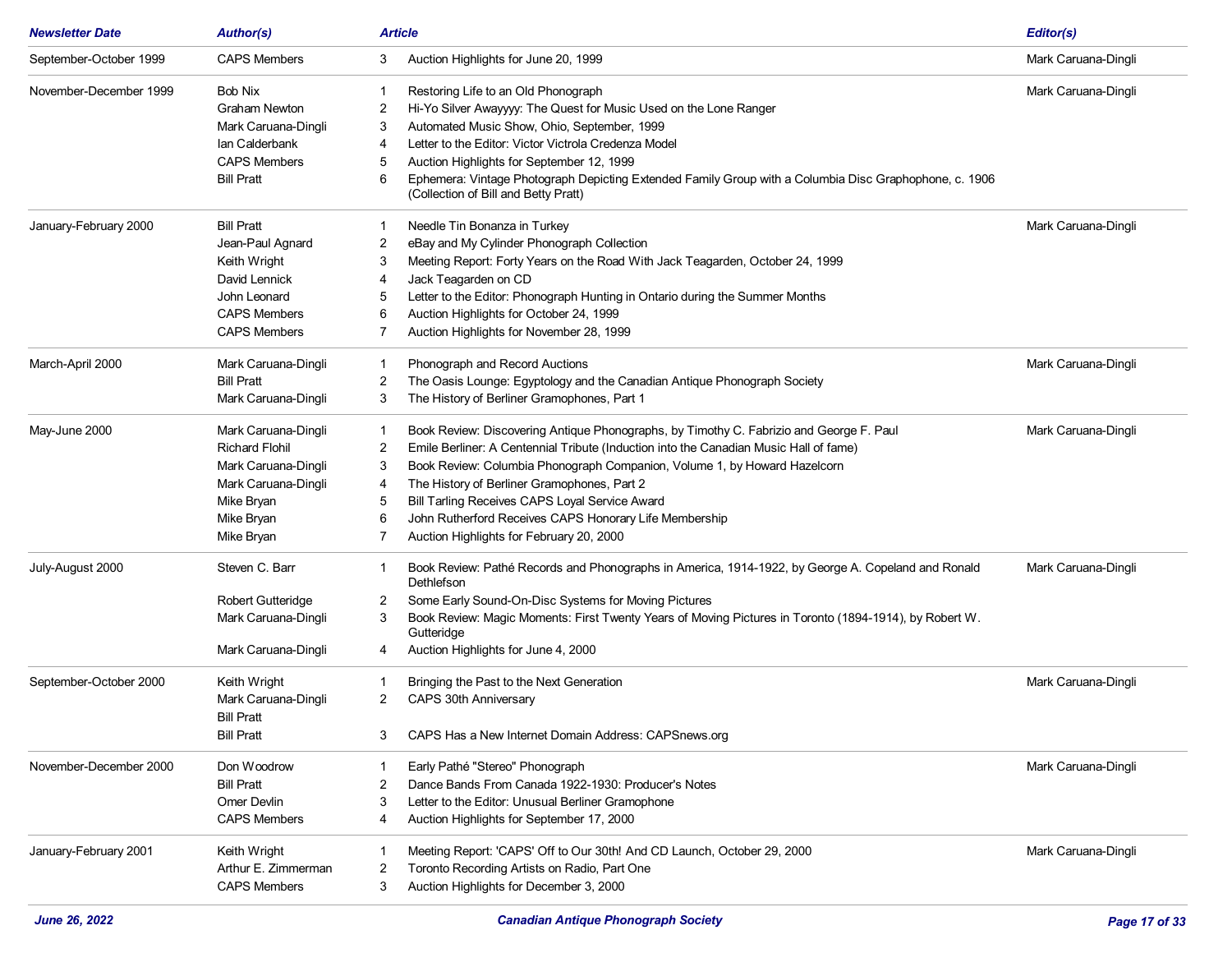| <b>Newsletter Date</b> | <b>Author(s)</b>    | Article                                                                                                                                                   | Editor(s)           |
|------------------------|---------------------|-----------------------------------------------------------------------------------------------------------------------------------------------------------|---------------------|
| March-April 2001       | Arthur E. Zimmerman | Toronto Recording Artists on Radio, Part Two                                                                                                              | Mark Caruana-Dingli |
|                        | Mark Caruana-Dingli | 2<br>Ephemera: Original Guarantee for a Berliner Gramophone, December 9, 1904 (Collection of Darren J. Wallace)                                           |                     |
|                        | John E. Rutherford  | 3<br>Wound Down: Denis Gonet (1921-2000) - A Voice is Silenced                                                                                            |                     |
| May-June 2001          | Keith Wright        | Book Review: Phonographs With Flair: A Century of Style in Sound Reproduction, by Timothy C. Fabrizio and<br>George F. Paul                               | Mark Caruana-Dingli |
|                        | Michael Wesolowski  | How a Compact Disc is Manufactured<br>2                                                                                                                   |                     |
|                        | Reprints            | Reprint: Knack for Electronics (Bill Tarling), The Toronto Sun, April 16, 2001<br>3                                                                       |                     |
|                        | Keith Wright        | Meeting Report: A CAPS Meeting with Fabrizio and Paul, April 1, 2001<br>4                                                                                 |                     |
| July-August 2001       | Greg Robertson      | Canadian Victor Orthophonic Victrolas                                                                                                                     | Mark Caruana-Dingli |
|                        | Arthur E. Zimmerman | CD Review: Oscar Natzka: The Definitive Collection, Volume One, 1938-40<br>2                                                                              |                     |
|                        | Mark Caruana-Dingli | 3<br>Ephemera: Rare Stereo View of Early Tinfoil Phonograph (Collection of Mark Caruana)                                                                  |                     |
|                        | Reprints            | Reprint: British Plaque Gives a Little Nipper His Due, The Toronto Star, April 21, 2001<br>4                                                              |                     |
|                        | Darren J. Wallace   | Wound Down: John Leonard (1924-2001)<br>5                                                                                                                 |                     |
|                        | Mark Caruana-Dingli | Auction Highlights for May 6, 2001<br>6                                                                                                                   |                     |
|                        | Mark Caruana-Dingli | Auction Highlights for June 3, 2001<br>7                                                                                                                  |                     |
| September-October 2001 | Mark Caruana-Dingli | Book Review: Phonograph Dolls That Talk and Sing, by Bessie & Floyd Seiter and Joan & Robin Rolfs<br>-1                                                   | Mark Caruana-Dingli |
|                        | Fred Isenor         | 2<br>Collecting Phonographs & Records in Nova Scotia                                                                                                      |                     |
|                        | Keith Wright        | Meeting Report: Paraphernalia of the Talking Machine, May 6, 2001<br>3                                                                                    |                     |
|                        | Mark Caruana-Dingli | Rare Phonograph Collectable (Beatles Phonograph Box)<br>4                                                                                                 |                     |
|                        | Nicole Cloutier     | Announcement of Exhibition "The Sound Chain", Musée des ondes Emile Berliner<br>5                                                                         |                     |
| November-December 2001 | Mark Caruana-Dingli | At the Auction (eBay)<br>1                                                                                                                                | Mark Caruana-Dingli |
|                        | Tim Gracyk          | A Tribute to Geoffrey O'Hara (1882-1967)<br>2                                                                                                             |                     |
|                        | Mark Caruana-Dingli | 3<br>Book Review: Tinfoil Phonographs, by René Rondeau                                                                                                    |                     |
|                        | Mark Caruana-Dingli | The Musée Edison du Phonographe<br>4                                                                                                                      |                     |
|                        | Mark Caruana-Dingli | Auction Highlights for September 16, 2001<br>5                                                                                                            |                     |
|                        | Reprints            | ARSC Awards for Excellence in Historical Recorded Sound Research, 2001<br>6                                                                               |                     |
| January-February 2002  | Mark Caruana-Dingli | At the Auction (eBay)<br>$\mathbf{1}$                                                                                                                     | Mark Caruana-Dingli |
|                        | Jean-Paul Agnard    | A Rare Canadian Berliner<br>2                                                                                                                             |                     |
|                        | Tim Gracyk          | A Tribute to Dan W. Quinn (1859?-1938)<br>3                                                                                                               |                     |
|                        | Mark Caruana-Dingli | Auction Highlights for December 2, 2001<br>4                                                                                                              |                     |
|                        | Keith Wright        | Meeting Report: Music Boxes and Organs, October 28, 2001<br>5                                                                                             |                     |
|                        | Keith Wright        | Meeting Report: Disc Jockeys on Record, Radio Promos and Other Nonsense, December 2, 2001<br>6                                                            |                     |
| March-April 2002       | Mark Caruana-Dingli | At the Auction (eBay)<br>1                                                                                                                                | Mark Caruana-Dingli |
|                        | <b>Bill Pratt</b>   | Assiniboia Music Store                                                                                                                                    |                     |
|                        | Mark Caruana-Dingli | Auction Highlights for January 13, 2002<br>3                                                                                                              |                     |
|                        | Mark Caruana-Dingli | Auction Highlights for February 24, 2002<br>4                                                                                                             |                     |
| May-June 2002          | <b>Bill Pratt</b>   | Ephemera: Fragmentary Documents of Phonograph History: Postcard of R. West, Entertainer, Paris (Ontario), c.<br>1905 (Collection of Bill and Betty Pratt) | Mark Caruana-Dingli |
|                        | Mike Bryan          | It Seemed Like a Good Idea at the Time, Part 1<br>2                                                                                                       |                     |
|                        | Mark Caruana-Dingli | Book Review: Antique Phonograph Advertising: An Illustrated History, by Timothy C. Fabrizio and George F. Paul<br>3                                       |                     |
|                        | Mark Caruana-Dingli | Claymont Delaware Show: Worthy of a Long Drive<br>4                                                                                                       |                     |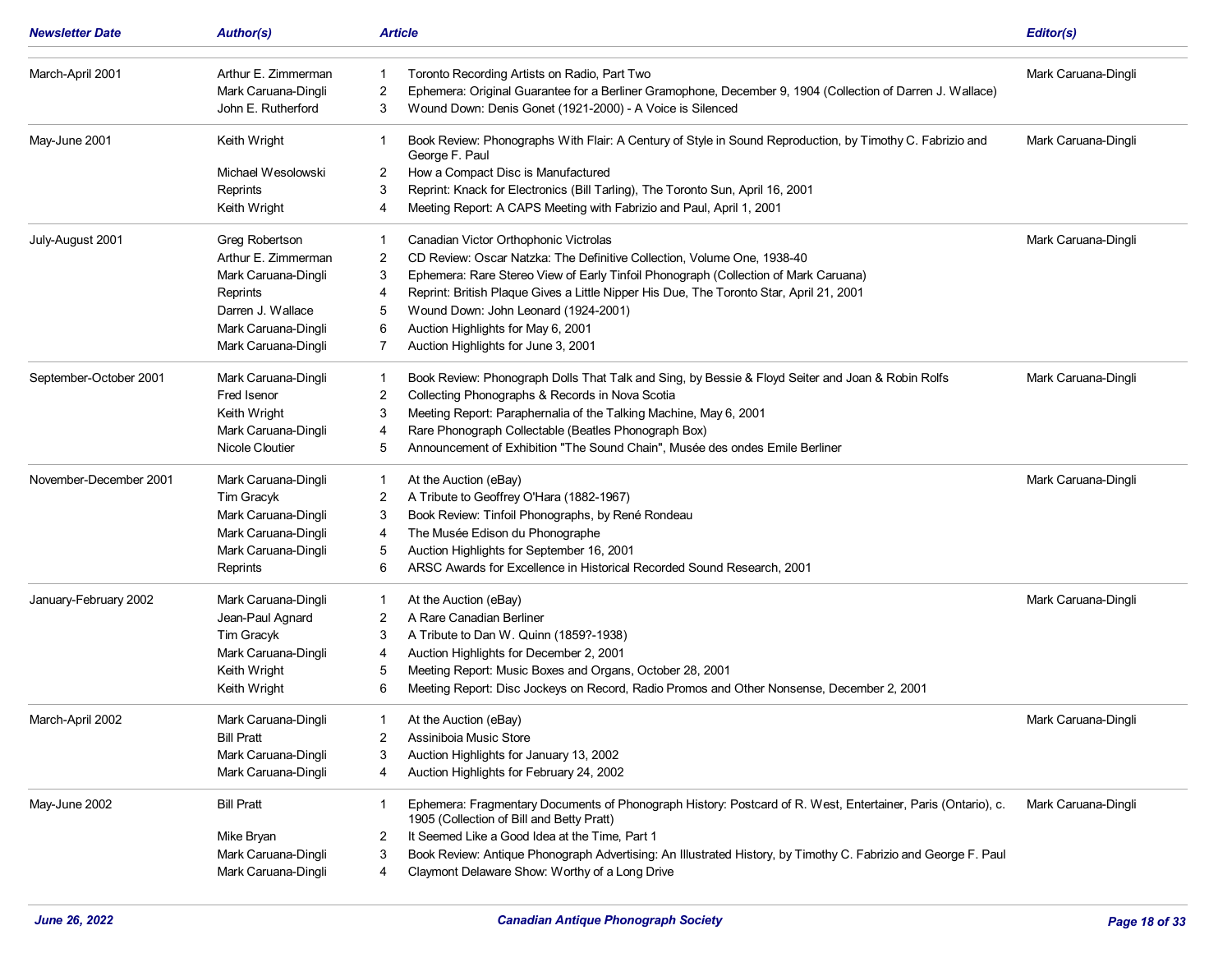| <b>Newsletter Date</b> | <b>Author(s)</b>       | <b>Article</b>                                                                                                                                                                                                 | Editor(s)           |
|------------------------|------------------------|----------------------------------------------------------------------------------------------------------------------------------------------------------------------------------------------------------------|---------------------|
| May-June 2002          | Mark Caruana-Dingli    | Auction Highlights for March 24, 2002<br>5                                                                                                                                                                     | Mark Caruana-Dingli |
|                        | Mark Caruana-Dingli    | Auction Highlights for April 28, 2002<br>6                                                                                                                                                                     |                     |
|                        | <b>CAPS Members</b>    | Wound Down: John Vanderjagt (died 2002)<br>7                                                                                                                                                                   |                     |
| July-August 2002       | Mike Bryan             | It Seemed Like a Good Idea at the Time, Part 2                                                                                                                                                                 | Mark Caruana-Dingli |
|                        | Robert Feinstein       | Bettini and the Mapleson Recordings<br>2                                                                                                                                                                       |                     |
| September-October 2002 | <b>Bill Pratt</b>      | Who Visits the CAPS Web Site?                                                                                                                                                                                  | Mark Caruana-Dingli |
|                        | <b>Bob Nix</b>         | Union Illinois Trip, 2002<br>2                                                                                                                                                                                 |                     |
|                        | John E. Rutherford     | The Barraud Family as Photographers, Part I<br>3                                                                                                                                                               |                     |
|                        | Mark Caruana-Dingli    | At the Auction (eBay)<br>4                                                                                                                                                                                     |                     |
|                        | Susan Stinson          | Reprint: New Device May Unlock Old Music, London Free Press, March 17, 2000<br>5                                                                                                                               |                     |
|                        | Jean-Paul Agnard       | Letter to the Editor: Hiller Talking Clock<br>6                                                                                                                                                                |                     |
| November-December 2002 | Mark Caruana-Dingli    | At the Auction (eBay)<br>-1                                                                                                                                                                                    | Mark Caruana-Dingli |
|                        | Tim Gracyk             | Barbershop Quartets, the First Quartet Named on Records, and the Most Popular Quartet of the Acoustic Era<br>2                                                                                                 |                     |
|                        | John E. Rutherford     | The Barraud Family as Photographers, Part II<br>3                                                                                                                                                              |                     |
|                        | <b>Bill Pratt</b>      | Available Only in Canada (Orthophonic Victrola 8-36)<br>4                                                                                                                                                      |                     |
|                        | Keith Wright           | Auction Highlights for September 22, 2002<br>5                                                                                                                                                                 |                     |
| January-February 2003  | <b>Bill Pratt</b>      | Ephemera: Fragmentary Documents of Phonograph History: Invoice from Babson Brothers, Chicago, (Edison<br>Phonograph Distributor), dated February 1913 - a Tizzit Modifier (Collection of Bill and Betty Pratt) | Mark Caruana-Dingli |
|                        | Jean-Paul Agnard       | Those Misloved Wax Cylinders<br>2                                                                                                                                                                              |                     |
|                        | Mark Caruana-Dingli    | 3<br>Meeting Report: Rare Automaton Presentation a Great Success, December 1, 2002                                                                                                                             |                     |
|                        | Mark Caruana-Dingli    | At the Auction (eBay)<br>4                                                                                                                                                                                     |                     |
|                        | Reprints               | Reprint: New Factory for Berliner Gram-O-Phone Co. Limited, Montreal Standard, December 25, 1920<br>6                                                                                                          |                     |
|                        | Nicole Cloutier        | Announcement of Exhibition: "50 Years of Television in Montreal", Musée des ondes Emile Berliner                                                                                                               |                     |
| March-April 2003       | Mark Caruana-Dingli    | At the Auction (eBay)<br>-1                                                                                                                                                                                    | Mark Caruana-Dingli |
|                        | Don Woodrow            | Reproduction Outside Horn Gramophones<br>2                                                                                                                                                                     |                     |
|                        | Judy Brinkmann         | Ephemera: Compo Company Limited letterhead, November 25, 1942 (Collection of Judy Brinkmann)<br>3                                                                                                              |                     |
|                        | Keith Wright           | Auction Highlights for December 1, 2002<br>4                                                                                                                                                                   |                     |
|                        | Keith Wright           | Auction Highlights for January 12, 2003<br>5                                                                                                                                                                   |                     |
|                        | Keith Wright           | Auction Highlights for February 16, 2003<br>6                                                                                                                                                                  |                     |
|                        | <b>Meeting Reports</b> | Meeting Report: Where the Sounds Were Born: A Tour of New York Recording Studios and Harlem Nightclubs<br>Today, January 12, 2003                                                                              |                     |
| May-June 2003          | Keith Wright           | Book Review: The Fabulous Victrola "45", by George Vourtsis                                                                                                                                                    | Mark Caruana-Dingli |
|                        | Robert Feinstein       | The Early Bettini Prototype Machines<br>2                                                                                                                                                                      |                     |
|                        | Mark Caruana-Dingli    | At the Auction (eBay)<br>3                                                                                                                                                                                     |                     |
|                        | Arthur E. Zimmerman    | The Elusive Gus Hill<br>4                                                                                                                                                                                      |                     |
|                        | Mark Caruana-Dingli    | Auction Highlights for February 16, 2003<br>5                                                                                                                                                                  |                     |
| July-August 2003       | Mark Caruana-Dingli    | At the Auction (eBay)<br>-1                                                                                                                                                                                    | Mark Caruana-Dingli |
|                        | Mark Caruana-Dingli    | Meeting Report: Phonograph Show and Tell, April 27, 2003<br>2                                                                                                                                                  |                     |
|                        | Mark Caruana-Dingli    | Book Review: Antique Phonograph Accessories and Contraptions, by Timothy C. Fabrizio and George F. Paul<br>3                                                                                                   |                     |
|                        | Mark Caruana-Dingli    | Artist With a Passion for Antique Restoration (Painted Phonograph Horns)<br>4                                                                                                                                  |                     |
|                        | Jean-Paul Agnard       | Letter to the Editor: The Early Bettini Prototype Machines<br>5                                                                                                                                                |                     |
|                        | Robert Feinstein       | Letter to the Editor  in Response: The Early Bettini Prototype Machines<br>6                                                                                                                                   |                     |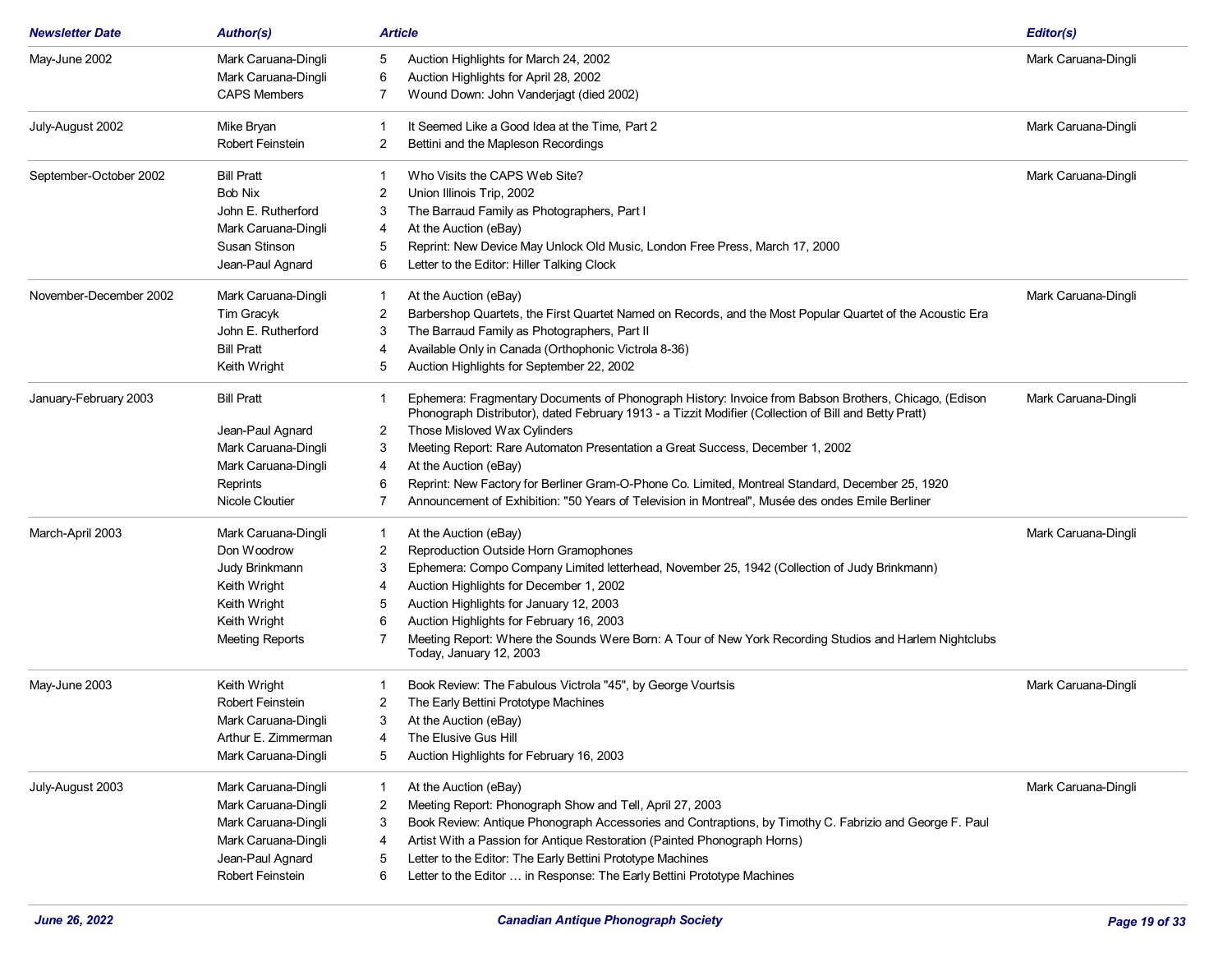| <b>Newsletter Date</b> | <b>Author(s)</b>        | <b>Article</b>                                                                                                              | Editor(s)           |
|------------------------|-------------------------|-----------------------------------------------------------------------------------------------------------------------------|---------------------|
| September-October 2003 | Arthur E. Zimmerman     | Vera McLean: A Canadian Recording Artist of the Acoustic Era<br>1                                                           | Mark Caruana-Dingli |
|                        | Mark Caruana-Dingli     | Ephemera: Rare Uncle Josh Stereo View (Collection of Mark Caruana)<br>2                                                     |                     |
|                        | Jean-Paul Agnard        | An Intriguing Discovery (Edison Amberola III Cabinet)<br>3                                                                  |                     |
|                        | John E. Rutherford      | "Her Mother's Voice": A Conjectural Investigation<br>$\overline{4}$                                                         |                     |
|                        | Mark Caruana-Dingli     | At the Auction (eBay)<br>5                                                                                                  |                     |
| November-December 2003 | Mark Caruana-Dingli     | At the Auction (eBay)                                                                                                       | Mark Caruana-Dingli |
|                        | Keith Wright            | 2<br>45sls54: Part 1                                                                                                        |                     |
|                        | Keith Wright            | 3<br>Auction Highlights for September 28, 2003                                                                              |                     |
|                        | Arthur E. Zimmerman     | Letter to the Editor: Call for Encyclopedic Reference Book on Canadian Phonographs and Gramophones<br>4                     |                     |
| January-February 2004  | Mark Caruana-Dingli     | At the Auction (eBay)<br>1                                                                                                  | Mark Caruana-Dingli |
|                        | Keith Wright            | 45sls54: Part 2<br>2                                                                                                        |                     |
|                        | Mark Caruana-Dingli     | Auction Highlights for October 26, 2003<br>3                                                                                |                     |
|                        | Mark Caruana-Dingli     | Auction Highlights for November 30, 2003<br>4                                                                               |                     |
| March-April 2004       | <b>Robert Feinstein</b> | Bettini and the Artists: A Glance Back at His Life in the Sherwood Social Scene                                             | Mark Caruana-Dingli |
|                        | Jack Litchfield         | 2<br>The Billy Hall Story                                                                                                   |                     |
|                        | <b>Oliver Berliner</b>  | Letter to the Editor: Origin of the "78" Speed<br>3                                                                         |                     |
| May-June 2004          | <b>Oliver Berliner</b>  | American National Recording Registry<br>1                                                                                   | Mark Caruana-Dingli |
|                        | Arthur E. Zimmerman     | Finally, Meet the Elusive Gus Hill<br>2                                                                                     |                     |
|                        | Mark Caruana-Dingli     | At the Auction (eBay)<br>3                                                                                                  |                     |
|                        | Anna-Maria Manuel       | ARSC Conference Report: March 10-14, 2004<br>4                                                                              |                     |
|                        | Jean-Paul Agnard        | Ephemera: Photograph of B.J. Roberts Music Warehouse, Reigate, Surrey, UK (Collection of Jean-Paul Agnard)<br>5             |                     |
|                        | Mark Caruana-Dingli     | Book Review: Phonographica: The Early History of Recorded Sound Observed, by Timothy C. Fabrizio and<br>6<br>George F. Paul |                     |
|                        | Reprints                | Reprint: Edison's Connection to Canada, Stratford Beacon Herald, 2003<br>7                                                  |                     |
|                        | <b>Bob Zinck</b>        | Letter to the Editor: 45s1s54, November-December 2003<br>8                                                                  |                     |
|                        | Mark Caruana-Dingli     | Auction Highlights for March 28, 2004<br>9                                                                                  |                     |
| July-August 2004       | Robert Feinstein        | Bettini Cylinder Boxes: The Unreal, Real and Related                                                                        | Mark Caruana-Dingli |
|                        | Mark Caruana-Dingli     | Introducing CAPS New President: Bob Nix<br>2                                                                                |                     |
|                        | Mark Caruana-Dingli     | At the Auction (eBay)<br>3                                                                                                  |                     |
|                        | Mark Caruana-Dingli     | Book Review: The Victor Data Book, by Robert W. Baumbach<br>4                                                               |                     |
|                        | Mark Caruana-Dingli     | Maker of the Microphone Award Presented to the British Library Sound Archive<br>5                                           |                     |
| September-October 2004 | Mark Caruana-Dingli     | At the Auction (eBay)                                                                                                       | Mark Caruana-Dingli |
|                        | Jean-Paul Agnard        | $\mathbf{2}$<br>Working Phonautograph                                                                                       |                     |
|                        | Keith Wright            | The Retrophone That Ate the RCA Brand<br>3                                                                                  |                     |
| November-December 2004 | David Lennick           | At the Auction (eBay)                                                                                                       | Mark Caruana-Dingli |
|                        | Keith Wright            | 2<br>50 Tracks                                                                                                              |                     |
|                        | <b>Bill Pratt</b>       | Ephemera: Interior of a Used Furniture Store, c. late 1910s (Collection of Bill and Betty Pratt)<br>3                       |                     |
|                        | <b>Bill Pratt</b>       | CAPS Membership and Financial Report                                                                                        |                     |
|                        | Cameron Freeman         | Antique Gramophone Lovers Beware of Crap-O-Phones and Franken-Phones<br>5                                                   |                     |
|                        |                         |                                                                                                                             |                     |
|                        | <b>CAPS Members</b>     | Auction Highlights for September 26, 2004<br>6                                                                              |                     |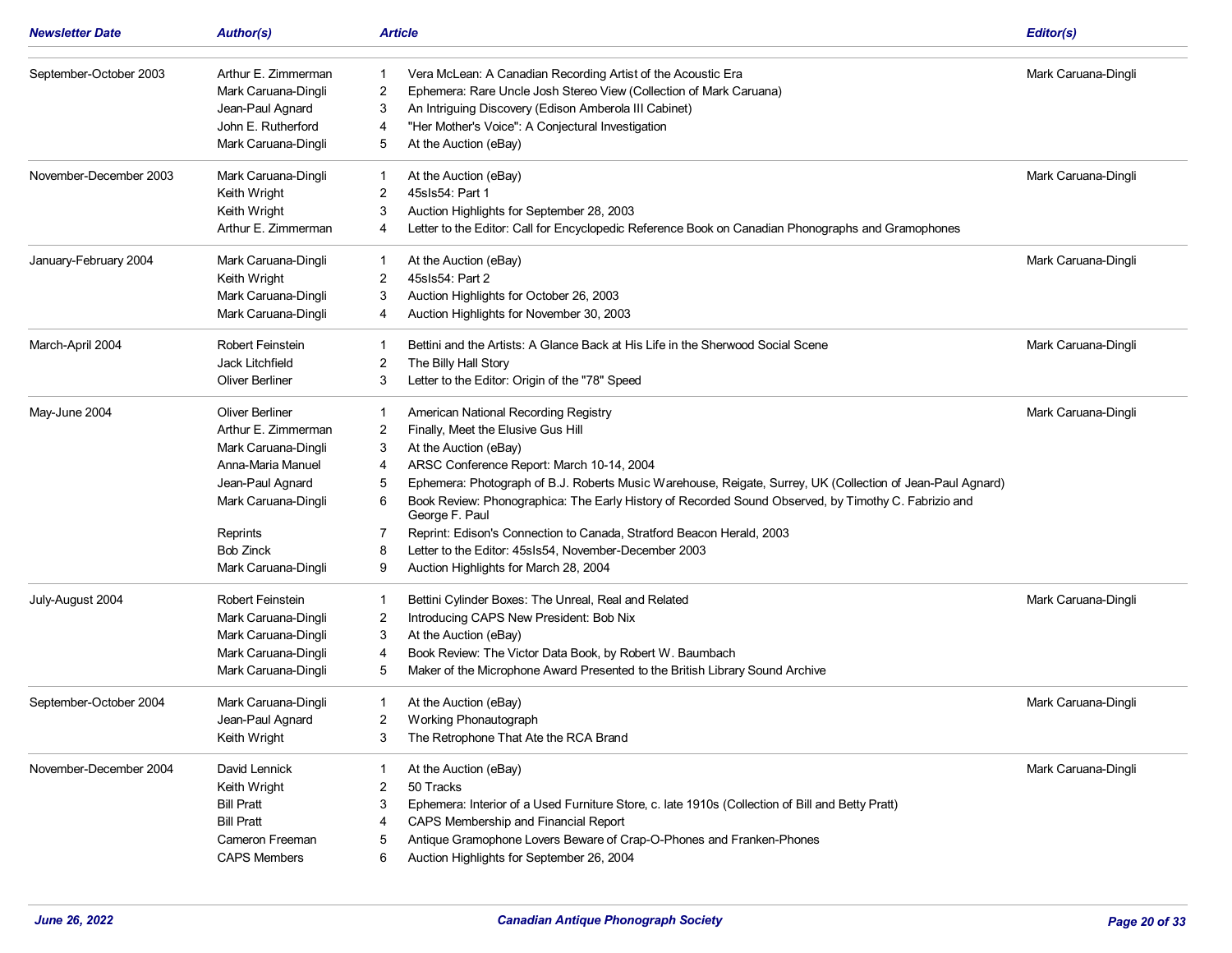| <b>Newsletter Date</b> | <b>Author(s)</b>        | <b>Article</b>                                                                                                                                               | Editor(s)           |
|------------------------|-------------------------|--------------------------------------------------------------------------------------------------------------------------------------------------------------|---------------------|
| November-December 2004 | Ephemera                | Ephemera: Postcard Mailed from Toronto to Owen Sound, "Christmas Wishes", December 21, 1910 (Collection of Mark Caruana-Dingli<br>7<br>Bill and Betty Pratt) |                     |
| January-February 2005  | Arthur E. Zimmerman     | CD Review: The Better Land, Volume 4, Great Boy Sopranos Recorded 1927-1954                                                                                  | Mark Caruana-Dingli |
|                        | <b>Christian Lewis</b>  | The History of the Independent Record Labels in Québec<br>2                                                                                                  |                     |
|                        | Keith Wright            | HMV Portable Gramophones<br>3                                                                                                                                |                     |
|                        | Mark Caruana-Dingli     | At the Auction (eBay)<br>4                                                                                                                                   |                     |
|                        | Jean-Paul Agnard        | The Telegraphone: A Recent Find<br>5                                                                                                                         |                     |
|                        | Mike Dicecco            | Auction Highlights for November 28, 2004<br>6                                                                                                                |                     |
|                        | Doug Platt              | Wound Down: Bill Tarling (1914-2004)<br>7                                                                                                                    |                     |
| March-April 2005       | Mike Dicecco            | At the Auction (eBay)<br>1                                                                                                                                   | Mark Caruana-Dingli |
|                        | <b>Charles Marowitz</b> | "I'd Walk a Million Miles, for One of Your Smiles": 'Mother' Songs at the Turn of the 20th Century<br>2                                                      |                     |
|                        | Keith Wright            | 3<br>Practicing Phonograph History: Casavant Frères Phonograph                                                                                               |                     |
|                        | <b>CAPS Members</b>     | Auction Highlights for January 9, 2005<br>4                                                                                                                  |                     |
|                        | <b>CAPS Members</b>     | Auction Highlights for February 20, 2005<br>5                                                                                                                |                     |
| May-June 2005          | Arthur E. Zimmerman     | Edison's Tin-Foil Phonograph in Ontario<br>1                                                                                                                 | Mark Caruana-Dingli |
|                        | <b>CAPS Members</b>     | Wound Down: George Wonch (1921-2005)<br>2                                                                                                                    |                     |
| July-August 2005       | Mark Caruana-Dingli     | At the Auction (eBay)<br>1                                                                                                                                   | Mark Caruana-Dingli |
|                        | Joan & Robin Rolfs      | They Talk, They Sing, They Play<br>2                                                                                                                         |                     |
|                        | Keith Wright            | Canadian 50 Tracks<br>3                                                                                                                                      |                     |
|                        | John E. Rutherford      | A "Happy: Discovery (A Record Autographed by the Happy Gang)<br>4                                                                                            |                     |
|                        | <b>CAPS Members</b>     | Auction Highlights for April 3, 2005<br>5                                                                                                                    |                     |
| September-October 2005 | <b>Robert Feinstein</b> | The Spin on Bettini's Discs<br>$\overline{1}$                                                                                                                | Mark Caruana-Dingli |
|                        | Arthur E. Zimmerman     | 2<br>Lord Stanley and Edison's Perfected Phonograph at the Toronto Industrial Exhibition, 1888, Part 1                                                       |                     |
|                        | Mike Dicecco            | Book Review: The Berliner Gramophone, An Illustrated History, by Mark Caruana<br>3                                                                           |                     |
| November-December 2005 | Mark Caruana-Dingli     | At the Auction (eBay)<br>1                                                                                                                                   | Mark Caruana-Dingli |
|                        | Arthur E. Zimmerman     | Lord Stanley and Edison's Perfected Phonograph at the Toronto Industrial Exhibition, 1888, Part 2<br>2                                                       |                     |
|                        | Keith Wright            | Auction Highlights for September 18, 2005<br>3                                                                                                               |                     |
| January-February 2006  | Mike Dicecco            | CAPS Welcomes New Editor of APN: Mike Dicecco                                                                                                                | Mike Dicecco        |
|                        | Jennifer Mueller        | The Regal Phonograph Company Ltd. of Toronto, Part I<br>2                                                                                                    |                     |
|                        | Mike Dicecco            | Two New CAPS Executive Positions<br>3                                                                                                                        |                     |
|                        | Mark Caruana-Dingli     | At the Auction (eBay)<br>4                                                                                                                                   |                     |
|                        | <b>Meeting Reports</b>  | Meeting Report: Gizmos, Gadgets and Mechanical Marvels, November 27, 2005<br>5                                                                               |                     |
|                        | <b>CAPS Members</b>     | 6<br>Auction Highlights for November 27, 2005                                                                                                                |                     |
| March-April 2006       | Jean-Paul Agnard        | Another Nightmare Story  But in the End an Interesting Discovery (Phonograph Ear-tube Device)                                                                | Mike Dicecco        |
|                        | Jennifer Mueller        | The Regal Phonograph Company Ltd. of Toronto, Part II<br>2                                                                                                   |                     |
|                        | David Lennick           | Book Review: Vernon Dalhart: First Star of Country Music, by Jack Palmer<br>3                                                                                |                     |
|                        | Keith Wright            | Auction Highlights for January 8, 2006<br>4                                                                                                                  |                     |
|                        | Keith Wright            | Auction Highlights for February 19, 2006<br>5                                                                                                                |                     |
| May-June 2006          | Mark Quail              | Clearing Music Rights for CD Compilations                                                                                                                    | Mike Dicecco        |
|                        | Keith Wright            | Auction Highlights for May 7, 2006<br>2                                                                                                                      |                     |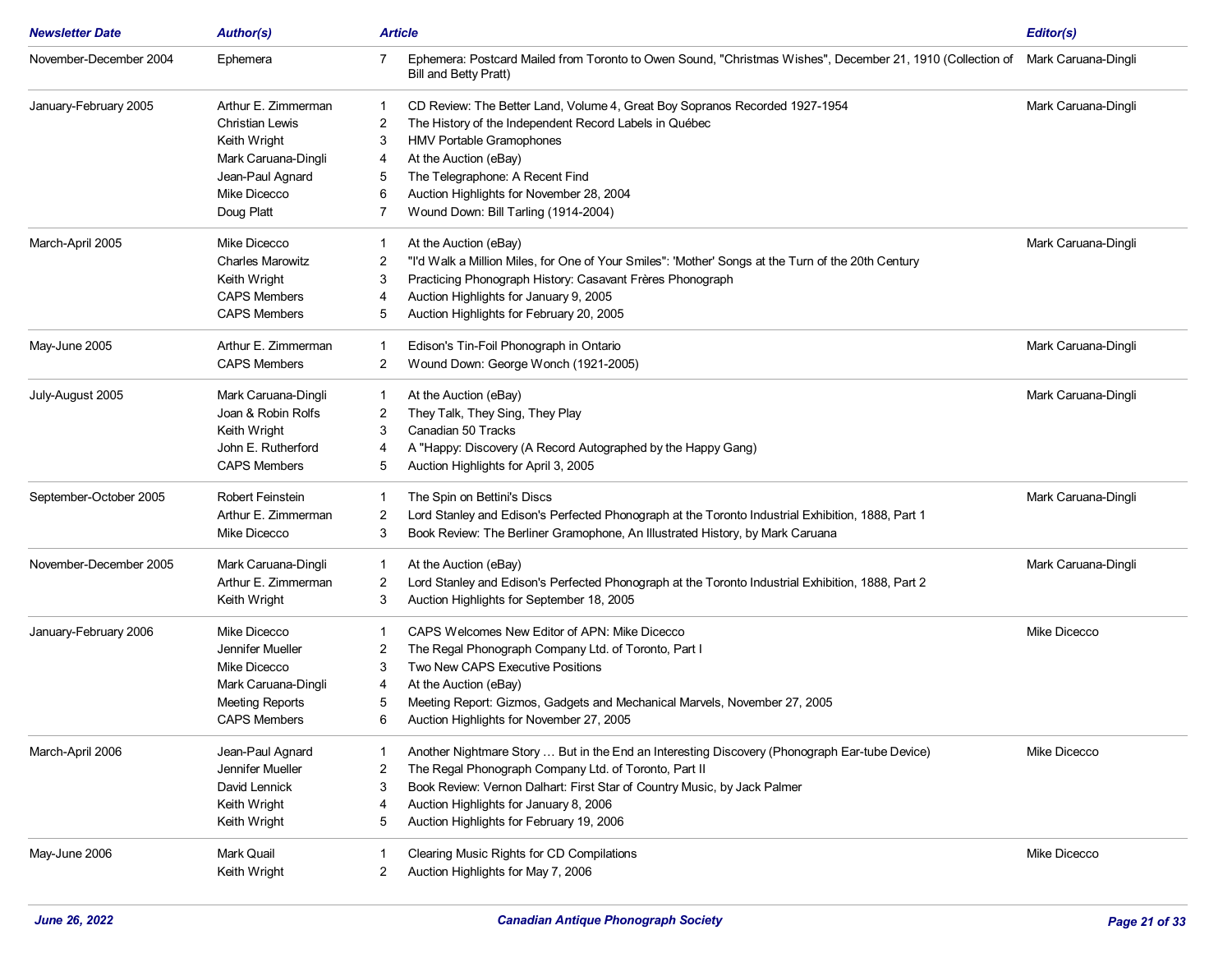| <b>Newsletter Date</b> | <b>Author(s)</b>                                  | <b>Article</b>                                                                                                            | Editor(s)    |
|------------------------|---------------------------------------------------|---------------------------------------------------------------------------------------------------------------------------|--------------|
| May-June 2006          | Ephemera                                          | Ephemera: Postcards Illustrating Love and Wedded Bliss, 1906-1912 (Collection of Bill and Betty Pratt)<br>3               | Mike Dicecco |
|                        | John E. Rutherford                                | Caruso and "Vecchia Zimarra"<br>4                                                                                         |              |
| July-October 2006      | Bob Nix                                           | Unusual Finds: Brunswick Electric Phonograph Motor and Gramogames                                                         | Mike Dicecco |
|                        | Mike Dicecco                                      | 2<br>John Philip Sousa: A Short History and a Modern Day Re-creation                                                      |              |
|                        | <b>Bob Nix</b>                                    |                                                                                                                           |              |
|                        | Arthur E. Zimmerman                               | Standfield MacPherson Company, Phonographs: What's in a Picture - Applied Forensics<br>3                                  |              |
|                        | <b>Betty Minaker Pratt</b>                        |                                                                                                                           |              |
|                        | Keith Wright                                      | Wright's Stuff or This Page Intentionally Blank: BlueBox-o-phones, TrojanPhones and the Spousal Acceptance<br>4<br>Factor |              |
|                        | Keith Wright                                      | Auction Highlights for June 4, 2006<br>5                                                                                  |              |
| November-December 2006 | Bob Nix                                           | Guest Appearance at the Edison Museum in Vienna, Ontario<br>1                                                             | Mike Dicecco |
|                        | Mark Caruana-Dingli                               | Canadian Songwriters Hall of Fame Gala<br>2                                                                               |              |
|                        | Mike Bryan                                        |                                                                                                                           |              |
|                        | <b>Bill Pratt</b>                                 | 3<br>Early Nod to Nipper                                                                                                  |              |
|                        | <b>Betty Minaker Pratt</b>                        |                                                                                                                           |              |
| January-February 2007  | Bob Nix                                           | Items Found in Phonograph Cabinets That I Purchased                                                                       | Mike Dicecco |
|                        | Mike Dicecco                                      | Auction Highlights for October 22, 2006<br>2                                                                              |              |
|                        | Keith Wright                                      | Auction Highlights for September 17, 2006<br>3                                                                            |              |
|                        | Keith Wright                                      | How My Train Jumped All 8 Tracks or Elvis Cool to Truck Stop Cruel, Program 1                                             |              |
|                        | <b>Bill Pratt</b>                                 | CAPS Membership and Financial Report<br>5                                                                                 |              |
| March-April 2007       | Bob Nix                                           | Antique Phonograph Show and Sale, Orlando, Florida                                                                        | Mike Dicecco |
|                        | Mike Dicecco                                      | The Old Town Hall Auction<br>2                                                                                            |              |
|                        | Robert Feinstein                                  | Bettini and the Perils of Advertising<br>3                                                                                |              |
|                        | Letters to the Editor                             | Letters to the Editor: Response to the Stanfield-MacPherson Company Article, APN, July-October 2006<br>4                  |              |
| May-June 2007          | Bob Nix                                           | CAPS Presentation for the Scarborough Historical Society<br>1                                                             | Mike Dicecco |
|                        | Mark Quail                                        | Music, Money and Songwriters: ASCAP and its Relation to Jazz and R&B Songwriters in the 1930s<br>2                        |              |
|                        | Mark Caruana-Dingli                               | At the Auction (eBay)<br>3                                                                                                |              |
|                        | Nat Walker                                        | Letter to the Editor: CAPS cd Aboard the Virginia V, the Oldest Steam Ferry in the Northwest<br>4                         |              |
|                        | Ephemera                                          | Ephemera: The Crapophone and Where It Belongs, Original Drawing, 2007 (Drawing by Marty McKenzie)<br>5                    |              |
| July-August 2007       | Bob Nix                                           | A Tour of Ken Vinen's Collection                                                                                          | Keith Wright |
|                        | <b>Betty Minaker Pratt</b>                        | The Starr Company of Canada<br>2                                                                                          |              |
|                        | <b>Elizabeth Surles</b>                           | Why the Difference is in the Tone: The Starr-Gennett Legacy<br>3                                                          |              |
|                        | Keith Wright                                      | Auction Highlights for November 26, 2006                                                                                  |              |
|                        | Keith Wright                                      | Auction Highlights for January 7, 2007<br>5                                                                               |              |
|                        | Keith Wright                                      | Auction Highlights for February 18, 2007<br>6                                                                             |              |
|                        | Keith Wright                                      | Auction Highlights for March 18, 2007                                                                                     |              |
| September-October 2007 | Arthur E. Zimmerman<br><b>Betty Minaker Pratt</b> | Mr. W.E. Ramsay of Toronto: More Forensic Phonography<br>1                                                                | Keith Wright |
|                        | Paul Dodington                                    | Reprint: Edison Class M's Unique Place in Canadian Phonographic History, APN, July-August 1993<br>2                       |              |
| November-December 2007 | Mike Dicecco                                      | CAPS Welcomes New President: Mike Bryan                                                                                   | Keith Wright |
|                        | <b>Betty Minaker Pratt</b>                        | <b>Portable Pastimes</b><br>2                                                                                             |              |
|                        |                                                   |                                                                                                                           |              |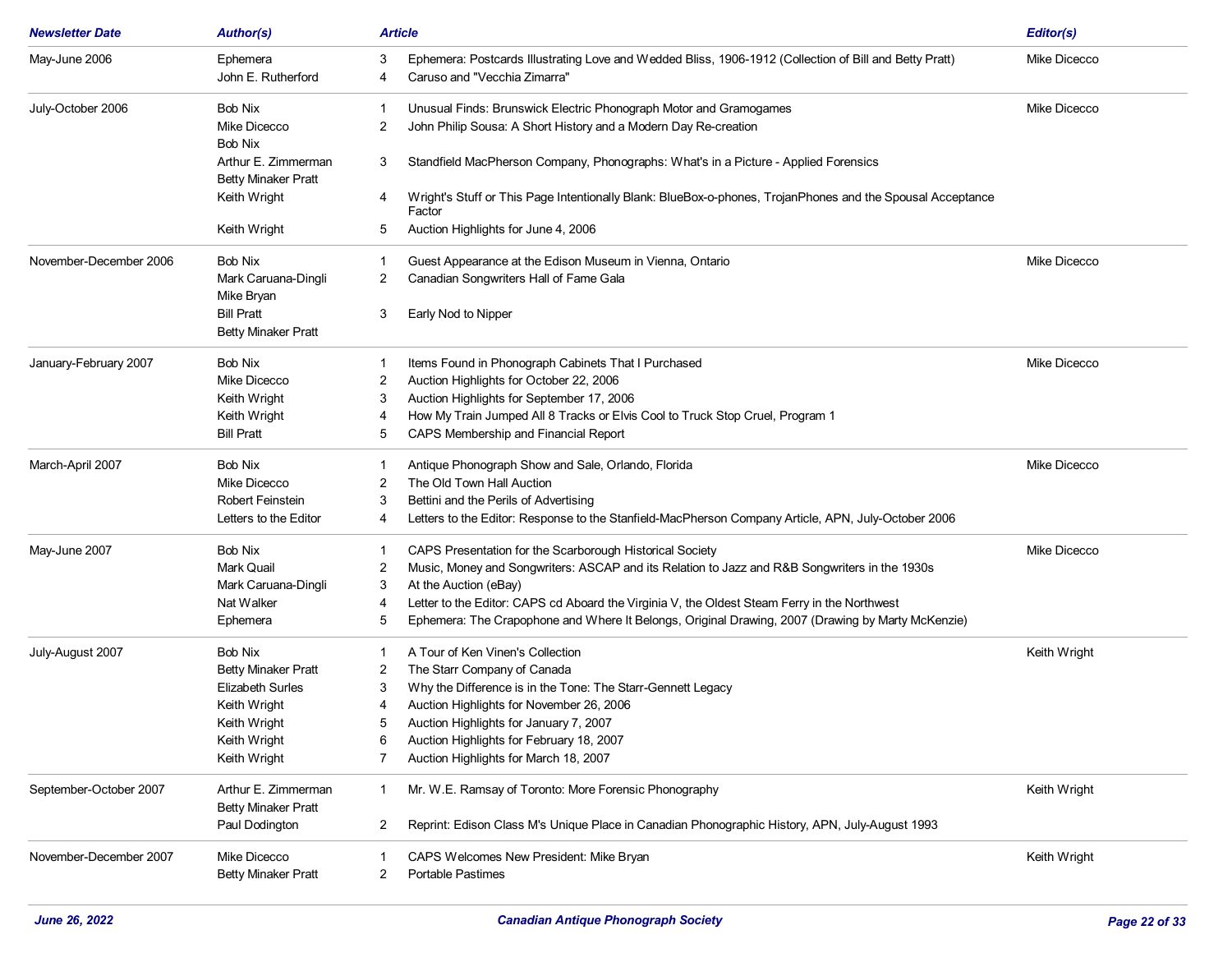| <b>Portable Pastimes</b><br><b>Bill Pratt</b><br>Keith Wright<br>Mike Dicecco<br>Auction Highlights for September 16, 2007<br>3<br><b>Bill Pratt</b><br>CAPS Membership Directory is Now On-line<br>4<br>Keith Wright<br>Mike Bryan<br>A Source of Information and Knowledge, but Don't Forget the Social Connection<br>1<br>The Development of Chinese Records to 1911<br>Du Jun Min<br>2<br>Mike Dicecco<br>Auction Highlights for October 21, 2007<br>3<br>Robert Feinstein<br>Caruso and Bettini: The Eternal Youths in Hero Land<br>Keith Wright<br>A Not Often Seen Lyre Puck Phonograph<br>Jean-Paul Agnard<br>2<br>David Lennick<br>Book Review: The Complete Guide to Vintage Children's Records: Identification & Value Guide, by Peter Muldavin<br>3<br>Mike Dicecco<br>Auction Highlights for November 25, 2007<br>4<br>Mike Bryan<br>Keith Wright<br>One Day Your Collection Will Pass On<br>1<br><b>Betty Minaker Pratt</b><br>The Starr Company of Canada, London, Ontario: Their Head Office and Retail Store, 265 Dundas Street<br>2<br>Oliver Berliner<br>Letter to the Editor: The Development of Chinese Records to 1911<br>3<br>Wound Down: Jeff Healey (1966-2008)<br>Colin J. Bray<br>4<br>The Canadian Antique Phonograph Project<br>Keith Wright<br>Keith Wright<br>-1<br>Domenic DiBernardo<br>Meeting Report: Edison Gem Presentation, March 8, 2008<br>2<br>On the Dock of the Bay<br>Mark Caruana-Dingli<br>3<br>Ephemera: Talking Machine and Record Section, Canadian Music Trades Journal, December, 1919<br>Ephemera<br>4<br>Auction Highlights for February 10, 2008<br>Mike Dicecco<br>5<br>Don Woodrow<br>Letter to the Editor: Victor Victrola XXV<br>6<br>Lynda Black<br>Wound Down: John Black (1935 -2008)<br>Keith Wright<br><b>Thomas Rhodes</b><br>Some Notes on Orthophonic Era Soundboxes<br>2<br>Robert Feinstein<br>3<br>Bettini in Spain<br>Letters to the Editor: Unbelievable Find for Club Member in Virginia (Original Victor Auxetophone)<br>Letters to the Editor<br>4<br>Meeting Report: The Story of Stax Records, September 14, 2008<br>Keith Wright<br>Mark Quail<br>The Wizard Cylinder Record Company<br>Peter N. Dilg<br>2<br>Auction Highlights for April 20, 2008<br>Mike Dicecco<br>3<br>Mike Dicecco<br>Auction Highlights for March 9, 2008<br>4<br>Mike Dicecco<br>Phonographs, Antiques and Today's Uncertain Economy<br>Keith Wright<br>1<br>The Development of Chinese Records from the Qing Dynasty to 1918<br>Du Jun Min<br>2<br>Mike Dicecco<br>Auction Highlights for September 14, 2008<br>3<br>Mike Bryan<br>Keith Wright<br>Finding It, Digging It Up and Presenting It<br>1<br>Bob Nix<br>Wound Down: Doug Van Alstine (1939-2008)<br>Robert Feinstein<br>Bettini's Bonus for Advertising<br>3<br>Carol Judd<br>Edisons of Bayham<br>Mike Dicecco<br>Auction Highlights for October 26, 2008<br>5<br>Mark Caruana-Dingli<br>Edison Lab Note<br>6<br>Keith Wright<br>Congratulations on the Ninetieth Birthday of the World's Oldest Talking Machine Society (CLPGS)<br>Keith Wright<br>Phonograph Related Photography<br>Wayne Holznagel<br>2<br>Mike Dicecco<br>Hip Pocket Phonograph and Records<br>3 | <b>Newsletter Date</b> | <b>Author(s)</b> | <b>Article</b> | Editor(s) |
|---------------------------------------------------------------------------------------------------------------------------------------------------------------------------------------------------------------------------------------------------------------------------------------------------------------------------------------------------------------------------------------------------------------------------------------------------------------------------------------------------------------------------------------------------------------------------------------------------------------------------------------------------------------------------------------------------------------------------------------------------------------------------------------------------------------------------------------------------------------------------------------------------------------------------------------------------------------------------------------------------------------------------------------------------------------------------------------------------------------------------------------------------------------------------------------------------------------------------------------------------------------------------------------------------------------------------------------------------------------------------------------------------------------------------------------------------------------------------------------------------------------------------------------------------------------------------------------------------------------------------------------------------------------------------------------------------------------------------------------------------------------------------------------------------------------------------------------------------------------------------------------------------------------------------------------------------------------------------------------------------------------------------------------------------------------------------------------------------------------------------------------------------------------------------------------------------------------------------------------------------------------------------------------------------------------------------------------------------------------------------------------------------------------------------------------------------------------------------------------------------------------------------------------------------------------------------------------------------------------------------------------------------------------------------------------------------------------------------------------------------------------------------------------------------------------------------------------------------------------------------------------------------------------------------------------------------------------------------------------------------------------------------------------------------------------------------------------------------------------------------------------------------------------------------------------|------------------------|------------------|----------------|-----------|
|                                                                                                                                                                                                                                                                                                                                                                                                                                                                                                                                                                                                                                                                                                                                                                                                                                                                                                                                                                                                                                                                                                                                                                                                                                                                                                                                                                                                                                                                                                                                                                                                                                                                                                                                                                                                                                                                                                                                                                                                                                                                                                                                                                                                                                                                                                                                                                                                                                                                                                                                                                                                                                                                                                                                                                                                                                                                                                                                                                                                                                                                                                                                                                                       | November-December 2007 |                  |                |           |
|                                                                                                                                                                                                                                                                                                                                                                                                                                                                                                                                                                                                                                                                                                                                                                                                                                                                                                                                                                                                                                                                                                                                                                                                                                                                                                                                                                                                                                                                                                                                                                                                                                                                                                                                                                                                                                                                                                                                                                                                                                                                                                                                                                                                                                                                                                                                                                                                                                                                                                                                                                                                                                                                                                                                                                                                                                                                                                                                                                                                                                                                                                                                                                                       |                        |                  |                |           |
|                                                                                                                                                                                                                                                                                                                                                                                                                                                                                                                                                                                                                                                                                                                                                                                                                                                                                                                                                                                                                                                                                                                                                                                                                                                                                                                                                                                                                                                                                                                                                                                                                                                                                                                                                                                                                                                                                                                                                                                                                                                                                                                                                                                                                                                                                                                                                                                                                                                                                                                                                                                                                                                                                                                                                                                                                                                                                                                                                                                                                                                                                                                                                                                       |                        |                  |                |           |
|                                                                                                                                                                                                                                                                                                                                                                                                                                                                                                                                                                                                                                                                                                                                                                                                                                                                                                                                                                                                                                                                                                                                                                                                                                                                                                                                                                                                                                                                                                                                                                                                                                                                                                                                                                                                                                                                                                                                                                                                                                                                                                                                                                                                                                                                                                                                                                                                                                                                                                                                                                                                                                                                                                                                                                                                                                                                                                                                                                                                                                                                                                                                                                                       | January-February 2008  |                  |                |           |
|                                                                                                                                                                                                                                                                                                                                                                                                                                                                                                                                                                                                                                                                                                                                                                                                                                                                                                                                                                                                                                                                                                                                                                                                                                                                                                                                                                                                                                                                                                                                                                                                                                                                                                                                                                                                                                                                                                                                                                                                                                                                                                                                                                                                                                                                                                                                                                                                                                                                                                                                                                                                                                                                                                                                                                                                                                                                                                                                                                                                                                                                                                                                                                                       |                        |                  |                |           |
|                                                                                                                                                                                                                                                                                                                                                                                                                                                                                                                                                                                                                                                                                                                                                                                                                                                                                                                                                                                                                                                                                                                                                                                                                                                                                                                                                                                                                                                                                                                                                                                                                                                                                                                                                                                                                                                                                                                                                                                                                                                                                                                                                                                                                                                                                                                                                                                                                                                                                                                                                                                                                                                                                                                                                                                                                                                                                                                                                                                                                                                                                                                                                                                       |                        |                  |                |           |
|                                                                                                                                                                                                                                                                                                                                                                                                                                                                                                                                                                                                                                                                                                                                                                                                                                                                                                                                                                                                                                                                                                                                                                                                                                                                                                                                                                                                                                                                                                                                                                                                                                                                                                                                                                                                                                                                                                                                                                                                                                                                                                                                                                                                                                                                                                                                                                                                                                                                                                                                                                                                                                                                                                                                                                                                                                                                                                                                                                                                                                                                                                                                                                                       | March-April 2008       |                  |                |           |
|                                                                                                                                                                                                                                                                                                                                                                                                                                                                                                                                                                                                                                                                                                                                                                                                                                                                                                                                                                                                                                                                                                                                                                                                                                                                                                                                                                                                                                                                                                                                                                                                                                                                                                                                                                                                                                                                                                                                                                                                                                                                                                                                                                                                                                                                                                                                                                                                                                                                                                                                                                                                                                                                                                                                                                                                                                                                                                                                                                                                                                                                                                                                                                                       |                        |                  |                |           |
|                                                                                                                                                                                                                                                                                                                                                                                                                                                                                                                                                                                                                                                                                                                                                                                                                                                                                                                                                                                                                                                                                                                                                                                                                                                                                                                                                                                                                                                                                                                                                                                                                                                                                                                                                                                                                                                                                                                                                                                                                                                                                                                                                                                                                                                                                                                                                                                                                                                                                                                                                                                                                                                                                                                                                                                                                                                                                                                                                                                                                                                                                                                                                                                       |                        |                  |                |           |
|                                                                                                                                                                                                                                                                                                                                                                                                                                                                                                                                                                                                                                                                                                                                                                                                                                                                                                                                                                                                                                                                                                                                                                                                                                                                                                                                                                                                                                                                                                                                                                                                                                                                                                                                                                                                                                                                                                                                                                                                                                                                                                                                                                                                                                                                                                                                                                                                                                                                                                                                                                                                                                                                                                                                                                                                                                                                                                                                                                                                                                                                                                                                                                                       |                        |                  |                |           |
|                                                                                                                                                                                                                                                                                                                                                                                                                                                                                                                                                                                                                                                                                                                                                                                                                                                                                                                                                                                                                                                                                                                                                                                                                                                                                                                                                                                                                                                                                                                                                                                                                                                                                                                                                                                                                                                                                                                                                                                                                                                                                                                                                                                                                                                                                                                                                                                                                                                                                                                                                                                                                                                                                                                                                                                                                                                                                                                                                                                                                                                                                                                                                                                       | May-June 2008          |                  |                |           |
|                                                                                                                                                                                                                                                                                                                                                                                                                                                                                                                                                                                                                                                                                                                                                                                                                                                                                                                                                                                                                                                                                                                                                                                                                                                                                                                                                                                                                                                                                                                                                                                                                                                                                                                                                                                                                                                                                                                                                                                                                                                                                                                                                                                                                                                                                                                                                                                                                                                                                                                                                                                                                                                                                                                                                                                                                                                                                                                                                                                                                                                                                                                                                                                       |                        |                  |                |           |
|                                                                                                                                                                                                                                                                                                                                                                                                                                                                                                                                                                                                                                                                                                                                                                                                                                                                                                                                                                                                                                                                                                                                                                                                                                                                                                                                                                                                                                                                                                                                                                                                                                                                                                                                                                                                                                                                                                                                                                                                                                                                                                                                                                                                                                                                                                                                                                                                                                                                                                                                                                                                                                                                                                                                                                                                                                                                                                                                                                                                                                                                                                                                                                                       |                        |                  |                |           |
|                                                                                                                                                                                                                                                                                                                                                                                                                                                                                                                                                                                                                                                                                                                                                                                                                                                                                                                                                                                                                                                                                                                                                                                                                                                                                                                                                                                                                                                                                                                                                                                                                                                                                                                                                                                                                                                                                                                                                                                                                                                                                                                                                                                                                                                                                                                                                                                                                                                                                                                                                                                                                                                                                                                                                                                                                                                                                                                                                                                                                                                                                                                                                                                       |                        |                  |                |           |
|                                                                                                                                                                                                                                                                                                                                                                                                                                                                                                                                                                                                                                                                                                                                                                                                                                                                                                                                                                                                                                                                                                                                                                                                                                                                                                                                                                                                                                                                                                                                                                                                                                                                                                                                                                                                                                                                                                                                                                                                                                                                                                                                                                                                                                                                                                                                                                                                                                                                                                                                                                                                                                                                                                                                                                                                                                                                                                                                                                                                                                                                                                                                                                                       | July-August 2008       |                  |                |           |
|                                                                                                                                                                                                                                                                                                                                                                                                                                                                                                                                                                                                                                                                                                                                                                                                                                                                                                                                                                                                                                                                                                                                                                                                                                                                                                                                                                                                                                                                                                                                                                                                                                                                                                                                                                                                                                                                                                                                                                                                                                                                                                                                                                                                                                                                                                                                                                                                                                                                                                                                                                                                                                                                                                                                                                                                                                                                                                                                                                                                                                                                                                                                                                                       |                        |                  |                |           |
|                                                                                                                                                                                                                                                                                                                                                                                                                                                                                                                                                                                                                                                                                                                                                                                                                                                                                                                                                                                                                                                                                                                                                                                                                                                                                                                                                                                                                                                                                                                                                                                                                                                                                                                                                                                                                                                                                                                                                                                                                                                                                                                                                                                                                                                                                                                                                                                                                                                                                                                                                                                                                                                                                                                                                                                                                                                                                                                                                                                                                                                                                                                                                                                       |                        |                  |                |           |
|                                                                                                                                                                                                                                                                                                                                                                                                                                                                                                                                                                                                                                                                                                                                                                                                                                                                                                                                                                                                                                                                                                                                                                                                                                                                                                                                                                                                                                                                                                                                                                                                                                                                                                                                                                                                                                                                                                                                                                                                                                                                                                                                                                                                                                                                                                                                                                                                                                                                                                                                                                                                                                                                                                                                                                                                                                                                                                                                                                                                                                                                                                                                                                                       |                        |                  |                |           |
|                                                                                                                                                                                                                                                                                                                                                                                                                                                                                                                                                                                                                                                                                                                                                                                                                                                                                                                                                                                                                                                                                                                                                                                                                                                                                                                                                                                                                                                                                                                                                                                                                                                                                                                                                                                                                                                                                                                                                                                                                                                                                                                                                                                                                                                                                                                                                                                                                                                                                                                                                                                                                                                                                                                                                                                                                                                                                                                                                                                                                                                                                                                                                                                       |                        |                  |                |           |
|                                                                                                                                                                                                                                                                                                                                                                                                                                                                                                                                                                                                                                                                                                                                                                                                                                                                                                                                                                                                                                                                                                                                                                                                                                                                                                                                                                                                                                                                                                                                                                                                                                                                                                                                                                                                                                                                                                                                                                                                                                                                                                                                                                                                                                                                                                                                                                                                                                                                                                                                                                                                                                                                                                                                                                                                                                                                                                                                                                                                                                                                                                                                                                                       |                        |                  |                |           |
|                                                                                                                                                                                                                                                                                                                                                                                                                                                                                                                                                                                                                                                                                                                                                                                                                                                                                                                                                                                                                                                                                                                                                                                                                                                                                                                                                                                                                                                                                                                                                                                                                                                                                                                                                                                                                                                                                                                                                                                                                                                                                                                                                                                                                                                                                                                                                                                                                                                                                                                                                                                                                                                                                                                                                                                                                                                                                                                                                                                                                                                                                                                                                                                       | September-October 2008 |                  |                |           |
|                                                                                                                                                                                                                                                                                                                                                                                                                                                                                                                                                                                                                                                                                                                                                                                                                                                                                                                                                                                                                                                                                                                                                                                                                                                                                                                                                                                                                                                                                                                                                                                                                                                                                                                                                                                                                                                                                                                                                                                                                                                                                                                                                                                                                                                                                                                                                                                                                                                                                                                                                                                                                                                                                                                                                                                                                                                                                                                                                                                                                                                                                                                                                                                       |                        |                  |                |           |
|                                                                                                                                                                                                                                                                                                                                                                                                                                                                                                                                                                                                                                                                                                                                                                                                                                                                                                                                                                                                                                                                                                                                                                                                                                                                                                                                                                                                                                                                                                                                                                                                                                                                                                                                                                                                                                                                                                                                                                                                                                                                                                                                                                                                                                                                                                                                                                                                                                                                                                                                                                                                                                                                                                                                                                                                                                                                                                                                                                                                                                                                                                                                                                                       |                        |                  |                |           |
|                                                                                                                                                                                                                                                                                                                                                                                                                                                                                                                                                                                                                                                                                                                                                                                                                                                                                                                                                                                                                                                                                                                                                                                                                                                                                                                                                                                                                                                                                                                                                                                                                                                                                                                                                                                                                                                                                                                                                                                                                                                                                                                                                                                                                                                                                                                                                                                                                                                                                                                                                                                                                                                                                                                                                                                                                                                                                                                                                                                                                                                                                                                                                                                       |                        |                  |                |           |
|                                                                                                                                                                                                                                                                                                                                                                                                                                                                                                                                                                                                                                                                                                                                                                                                                                                                                                                                                                                                                                                                                                                                                                                                                                                                                                                                                                                                                                                                                                                                                                                                                                                                                                                                                                                                                                                                                                                                                                                                                                                                                                                                                                                                                                                                                                                                                                                                                                                                                                                                                                                                                                                                                                                                                                                                                                                                                                                                                                                                                                                                                                                                                                                       | November-December 2008 |                  |                |           |
|                                                                                                                                                                                                                                                                                                                                                                                                                                                                                                                                                                                                                                                                                                                                                                                                                                                                                                                                                                                                                                                                                                                                                                                                                                                                                                                                                                                                                                                                                                                                                                                                                                                                                                                                                                                                                                                                                                                                                                                                                                                                                                                                                                                                                                                                                                                                                                                                                                                                                                                                                                                                                                                                                                                                                                                                                                                                                                                                                                                                                                                                                                                                                                                       |                        |                  |                |           |
|                                                                                                                                                                                                                                                                                                                                                                                                                                                                                                                                                                                                                                                                                                                                                                                                                                                                                                                                                                                                                                                                                                                                                                                                                                                                                                                                                                                                                                                                                                                                                                                                                                                                                                                                                                                                                                                                                                                                                                                                                                                                                                                                                                                                                                                                                                                                                                                                                                                                                                                                                                                                                                                                                                                                                                                                                                                                                                                                                                                                                                                                                                                                                                                       |                        |                  |                |           |
|                                                                                                                                                                                                                                                                                                                                                                                                                                                                                                                                                                                                                                                                                                                                                                                                                                                                                                                                                                                                                                                                                                                                                                                                                                                                                                                                                                                                                                                                                                                                                                                                                                                                                                                                                                                                                                                                                                                                                                                                                                                                                                                                                                                                                                                                                                                                                                                                                                                                                                                                                                                                                                                                                                                                                                                                                                                                                                                                                                                                                                                                                                                                                                                       |                        |                  |                |           |
|                                                                                                                                                                                                                                                                                                                                                                                                                                                                                                                                                                                                                                                                                                                                                                                                                                                                                                                                                                                                                                                                                                                                                                                                                                                                                                                                                                                                                                                                                                                                                                                                                                                                                                                                                                                                                                                                                                                                                                                                                                                                                                                                                                                                                                                                                                                                                                                                                                                                                                                                                                                                                                                                                                                                                                                                                                                                                                                                                                                                                                                                                                                                                                                       | January-February 2009  |                  |                |           |
|                                                                                                                                                                                                                                                                                                                                                                                                                                                                                                                                                                                                                                                                                                                                                                                                                                                                                                                                                                                                                                                                                                                                                                                                                                                                                                                                                                                                                                                                                                                                                                                                                                                                                                                                                                                                                                                                                                                                                                                                                                                                                                                                                                                                                                                                                                                                                                                                                                                                                                                                                                                                                                                                                                                                                                                                                                                                                                                                                                                                                                                                                                                                                                                       |                        |                  |                |           |
|                                                                                                                                                                                                                                                                                                                                                                                                                                                                                                                                                                                                                                                                                                                                                                                                                                                                                                                                                                                                                                                                                                                                                                                                                                                                                                                                                                                                                                                                                                                                                                                                                                                                                                                                                                                                                                                                                                                                                                                                                                                                                                                                                                                                                                                                                                                                                                                                                                                                                                                                                                                                                                                                                                                                                                                                                                                                                                                                                                                                                                                                                                                                                                                       |                        |                  |                |           |
|                                                                                                                                                                                                                                                                                                                                                                                                                                                                                                                                                                                                                                                                                                                                                                                                                                                                                                                                                                                                                                                                                                                                                                                                                                                                                                                                                                                                                                                                                                                                                                                                                                                                                                                                                                                                                                                                                                                                                                                                                                                                                                                                                                                                                                                                                                                                                                                                                                                                                                                                                                                                                                                                                                                                                                                                                                                                                                                                                                                                                                                                                                                                                                                       | March-April 2009       |                  |                |           |
|                                                                                                                                                                                                                                                                                                                                                                                                                                                                                                                                                                                                                                                                                                                                                                                                                                                                                                                                                                                                                                                                                                                                                                                                                                                                                                                                                                                                                                                                                                                                                                                                                                                                                                                                                                                                                                                                                                                                                                                                                                                                                                                                                                                                                                                                                                                                                                                                                                                                                                                                                                                                                                                                                                                                                                                                                                                                                                                                                                                                                                                                                                                                                                                       |                        |                  |                |           |
|                                                                                                                                                                                                                                                                                                                                                                                                                                                                                                                                                                                                                                                                                                                                                                                                                                                                                                                                                                                                                                                                                                                                                                                                                                                                                                                                                                                                                                                                                                                                                                                                                                                                                                                                                                                                                                                                                                                                                                                                                                                                                                                                                                                                                                                                                                                                                                                                                                                                                                                                                                                                                                                                                                                                                                                                                                                                                                                                                                                                                                                                                                                                                                                       |                        |                  |                |           |
|                                                                                                                                                                                                                                                                                                                                                                                                                                                                                                                                                                                                                                                                                                                                                                                                                                                                                                                                                                                                                                                                                                                                                                                                                                                                                                                                                                                                                                                                                                                                                                                                                                                                                                                                                                                                                                                                                                                                                                                                                                                                                                                                                                                                                                                                                                                                                                                                                                                                                                                                                                                                                                                                                                                                                                                                                                                                                                                                                                                                                                                                                                                                                                                       |                        |                  |                |           |
|                                                                                                                                                                                                                                                                                                                                                                                                                                                                                                                                                                                                                                                                                                                                                                                                                                                                                                                                                                                                                                                                                                                                                                                                                                                                                                                                                                                                                                                                                                                                                                                                                                                                                                                                                                                                                                                                                                                                                                                                                                                                                                                                                                                                                                                                                                                                                                                                                                                                                                                                                                                                                                                                                                                                                                                                                                                                                                                                                                                                                                                                                                                                                                                       |                        |                  |                |           |
|                                                                                                                                                                                                                                                                                                                                                                                                                                                                                                                                                                                                                                                                                                                                                                                                                                                                                                                                                                                                                                                                                                                                                                                                                                                                                                                                                                                                                                                                                                                                                                                                                                                                                                                                                                                                                                                                                                                                                                                                                                                                                                                                                                                                                                                                                                                                                                                                                                                                                                                                                                                                                                                                                                                                                                                                                                                                                                                                                                                                                                                                                                                                                                                       |                        |                  |                |           |
|                                                                                                                                                                                                                                                                                                                                                                                                                                                                                                                                                                                                                                                                                                                                                                                                                                                                                                                                                                                                                                                                                                                                                                                                                                                                                                                                                                                                                                                                                                                                                                                                                                                                                                                                                                                                                                                                                                                                                                                                                                                                                                                                                                                                                                                                                                                                                                                                                                                                                                                                                                                                                                                                                                                                                                                                                                                                                                                                                                                                                                                                                                                                                                                       | May-June 2009          |                  |                |           |
|                                                                                                                                                                                                                                                                                                                                                                                                                                                                                                                                                                                                                                                                                                                                                                                                                                                                                                                                                                                                                                                                                                                                                                                                                                                                                                                                                                                                                                                                                                                                                                                                                                                                                                                                                                                                                                                                                                                                                                                                                                                                                                                                                                                                                                                                                                                                                                                                                                                                                                                                                                                                                                                                                                                                                                                                                                                                                                                                                                                                                                                                                                                                                                                       |                        |                  |                |           |
|                                                                                                                                                                                                                                                                                                                                                                                                                                                                                                                                                                                                                                                                                                                                                                                                                                                                                                                                                                                                                                                                                                                                                                                                                                                                                                                                                                                                                                                                                                                                                                                                                                                                                                                                                                                                                                                                                                                                                                                                                                                                                                                                                                                                                                                                                                                                                                                                                                                                                                                                                                                                                                                                                                                                                                                                                                                                                                                                                                                                                                                                                                                                                                                       |                        |                  |                |           |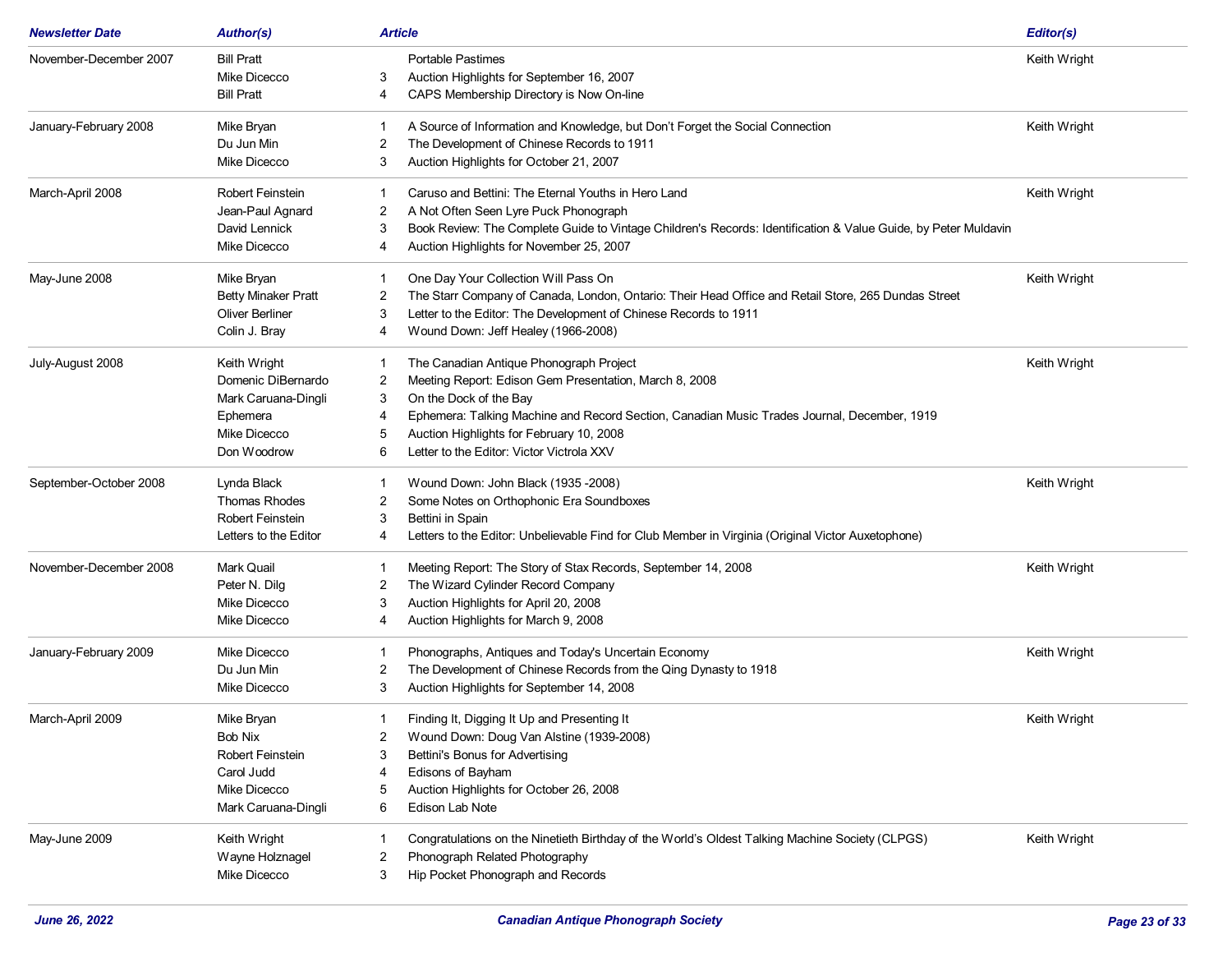| <b>Newsletter Date</b> | <b>Author(s)</b>           | <b>Article</b>                                                                                                                       | Editor(s)    |
|------------------------|----------------------------|--------------------------------------------------------------------------------------------------------------------------------------|--------------|
| May-June 2009          | Mark Caruana-Dingli        | Reproduction Enrico Caruso Cylinder<br>4                                                                                             | Keith Wright |
|                        | Mike Dicecco               | Auction Highlights for January 11, 2009<br>5                                                                                         |              |
|                        | John E. Rutherford         | My Master's Voice - A Poem<br>6                                                                                                      |              |
|                        | Reprints                   | Reprint: Utilizing Dull Days to "Cash In" on Prospects, Bulletin of Pharmacy, 1916<br>7                                              |              |
| July-August 2009       | Mike Bryan                 | The Psycho-Phone<br>1                                                                                                                | Keith Wright |
|                        | Keith Wright               | How my Train Jumped All 8 Tracks or Elvis Cool to Truck Stop Cruel, Program 2<br>2                                                   |              |
|                        | Jean-Paul Agnard           | Gloria Gramophone<br>3                                                                                                               |              |
|                        | Ephemera                   | Ephemera: Machine Repoints Used Phonograph Needles, Popular Mechanics, December, 1920<br>4                                           |              |
| September-October 2009 | Mark Caruana-Dingli        | Unusual Machines<br>1                                                                                                                | Keith Wright |
|                        | <b>Allan Sutton</b>        | Early American Record Piracy<br>2                                                                                                    |              |
|                        | Mike Dicecco               | Auction Highlights for November 23, 2008<br>3                                                                                        |              |
|                        | Keith Wright               | "Nipper Building": Rebirth and Centennial<br>4                                                                                       |              |
| November-December 2009 | Keith Wright               | Canadian Antique Phonograph Project Update                                                                                           | Keith Wright |
|                        | Jennifer Mueller           | Tracing the History of Your Phonograph<br>2                                                                                          |              |
|                        | David Lennick              | CD Review: Sophie Tucker, Origins of the Red Hot Mama, 1910-1922<br>3                                                                |              |
|                        | Mark Caruana-Dingli        | Gold-Plated Edison Opera<br>4                                                                                                        |              |
|                        | John E. Rutherford         | Changing the Record - and Us<br>5                                                                                                    |              |
| January-February 2010  | Mike Bryan                 | More Value from Your CAPS Membership                                                                                                 | Keith Wright |
|                        | Arthur E. Zimmerman        | Frank Oldfield: The McCormack of Baritones (1882-1956)<br>2                                                                          |              |
|                        | <b>Betty Minaker Pratt</b> |                                                                                                                                      |              |
|                        | Mike Dicecco               | Auction Highlights for February 8, 2009<br>3                                                                                         |              |
| March-April 2010       | Jana F. Brown              | Reprint: Sons of the Phonograph, "Alumni Horae", the St. Paul's School Alumni Association's magazine, Concord,<br>1<br>New Hampshire | Keith Wright |
|                        | Keith Wright               | An Incredible Find (Edison Class M Phonograph, Payson Science Center, Concord, New Hampshire)<br>2                                   |              |
|                        | Mark Quail                 | A History of 16 rpm Records, Part One: Chrysler's Highway Hi-Fi<br>3                                                                 |              |
|                        | Mike Dicecco               | Auction Highlights for March 15, 2009<br>4                                                                                           |              |
| May-June 2010          | Ephemera                   | Ephemera: The Miracle of the 19th Century - Edison's Phonograph, 1878                                                                | Keith Wright |
|                        | Mike Dicecco               | A History of 16 rpm Records, Part Two: Audio Books<br>2                                                                              |              |
|                        | Mike Dicecco               | Auction Highlights for June 7, 2009<br>3                                                                                             |              |
|                        | W.E. Sanborn               | Reprint: How Blue Amberols Are Made, Canadian Music Trades Journal, December, 1919<br>4                                              |              |
| July-August 2010       | Ephemera                   | Ephemera: The New Improved Lindsay Phonograph                                                                                        | Keith Wright |
|                        | Ephemera                   | Ephemera: Stewart Phonograph, The Saturday Evening Post<br>2                                                                         |              |
|                        | Mike Bryan                 | 3<br><b>CAPS Election Results and Comments</b>                                                                                       |              |
|                        | Mark Caruana-Dingli        | A Rare Prize on eBay (7-inch Berliner Record #5014 signed by Buffalo Bill Cody)<br>4                                                 |              |
|                        | Mark Quail                 | 5<br><b>CAPS 40th Anniversary</b>                                                                                                    |              |
|                        | Mike Bryan                 | "Union" - the Total Experience<br>6                                                                                                  |              |
|                        | Keith Wright               | Auction Highlights for September 13, 2009                                                                                            |              |
|                        | Reprints                   | Reprint: An Interview With the Inventor of the Gramophone, Canadian Music Trades Journal, September, 1918<br>8                       |              |
| September-October 2010 | Reprints                   | Reprint: A Lesson from the Phonograph, Montreal Daily Witness, July 20, 1878                                                         | Keith Wright |
|                        | Arthur E. Zimmerman        | George White: Toronto Star Newsboy Builds a Stairway to Broadway, Part 1<br>2                                                        |              |
|                        | <b>Betty Minaker Pratt</b> |                                                                                                                                      |              |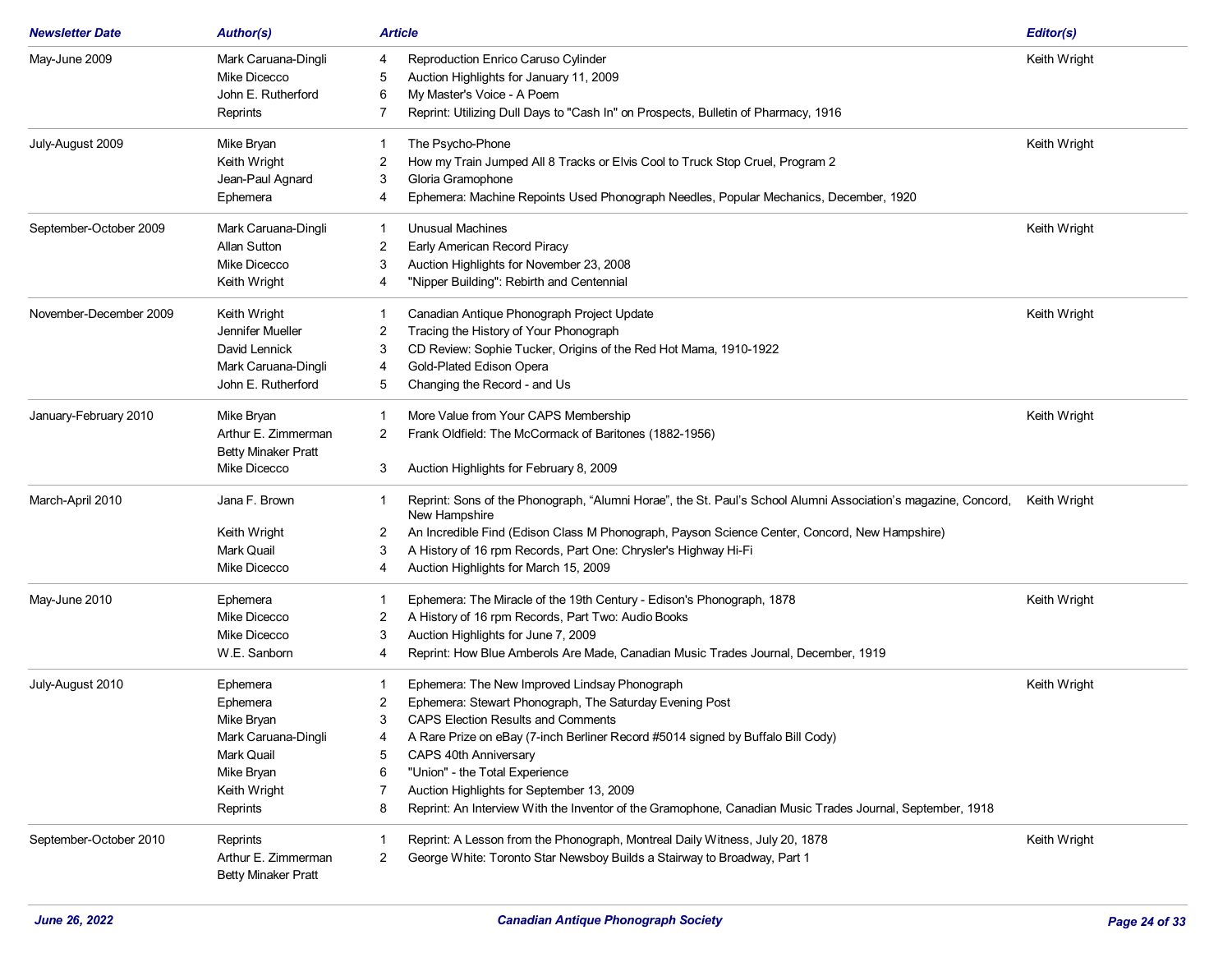| <b>Newsletter Date</b> | <b>Author(s)</b>                           | <b>Article</b>                                                                                              | Editor(s)                 |
|------------------------|--------------------------------------------|-------------------------------------------------------------------------------------------------------------|---------------------------|
| September-October 2010 | Oliver Berliner                            | Letter to the Editor: "That ain't the way I heared it." (Fibber McGee's famous line on NBC radio)<br>3      | Keith Wright              |
| November-December 2010 | Mike Bryan<br>Cecil Byers                  | Wound Down: Harry Matthews (1935-2010)                                                                      | Keith Wright              |
|                        | Arthur E. Zimmerman<br>Betty Minaker Pratt | George White: Toronto Star Newsboy Builds a Stairway to Broadway, Part 2<br>2                               |                           |
|                        | Ephemera                                   | Ephemera: Trouble About the Phonograph, New York Times, July 4, 1891<br>3                                   |                           |
| January-February 2011  | Mike Bryan<br>David Lennick                | Wound Down: Jack Palmer (1924-2010)                                                                         | Mary Forbes, Keith Wright |
|                        | Mike Dicecco                               | Profile of CAPS Member: New President: Mike Dicecco<br>2                                                    |                           |
|                        | Mary Forbes                                | 3<br>So What Does Turn Your Crank?                                                                          |                           |
|                        | Danny Ogaki                                | Danny Ogaki Does the Blues<br>4                                                                             |                           |
|                        | Mike Dicecco                               | Auction Highlights for October 25, 2009<br>5                                                                |                           |
|                        | <b>Larry Hawes</b>                         | A Lifetime Quest (Columbia "Twentieth Century" 6-inch Cylinders)<br>6                                       |                           |
|                        | Mike Dicecco                               | Auction Highlights for February 7, 2010                                                                     |                           |
| March-April 2011       | Mike Bryan                                 | Wound Down: Doug Platt (1924-2011)                                                                          | Mary Forbes, Keith Wright |
|                        | James A. Carino                            | The Brunswick Panatrope, "Cortez" Model<br>2                                                                |                           |
|                        | Jim Eadie                                  | A True Gramophone Story (Poppa Jim, His 10 year old granddaughter and the Phonograph)<br>3                  |                           |
|                        | <b>Jack Litchfield</b>                     | Junking for Records in Pennsylvania<br>4                                                                    |                           |
|                        | Mark Caruana-Dingli                        | At the Auction (eBay)<br>5                                                                                  |                           |
|                        | Mike Dicecco                               | Auction Highlights for June 6, 2010<br>6                                                                    |                           |
|                        | Mark Quail                                 | Auction Highlights for September 19, 2010                                                                   |                           |
|                        | Mike Dicecco                               |                                                                                                             |                           |
| May-June 2011          | Paul Dodington                             | Playing Pathé Vertical-Cut Discs on an Orthophonic Victrola<br>-1                                           | Mary Forbes, Keith Wright |
|                        | Mark Caruana-Dingli                        | 2<br><b>CAPS Newsletters On-Line</b>                                                                        |                           |
|                        | Jim Eadie                                  | Laying a Linoleum Floor (With a Victrola)<br>3                                                              |                           |
|                        | Mike Dicecco                               | Auction Highlights for October 24, 2010<br>4                                                                |                           |
|                        | Reprints                                   | Reprint: The Graphophone in Therapeutics, Boston Medical and Surgical Journal, March, 1904<br>5             |                           |
|                        | Jack Litchfield                            | A Study in Frustration (Compiling a List of the Columbia 16000-D Series of Records)<br>6                    |                           |
| July-August 2011       | Jenna Nelson                               | A Word from CAPS' Youngest Member Ever (7 years old)                                                        | Mary Forbes, Keith Wright |
|                        | Mike Dicecco                               | A History of 16 rpm Records, Part Three: The Seeburg Background Music System<br>2                           |                           |
|                        | Mike Dicecco                               | Auction Highlights for January 9, 2011<br>3                                                                 |                           |
|                        | <b>Oliver Berliner</b>                     | Letter to the Editor: Playing Pathé Vertical-cut Discs on an Orthophonic, Bettini and Playback Needles<br>4 |                           |
| September-October 2011 | James A. Carino                            | Victor's Orthophonic Credenza<br>1                                                                          | Keith Wright              |
|                        | David Lennick                              | 2<br>Book Review: Collector's Guide to Victor Records, by Michael W. Sherman                                |                           |
|                        | Mike Dicecco                               | 3<br>Auction Highlights for February 6, 2011                                                                |                           |
|                        | Mark Caruana-Dingli                        | At the Auction (eBay)                                                                                       |                           |
|                        | Mike Dicecco                               | Letters to the Editor: 16 rpm Records                                                                       |                           |
|                        | Reprints                                   | Reprint: A Wonderful Machine (Berliner Gramophone), Toronto Daily Mail and Empire, September 8, 1900<br>6   |                           |
|                        | Reprints                                   | Reprint: Linotype and Phonograph, Montreal Daily Witness, May 6, 1891<br>7                                  |                           |
| November-December 2011 | Arthur E. Zimmerman                        | Luigi Romanelli: Monarch of Melody, Part I                                                                  | Keith Wright              |
|                        | <b>Betty Minaker Pratt</b><br>Keith Wright | $\mathbf{2}$<br>Auction Highlights for June 5, 2011                                                         |                           |
|                        |                                            |                                                                                                             |                           |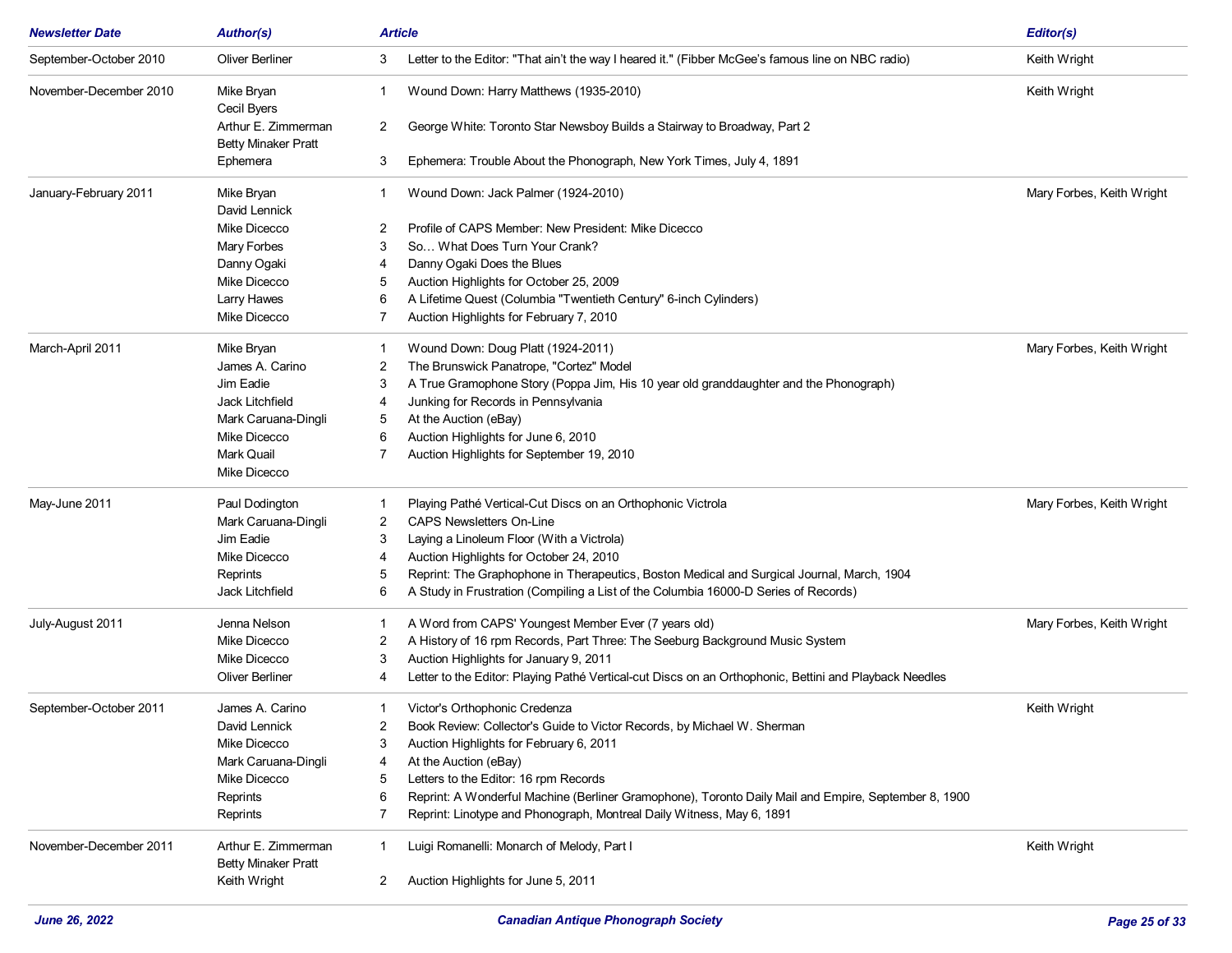| <b>Newsletter Date</b> | <b>Author(s)</b>           | <b>Article</b>                                                                                                                           | Editor(s)    |
|------------------------|----------------------------|------------------------------------------------------------------------------------------------------------------------------------------|--------------|
| November-December 2011 | Reprints                   | Reprint: Mr Wiman by Phonograph, The New York Times, September 13, 1888<br>3                                                             | Keith Wright |
| January-February 2012  | Mike Dicecco               | Meeting Report: An Afternoon with Oliver Berliner, October 30, 2011                                                                      | Keith Wright |
|                        | Arthur E. Zimmerman        | Luigi Romanelli: Monarch of Melody, Part II<br>2                                                                                         |              |
|                        | <b>Betty Minaker Pratt</b> |                                                                                                                                          |              |
| March-April 2012       | Arthur E. Zimmerman        | Luigi Romanelli: Monarch of Melody, Part III<br>$\mathbf{1}$                                                                             | Keith Wright |
|                        | <b>Betty Minaker Pratt</b> |                                                                                                                                          |              |
| May-June 2012          | Reprints                   | Reprint: A Drunken Husband, The Québec Daily Telegraph, - September 13, 1888                                                             | Keith Wright |
|                        | Dave Dazer                 | The Death of Floyd Collins<br>2                                                                                                          |              |
|                        | Ephemera                   | Ephemera: Does Your Phonograph Scratch, Mason & Risch Phonograph, Vancouver Sunday Sun, November 14,<br>3<br>1920                        |              |
|                        | Jim Eadie                  | Gramophone Identified on Klondike-Era Shipwreck<br>4                                                                                     |              |
|                        | Ephemera                   | Ephemera: Berliner Gram-O-Phone advertisement, Canadian Music Trades Journal, May, 1901<br>5                                             |              |
|                        | Mike Dicecco               | Auction Highlights for October 30, 2011<br>6                                                                                             |              |
|                        | Oliver Berliner            | Letter to the Editor: The Barraud Painting of Nipper                                                                                     |              |
|                        | Mark Caruana-Dingli        | At the Auction (eBay)<br>8                                                                                                               |              |
|                        | Reprints                   | Reprint: Free Concert, Saturday Evening, June 19, at 7:30 O'Clock by the Victor Aux-e-to-phone, The Daily<br>9<br>Phoenix, June 18, 1909 |              |
| July-August 2012       | Mark Caruana-Dingli        | At the Auction (eBay)<br>1                                                                                                               | Keith Wright |
|                        | <b>Mike Daley</b>          | The Banjo and Guitar in Transition, Part 1: The Banjo and Industrial-Age Anxiety<br>2                                                    |              |
|                        | Ephemera                   | Ephemera: The Cecilian Keeps Pace, Toronto World, October 2, 1919<br>3                                                                   |              |
|                        | Jean-Paul Agnard           | Cylinder Phonograph Box Labels and Stickers from Québec<br>4                                                                             |              |
|                        | Mike Dicecco               | Auction Highlights for November 27, 2011<br>5                                                                                            |              |
|                        | <b>Bob Nix</b>             | A Day With Thomas Edison (Edison Estate in Fort Myers, Florida)<br>6                                                                     |              |
| September-October 2012 | Jose Roosenmaallen         | Wound Down: Tony Roosenmaallen (died 2012)<br>1                                                                                          | Keith Wright |
|                        | Mike Daley                 | The Banjo and Guitar in Transition, Part 2<br>2                                                                                          |              |
|                        | Mark Caruana-Dingli        | Mechanical Music Extravaganza, Wayne, New Jersey<br>3                                                                                    |              |
|                        | Saul Glass                 | Auction Highlights for January 8, 2012<br>4                                                                                              |              |
|                        | Mark Caruana-Dingli        | Canadian Neon Ray Victor Clocks<br>5                                                                                                     |              |
|                        | Mike Dicecco               |                                                                                                                                          |              |
| November-December 2012 | James A. Carino            | Off-Brand Phonographs                                                                                                                    | Keith Wright |
|                        | Mike Dicecco               | The Brave New World of iPod Docks<br>2                                                                                                   |              |
|                        | Keith Wright               |                                                                                                                                          |              |
|                        | David Lennick              | Meet the Collector: David Lennick (Interview by Mike Daley)<br>3                                                                         |              |
|                        | Mark Caruana-Dingli        | On the Dock of eBay                                                                                                                      |              |
| January-February 2013  | John E. Rutherford         | Atheism and Christianity in Two Victorian-Edwardian Songs                                                                                | Keith Wright |
|                        | Mike Dicecco               | Roles of CAPS' Executive, Part I<br>2                                                                                                    |              |
|                        | Jack Litchfield            | Meet the Collector: Jack Litchfield (Interview by Mike Daley)<br>3                                                                       |              |
|                        | Ephemera                   | Ephemera: A Rare Treat, a Brant-ola Phonograph, Ottawa Citizen, July 9, 1920<br>4                                                        |              |
|                        | Mark Caruana-Dingli        | Emile Berliner, Maker of the Microphone<br>5                                                                                             |              |
|                        | Saul Glass                 | Auction Highlights for March 18, 2012<br>6                                                                                               |              |
|                        | Mark Caruana-Dingli        | On the Dock of eBay<br>7                                                                                                                 |              |
|                        | Ephemera                   | Ephemera: Publisher to Pay, Loses Libel Suit (to Berliner Gramophone Co.), Toronto World, October 30, 1915<br>8                          |              |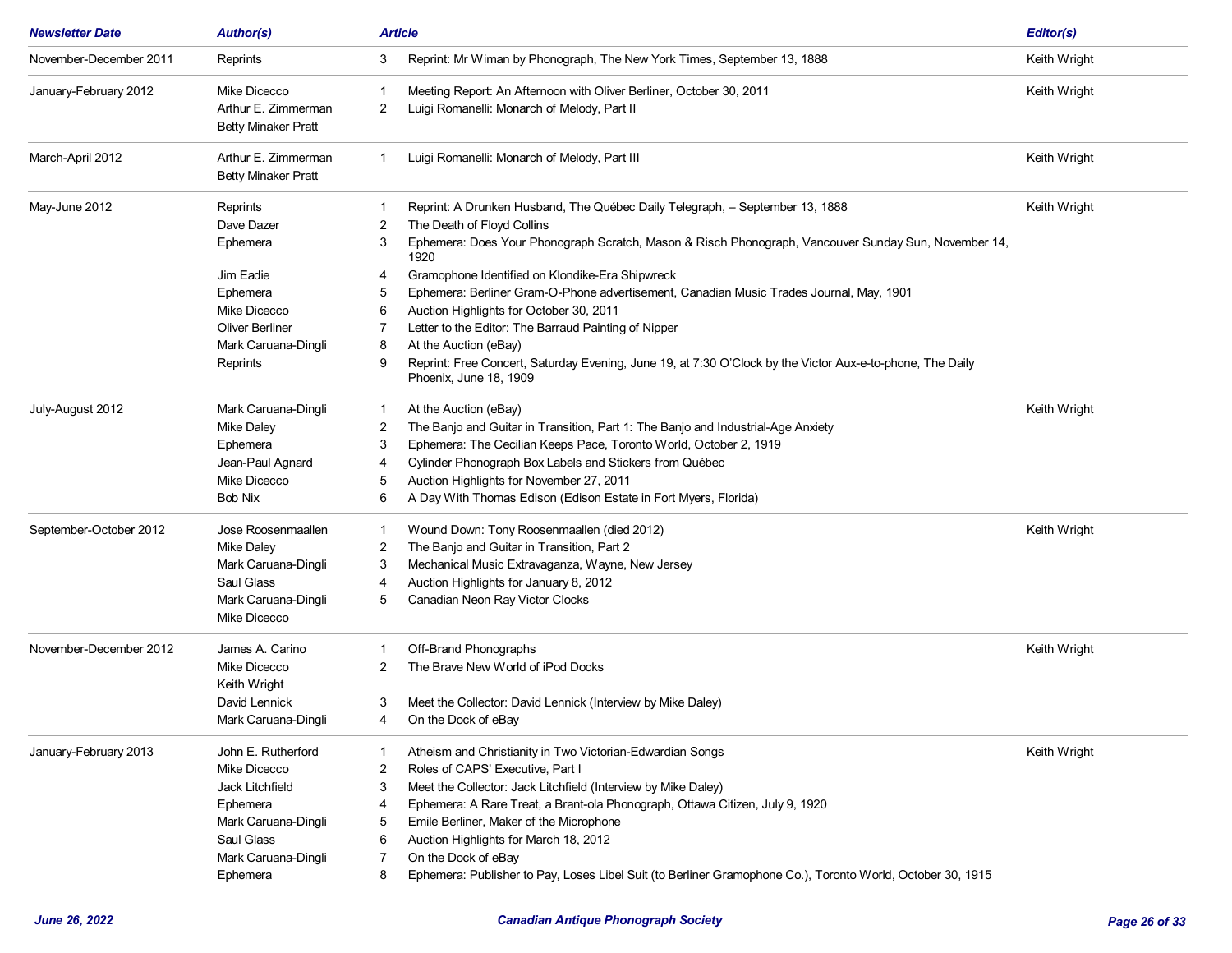| <b>Newsletter Date</b> | <b>Author(s)</b>           | <b>Article</b>                                                                                                                           | Editor(s)                   |
|------------------------|----------------------------|------------------------------------------------------------------------------------------------------------------------------------------|-----------------------------|
| March-April 2013       | Kerilie McDowall           | Looking for Ms Good-Jazz<br>1                                                                                                            | Keith Wright                |
|                        | John E. Rutherford         | <b>Nipper's Ancestors</b><br>2                                                                                                           |                             |
|                        | Mike Dicecco               | Meeting Room Changes for CAPS<br>3                                                                                                       |                             |
|                        | Mark Caruana-Dingli        | An Enrico Caruso Collection<br>4                                                                                                         |                             |
| May-June 2013          | Mike Dicecco               | Roles of CAPS' Executive, Part II                                                                                                        | Keith Wright                |
|                        | Arthur E. Zimmerman        | Not Mr. Edison's Talking Machine (Machines That Talk)<br>2                                                                               |                             |
|                        | <b>Betty Minaker Pratt</b> |                                                                                                                                          |                             |
|                        | Ludi Habs                  | Why I Joined CAPS<br>3                                                                                                                   |                             |
|                        | David Evans                | The Duophone Gramophone<br>4                                                                                                             |                             |
|                        | Ephemera                   | Ephemera: The "Donalda" Console Model Electrically Operated Phonograph, Hudson's Bay Company, Calgary<br>5<br>Herald, September 10, 1923 |                             |
| July-August 2013       | Mike Dicecco               | Meet the CAPS Executive 2013-2016<br>-1                                                                                                  | Vince Colucci, Keith Wright |
|                        | Keith Wright               | Canoedling With a Gramophone<br>2                                                                                                        |                             |
|                        | Don Keele                  | The Story of Don's Discs: An Informal Interview With Don Keele (Interview by Ken McPherson)<br>3                                         |                             |
|                        | Chris Carola               | Soundtrack to History: 1878 Edison Audio Unveiled<br>4                                                                                   |                             |
|                        | Saul Glass                 | Auction Highlights for April 22, 2012<br>5                                                                                               |                             |
|                        | Mike Bryan                 | Be Proud of Your Phonograph Hobby and Show It Off (CAPS Phonograph Display and Demonstration at Lang<br>6<br>Pioneer Village, Ontario)   |                             |
|                        | <b>CAPS Members</b>        | Wound Down: Ray Ball (1928-2013)<br>7                                                                                                    |                             |
| September-October 2013 | Ephemera                   | Ephemera: Canadian National Exhibition, September, 1913                                                                                  | Vince Colucci               |
|                        | Mike Bryan                 | 2<br>A Brief History of the Antique Phonograph: A Primer, A Reference and Just Enough to Make You Knowledgeable!                         |                             |
|                        | Mark Caruana-Dingli        | 3<br>At the Auction (eBay)                                                                                                               |                             |
|                        | Ken McPherson              | Meet the Collector: Ken McPherson (Interview by Mike Daley)<br>4                                                                         |                             |
|                        | <b>Mike Dicecco</b>        | Auction Highlights for June 3, 2012<br>5                                                                                                 |                             |
|                        | Mike Dicecco               | Auction Highlights for September 16, 2012<br>6                                                                                           |                             |
| November-December 2013 | Chris Ferreira             | Wound Down: Cy Ferreira (1935-2013)<br>-1                                                                                                | Vince Colucci               |
|                        | <b>Oliver Berliner</b>     | Getting it Right When We Write: Comments on Mike Bryans's Article: A Brief History of the Antique Phonograph<br>2                        |                             |
|                        | Jane L. Cooper             | Bertha Crawford, "The Canadian Nightingale": Re-Constructing the Life of a Forgotten Canadian Singer<br>3                                |                             |
|                        | Ephemera                   | Ephemera: The Victrola Removes All the Trouble and Makes Dancing Pure Pleasure, The Calgary Herald,<br>4<br>November 4, 1913             |                             |
|                        | Mike Dicecco               | Auction Highlights for October 21, 2012<br>5                                                                                             |                             |
|                        | Mike Dicecco               | Auction Highlights for November 25, 2012<br>6                                                                                            |                             |
|                        | Ephemera                   | Ephemera: A Victor-Victrola for Christmas, The Montreal Gazette, December 8, 1913<br>7                                                   |                             |
| January-February 2014  | Keith Wright               | Golden Ears, "Swissies" and Strange Detours But Still Standing: A History of Thorens<br>1                                                | Vince Colucci               |
|                        | Saul Glass                 | Auction Highlights for October 20, 2013                                                                                                  |                             |
| March-April 2014       | <b>Oliver Berliner</b>     | Letter to the Editor: 56th Grammy Awards                                                                                                 | Vince Colucci               |
|                        | Mark Caruana-Dingli        | Edison Lab Notes<br>2                                                                                                                    |                             |
|                        | Ephemera                   | 3<br>Ephemera: Easter postcard, Postmarked March 31, 1920 (Collection of Bill and Betty Pratt)                                           |                             |
|                        | Mark Caruana-Dingli        | At the Auction (eBay)<br>4                                                                                                               |                             |
|                        | <b>Blain McCutchen</b>     | Book Review: Thomas Edison: His Electrifying Life, by Editors of Time Magazine<br>5                                                      |                             |
|                        | Saul Glass                 | Auction Highlights for January 12, 2014<br>6                                                                                             |                             |
|                        | <b>CAPS Members</b>        | Wound Down: Don Scafe (1936-2014)<br>7                                                                                                   |                             |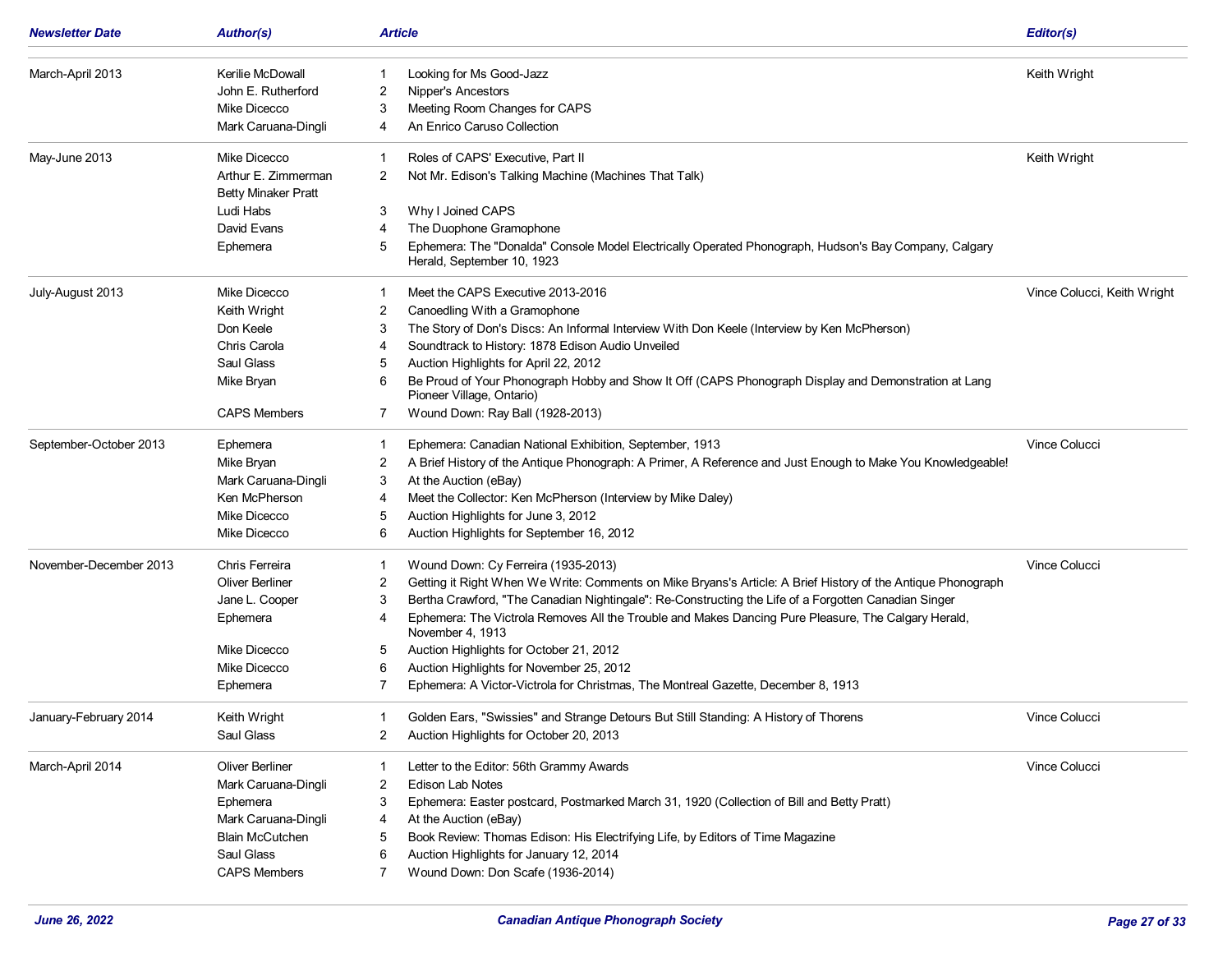| <b>Newsletter Date</b> | <b>Author(s)</b>           | <b>Article</b>                                                                                                          | Editor(s)            |
|------------------------|----------------------------|-------------------------------------------------------------------------------------------------------------------------|----------------------|
| March-April 2014       | Ephemera                   | Ephemera: Easter postcard, Postmarked March 26, 1910 (Collection of Bill and Betty Pratt)<br>8                          | <b>Vince Colucci</b> |
| May-June 2014          | Ephemera                   | Ephemera: The Passing of a Great Singer (Caruso), Montreal Gazette, August 8, 1921                                      | Vince Colucci        |
|                        | Arthur E. Zimmerman        | George Wade and His Cornhuskers, Part I<br>2                                                                            |                      |
|                        | <b>Betty Minaker Pratt</b> |                                                                                                                         |                      |
|                        | Rob Gilmore                |                                                                                                                         |                      |
|                        | Saul Glass                 | Auction Highlights for February 9, 2014<br>3                                                                            |                      |
| July-August 2014       | Arthur E. Zimmerman        | George Wade and His Cornhuskers, Part II<br>1                                                                           | <b>Vince Colucci</b> |
|                        | <b>Betty Minaker Pratt</b> |                                                                                                                         |                      |
|                        | Rob Gilmore                |                                                                                                                         |                      |
|                        | Ephemera                   | Ephemera: The Berliner Gramophone, P.F. Bowen & Co., Daily Telegraph, July 21, 1902<br>2                                |                      |
|                        | Saul Glass                 | Auction Highlights for March 16, 2014<br>3                                                                              |                      |
|                        | Ephemera                   | Ephemera: Fill in the Blank of Your Evenings at Home (Columbia, Layton Bros.), Montreal Gazette, November,<br>4<br>1913 |                      |
| September-October 2014 | Keith Wright               | Donalda: A Canadian Melba? (From the Canadian Antique Phonograph Project)                                               | <b>Vince Colucci</b> |
|                        | Ephemera                   | Ephemera: Eaton's College Street (Johnson's Wax Polish for your Phonograph), 1920s (Collection of Bill and<br>2         |                      |
|                        |                            | <b>Betty Pratt)</b>                                                                                                     |                      |
|                        | <b>Vince Colucci</b>       | Auction Highlights for April 27, 2014<br>3                                                                              |                      |
|                        | Mark Caruana-Dingli        | Edison and Ford Winter Estates in Fort Myers<br>4                                                                       |                      |
|                        | Mark Caruana-Dingli        | 5<br>At the Auction (eBay)                                                                                              |                      |
| November-December 2014 | Ed Moran                   | Wound Down: Arthur Richardson (1941-2014)<br>-1                                                                         | <b>Vince Colucci</b> |
|                        | Philip Jorre de St. Jorre  | The Journey of an Edison Army and Navy Phonograph<br>2                                                                  |                      |
|                        | Saul Glass                 | Auction Highlights for September 14, 2014<br>3                                                                          |                      |
|                        | Mark Caruana-Dingli        | Edison and Ford Winter Estates Museum: A Few Personal Items<br>4                                                        |                      |
|                        | Mark Caruana-Dingli        | 5<br>At the Auction (eBay)                                                                                              |                      |
| January-February 2015  | Keith Wright               | Phonola and Its Surprisingly-Early Start (from the Canadian Antique Phonograph Project)<br>-1                           | <b>Vince Colucci</b> |
|                        | Saul Glass                 | Auction Highlights for October 19, 2014<br>2                                                                            |                      |
|                        | Don Woodrow                | What Causes a Mainspring to Shatter?<br>3                                                                               |                      |
|                        | Mark Caruana-Dingli        | Edison and Ford Winter Estates Museum: Edison Little Folks Furniture<br>4                                               |                      |
| March-April 2015       | Mark McNeil                | Reprint: Gramophone Tour to Memorialize RCAF Airmen, Hamilton Spectator, 2015                                           | <b>Vince Colucci</b> |
|                        | Robert Feinstein           | The Bettini Phonograph in Court<br>2                                                                                    |                      |
|                        | Saul Glass                 | Auction Highlights for November 23, 2014<br>3                                                                           |                      |
|                        | Jean-Paul Agnard           | Phonautographs "Made in Québec"<br>4                                                                                    |                      |
|                        | Saul Glass                 | Auction Highlights for January 11, 2015<br>5                                                                            |                      |
|                        | Mark Caruana-Dingli        | How Edison Appropriates Prestige Belonging to Other Inventors<br>6                                                      |                      |
| May-June 2015          | <b>Oliver Berliner</b>     | Letter to the Editor: Edison Appropriates Credit for Inventions of Others                                               | <b>Vince Colucci</b> |
|                        | Mike Bryan                 | <b>CAPS Membership Survey Results</b><br>2                                                                              |                      |
|                        | Keith Wright               | Stewart Phonographs and Beyond: W.H. Banfield & Sons (from the Canadian Antique Phonograph Project)<br>3                |                      |
|                        | Saul Glass                 | Auction Highlights for March 29, 2015<br>4                                                                              |                      |
| July-August 2015       | Mark Caruana-Dingli        | A Wonderful Find (Correspondence Signed by Emile Berliner)                                                              | Vince Colucci        |
|                        | Keith Wright               | Curtiss Aeronola and the Post War Effect (from the Canadian Antique Phonograph Project)<br>2                            |                      |
|                        | Saul Glass                 | Auction Highlights for June 7, 2015<br>3                                                                                |                      |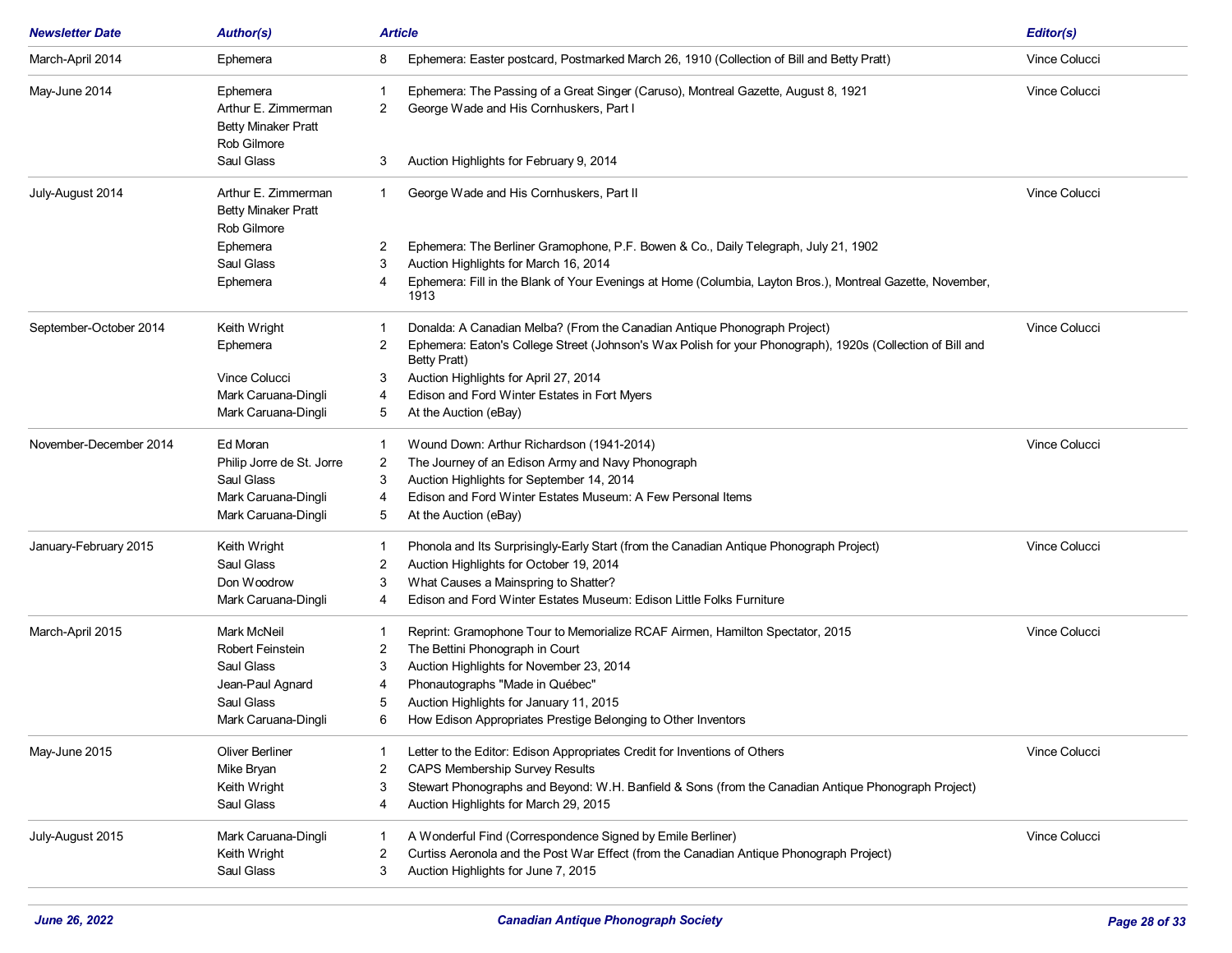| <b>Newsletter Date</b> | <b>Author(s)</b>       | <b>Article</b>                                                                                                                                    | Editor(s)            |
|------------------------|------------------------|---------------------------------------------------------------------------------------------------------------------------------------------------|----------------------|
| September-October 2015 | Mark Caruana-Dingli    | At the Auction (eBay)<br>1                                                                                                                        | <b>Vince Colucci</b> |
|                        | Mike Dicecco           | Tech Tip: Motor Repair - Freeing Frozen Spindle Shafts<br>2                                                                                       |                      |
|                        | Mark Caruana-Dingli    | Report on Exhibition: "Hear My Voice", Smithsonian's American History Museum<br>3                                                                 |                      |
| November-December 2015 | <b>Bethany Kettle</b>  | Reprint: Feel the Music - Profile of CAPS Member Allan Gaudreault, laclabicheregion.com, 2015<br>1                                                | <b>Vince Colucci</b> |
|                        | Ephemera               | Ephemera: Columbia, After Dinner Tonight, The Toronto World, October, 1913<br>2                                                                   |                      |
|                        | Mark Caruana-Dingli    | Phonographs on Display at the Smithsonian's American History Museum<br>3                                                                          |                      |
|                        | Saul Glass             | Auction Highlights for September 13, 2015<br>4                                                                                                    |                      |
|                        | Mike Dicecco           | Late and Collectible Rock 'n' Roll 78s, Part 1<br>5                                                                                               |                      |
|                        | Mike Dicecco           | Tech Tip: Motor Repair - Freeing Frozen Spindle Shafts (Supplement)<br>6                                                                          |                      |
|                        | Mike Bryan             | Announcing Important Changes to Antique Phonograph News<br>7                                                                                      |                      |
| Winter 2016            | Mike Bryan             | Welcome to the New Format Antique Phonograph News<br>1                                                                                            | <b>Vince Colucci</b> |
|                        | Keith Wright           | The Brotherhood of the Wooden Tinfoil Phonograph<br>2                                                                                             |                      |
|                        | Adam Mock              | The Crate or How I Learned to Stop Worrying and Love Antique Phonograph Restoration<br>3                                                          |                      |
|                        | Rainer E. Lotz         | Phonocard and Phonopost History<br>4                                                                                                              |                      |
|                        | Saul Glass             | Auction Highlights for November 22, 2015<br>5                                                                                                     |                      |
| Spring 2016            | Mike Dicecco           | Book Review: Emile Berliner and the Kämmer & Reinhardt Gramophone, by Mark Caruana-Dingli<br>1                                                    | <b>Vince Colucci</b> |
|                        | Keith Wright           | 2<br>How my Train Jumped All 8 Tracks or Elvis Cool to Truck Stop Cruel, Program 3                                                                |                      |
|                        | Mark Caruana-Dingli    | At the On-line Auctions<br>3                                                                                                                      |                      |
|                        | Mike Dicecco           | Paul André Lawrie - Collector, Restorer<br>4                                                                                                      |                      |
|                        | Saul Glass             | Auction Highlights for January 10, 2016<br>5                                                                                                      |                      |
|                        | Ephemera               | Ephemera: Ease Into Summer With Columbia and Victor, Original Catalogues May 1920 - August 1923 (Collection<br>6<br>of Bill and Betty Pratt)      |                      |
| Summer 2016            | <b>Blain McCutchen</b> | Meet the Executive, Part 1: Blain McCutchen<br>1.                                                                                                 | Adam Mock            |
|                        | Mike Dicecco           | Meet the Executive, Part 1: Mike Dicecco                                                                                                          |                      |
|                        | Mark Caruana-Dingli    | Meet the Executive, Part 1: Mark Caruana-Dingli<br>3                                                                                              |                      |
|                        | Mike Dicecco           | The New Glenn Miller Orchestra in Hi-Fi<br>4                                                                                                      |                      |
|                        | Kerilie McDowall       | Inspirational World Famous Glenn Miller Orchestra Featured at Festival Nanaimo<br>5                                                               |                      |
|                        | Tyler P. Burgess       | Ephemera: Original Drawing of the Canadian Berliner "GT", 2016 (Drawing by Tyler Burgess)<br>6                                                    |                      |
|                        | Arthur E. Zimmerman    | The Bands of the Allied Expeditionary Forces in England: 1944-45<br>7                                                                             |                      |
|                        | Mark Caruana-Dingli    | Donley's Wild West Town Phonograph & Music Box Show 2016<br>8                                                                                     |                      |
|                        | Ephemera               | Ephemera: Original ad for the Duplex Phonograph, 1906<br>9                                                                                        |                      |
|                        | Saul Glass             | Auction Highlights for February 21, 2016<br>10                                                                                                    |                      |
|                        | Saul Glass             | Auction Highlights for April 3, 2016<br>11                                                                                                        |                      |
| Autumn 2016            | Ephemera               | Ephemera: Original catalogue of the McLagan Phonograph, c. 1921 (Collection of Bill and Betty Pratt)<br>1                                         | Adam Mock            |
|                        | Ephemera               | Ephemera: Little Tots' Records, Book No. 5, the Christmas Book, Regal Record Co., New York, NY, 1923<br>2<br>(Collection of Bill and Betty Pratt) |                      |
|                        | <b>Bill Pratt</b>      | Meet the Executive, Part 2: Bill Pratt<br>3                                                                                                       |                      |
|                        | Adam Mock              | Meet the Executive, Part 2: Adam Mock<br>4                                                                                                        |                      |
|                        | Mike Bryan             | Meet the Executive, Part 2: Mike Bryan<br>5                                                                                                       |                      |
|                        | <b>Blain McCutchen</b> | The McLagan Phonograph Corporation of Stratford, Ontario<br>6                                                                                     |                      |
|                        | Robert Feinstein       | A Potpourri of Bettini Entertainments<br>7                                                                                                        |                      |
|                        | <b>Oliver Berliner</b> | Letter to the Editor: Glenn Miller Articles in Summer Issue<br>8                                                                                  |                      |
|                        | Arthur E. Zimmerman    | After a Century, Block Unlocked<br>9                                                                                                              |                      |
|                        | Saul Glass             | 10 Auction Highlights for June 5, 2016                                                                                                            |                      |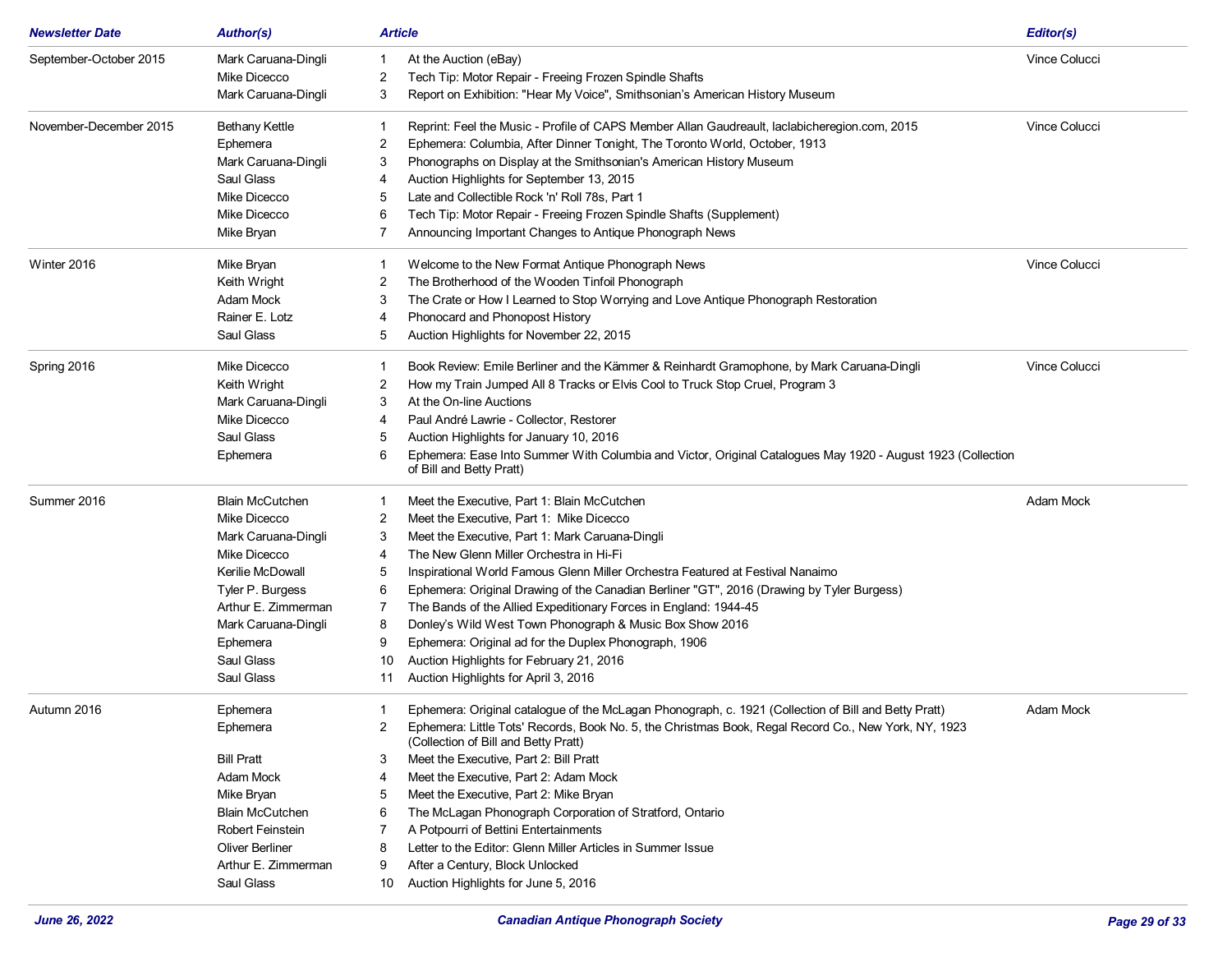| <b>Newsletter Date</b> | <b>Author(s)</b>                                  | <b>Article</b>                                                                                                                                                                   | Editor(s) |
|------------------------|---------------------------------------------------|----------------------------------------------------------------------------------------------------------------------------------------------------------------------------------|-----------|
| Autumn 2016            | Ephemera                                          | Ephemera: Postcard, Christmas Wishes, 1910 (Collection of Bill and Betty Pratt)<br>11                                                                                            | Adam Mock |
|                        | Ephemera                                          | Ephemera: Will There Be a Victrola in Your Home This Christmas, Victor Talking Machine Company flyer, August<br>12<br>17, 1914 (Collection of Bill and Betty Pratt)              |           |
| Winter 2017            | Arthur E. Zimmerman<br><b>Betty Minaker Pratt</b> | Gordon William McClain: From the Phonograph Era to the Radio Era<br>1                                                                                                            | Adam Mock |
|                        | Mike Dicecco                                      | Late and Collectible Rock 'n' Roll 78s, Part 2<br>2                                                                                                                              |           |
|                        | <b>Steven Gaber</b>                               | <b>Bix Beiderbecke</b><br>3                                                                                                                                                      |           |
|                        | Oliver Berliner                                   | How 'On Record: The Soundtrack of our Lives' Crashed When it Became 'Sound Breaking: Stories from the<br>4<br>Cutting Edge of Recorded Sound'                                    |           |
|                        | Saul Glass                                        | Auction Highlights for September 11, 2016<br>5                                                                                                                                   |           |
| Spring 2017            | Ephemera                                          | Ephemera: Postcard, Happy Easter, April 12, 1911 (Collection of Bill and Betty Pratt)<br>1                                                                                       | Adam Mock |
|                        | <b>Oliver Berliner</b>                            | Letter to the Editor: Observations of Leon F. Douglass and Lt. Gianni Bettini<br>2                                                                                               |           |
|                        | Mike Bryan                                        | Edison the Man and His Life, Part One: The First 30 Years - Chapter I<br>3                                                                                                       |           |
|                        | Keith Wright                                      | Great Gatsby! (Spadina House Gatsby Garden Party, Toronto)<br>4                                                                                                                  |           |
|                        | Ephemera                                          | Ephemera: Postcard, Outdoor Dancing to the Edison Model C-250 Chippendale Disc Phonograph, c. 1915<br>5<br>(Collection of Bill and Betty Pratt)                                  |           |
|                        | Mark Caruana-Dingli                               | At the On-line Auctions<br>6                                                                                                                                                     |           |
|                        | Robert Feinstein                                  | Joseph Hunter Dickinson: An Overlooked Inventor<br>7                                                                                                                             |           |
|                        | Mark Caruana-Dingli                               | Thomas A. Edison Signed Lab Note<br>8                                                                                                                                            |           |
|                        | Adam Mock                                         | Auction Highlights for October 16, 2016<br>9                                                                                                                                     |           |
|                        | Mike Dicecco                                      |                                                                                                                                                                                  |           |
|                        | Adam Mock                                         | Auction Highlights for November 20, 2016<br>10                                                                                                                                   |           |
|                        | Mike Dicecco                                      |                                                                                                                                                                                  |           |
|                        | Ephemera                                          | Ephemera: Edison Speaking Phonograph Exhibited at Greenwood Hall, 1978<br>11                                                                                                     |           |
| Summer 2017            | Mike Bryan                                        | Edison the Man and His Life, Part One: The First 30 Years - Chapter II<br>1                                                                                                      | Adam Mock |
|                        | Ephemera                                          | Ephemera: Edison advertising brochure No. 945, showing Edison Triumph Phonograph, c. 1908 (Collection of Bill<br>2<br>and Betty Pratt)                                           |           |
|                        | Mike Dicecco                                      | Crap-O-Phones: Repairing, Rebuilding, or Reconstructing (?) "The Crap-O-Phone"<br>3                                                                                              |           |
|                        | Reprints                                          | Reprint: Beware of the Crap-O-Phone!, Mainspring Press, 1999<br>4                                                                                                                |           |
|                        | <b>Bill Pratt</b>                                 | Ephemera: Postcard From the Past, photograph of a Crap-O-Phone pasted over original scene, postmarked<br>5<br>Stewart, Ohio, April 23, 1913 (Collection of Bill and Betty Pratt) |           |
|                        | Mark Caruana-Dingli                               | At the On-line Auctions<br>6                                                                                                                                                     |           |
|                        | Jack Winkler                                      | 7<br>Edison's Transatlantic Message                                                                                                                                              |           |
|                        | Ephemera                                          | Ephemera: Displays the "Phonola", Talking Machine World, April 10, 1915<br>8                                                                                                     |           |
|                        | Ephemera                                          | Ephemera: The Latest Phonola-Type "Organola", The Pollock Manufacturing Co., Ltd, Berlin, Canada, Talking<br>9<br>Machine World, September 15, 1915                              |           |
|                        | Adam Mock                                         | Gram-O-Fun Word Puzzle<br>10                                                                                                                                                     |           |
|                        | Mark Caruana-Dingli                               | Edison Winter Estate, Fort Myers, Florida<br>11                                                                                                                                  |           |
|                        | Saul Glass                                        | Auction Highlights for January 8, 2017<br>12                                                                                                                                     |           |
|                        | Ephemera                                          | Ephemera: Advertising Card, Gram-o-phone Records Free, Consolidated Talking Machine Co., Philadelphia, PA,<br>13<br>c. 1900                                                      |           |
| Autumn 2017            | Mike Bryan                                        | Edison the Man and His Life, Part One: The First 30 Years - Chapter III                                                                                                          | Adam Mock |
|                        | <b>Blain McCutchen</b>                            | Antique Phonograph Replications with Mirek Stehlik<br>2                                                                                                                          |           |
|                        | <b>Blain McCutchen</b>                            | 3<br>Q&A with Mirek Stehlik                                                                                                                                                      |           |
|                        | Mike Dicecco                                      |                                                                                                                                                                                  |           |
|                        | Mike Dicecco                                      | "It's All In The Chase": The Ed and Dianne Moran Collection<br>4                                                                                                                 |           |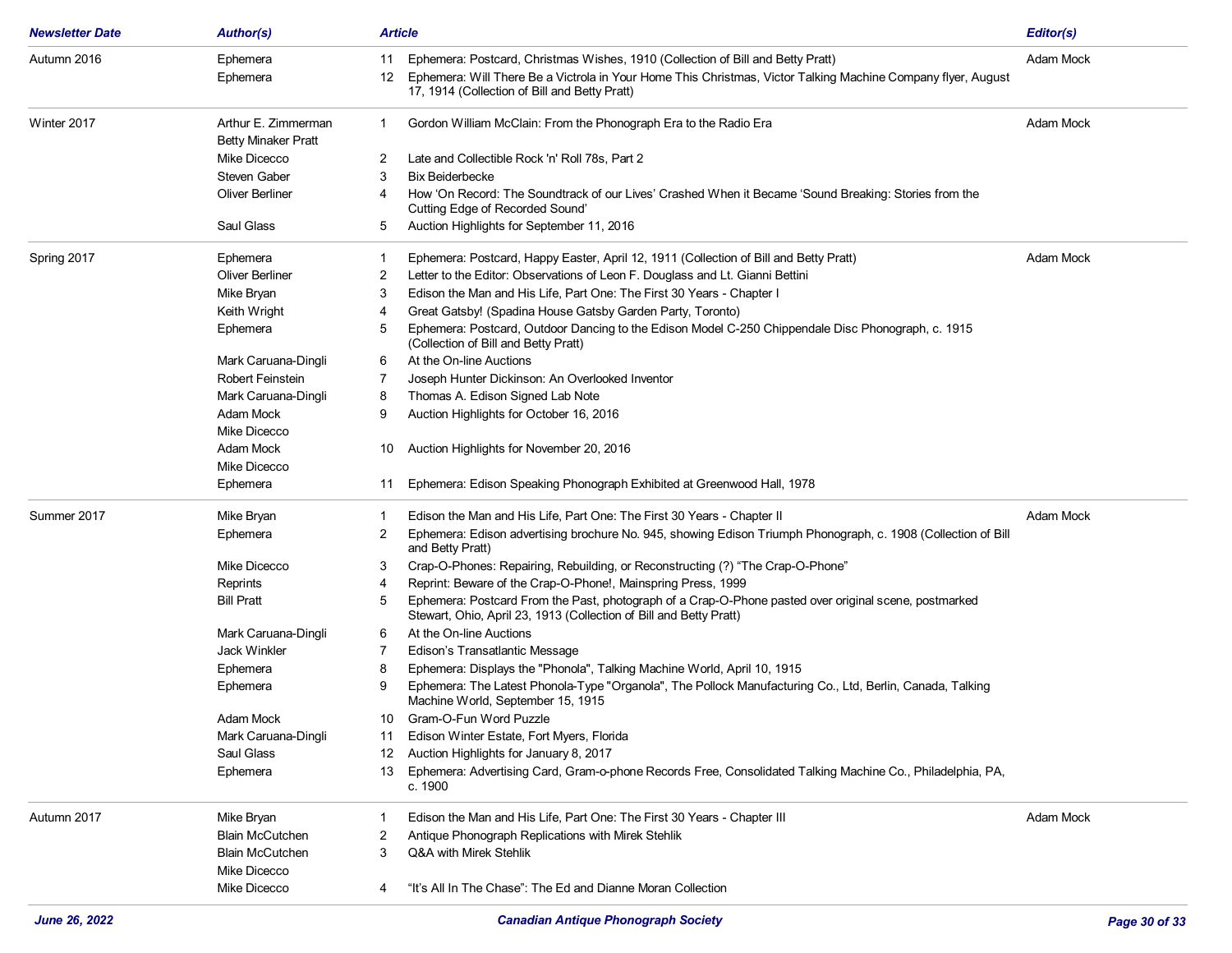| <b>Newsletter Date</b> | <b>Author(s)</b>       | <b>Article</b> |                                                                                                                                         | Editor(s)           |
|------------------------|------------------------|----------------|-----------------------------------------------------------------------------------------------------------------------------------------|---------------------|
| Autumn 2017            | Mark Caruana-Dingli    | 5              | Modern Methods Used to Produce Disc Records                                                                                             | Adam Mock           |
| Winter 2018            | Robert Feinstein       |                | Bettini's Latin American Connections                                                                                                    | Adam Mock           |
|                        | <b>Steven Gaber</b>    | 2              | Duke Ellington                                                                                                                          |                     |
|                        | Saul Glass             | 3              | Auction Highlights for March 26, 2017                                                                                                   |                     |
| Spring 2018            | Mike Bryan             | -1             | A Victrola Featured on TV and My 15 Minutes of Fame                                                                                     | Adam Mock           |
|                        | Ephemera               | 2              | Ephemera: Postcard, St. Patrick's Day, pre-1910 (Collection of Bill and Betty Pratt)                                                    |                     |
|                        | Mike Dicecco           | 3              | An Interview With Steve Stanton                                                                                                         |                     |
|                        | <b>Steve Stanton</b>   | 4              | When The Time Comes(And it will)                                                                                                        |                     |
|                        | Mark Caruana-Dingli    | 5              | At the On-line Auctions                                                                                                                 |                     |
| Summer 2018            | Arthur E. Zimmerman    | -1             | The Value of the On-line APN: Gordon William McClain                                                                                    | Adam Mock           |
|                        | <b>Bill Pratt</b>      | 2              | The Bell Piano and Music Warerooms in Toronto: "The Home of the Victrola"                                                               |                     |
|                        | Mark Caruana-Dingli    | 3              | A Simple Phonograph                                                                                                                     |                     |
|                        | Saul Glass             | 4              | Auction Highlights for April 30, 2017                                                                                                   |                     |
| Autumn 2018            | Allen Koenigsberg      | -1             | Letter to the Editor: "Slide-Rule" Phonograph                                                                                           | Adam Mock           |
|                        | Reprints               | 2              | ARSC Award for Lifetime Achievement & Distinguished Service to Historical Recordings (David Lennick)                                    |                     |
|                        | Ephemera               | 3              | Ephemera: Edgar V. Hudson, Rockhampton, UK - Xmas gift suggestions - portable gramophones                                               |                     |
|                        | Arthur E. Zimmerman    | 4              | Master Violinist Eugène Ysaÿe on Disc                                                                                                   |                     |
|                        | Keith Wright           | 5              | How My Train Jumped All 8 Tracks or Elvis Cool to Truck Stop Cruel, Program 4                                                           |                     |
|                        | <b>Oliver Berliner</b> | 6              | Getting our History Straightfor Once                                                                                                    |                     |
|                        | Ephemera               |                | Ephemera: A portable Victrola for Christmas and Victor Records booklet for December 1929 (Collection of Bill and<br><b>Betty Pratt)</b> |                     |
|                        | Saul Glass             | 8              | Auction Highlights for June 4, 2017                                                                                                     |                     |
|                        | Mark Caruana-Dingli    | 9              | Emile Berliner's Multiphone                                                                                                             |                     |
| Winter 2019            | <b>Jack Winkler</b>    | -1             | Letter to the Editor: U.S. Toy Gramophone                                                                                               | Adam Mock           |
|                        | Arthur E. Zimmerman    | 2              | Ysaÿe Treasure Found                                                                                                                    |                     |
|                        | <b>Bill Pratt</b>      | 3              | Gourlay, Winter & Leeming: "Canada's Most Nearly Perfect Instruments"                                                                   |                     |
|                        | Mark Caruana-Dingli    | 4              | A "Home-Made" Tinfoil Phonograph                                                                                                        |                     |
| Spring 2019            | Mike Dicecco           |                | It's Election Time at CAPS—June 2019                                                                                                    | Adam Mock           |
|                        | Ephemera               | 2              | Ephemera: The Machine That Talks, The Rudolph Wurlitzer Co.                                                                             |                     |
|                        | Laura Pinto            | 3              | Gramophone DJ Reaches Across Generations to Educate and Entertain                                                                       |                     |
|                        | Mark Caruana-Dingli    | 4              | At the On-line Auctions                                                                                                                 |                     |
|                        | Ephemera               | 5              | Ephemera: Victrola (dancers), Victor Talking Machine Company                                                                            |                     |
|                        | Robert Feinstein       | 6              | The Bettini-Lugo Connection                                                                                                             |                     |
|                        | Saul Glass             |                | Auction Highlights for September 10, 2017                                                                                               |                     |
|                        | Saul Glass             | 8              | Auction Highlights for October 15, 2017                                                                                                 |                     |
|                        | Ephemera               | 9              | Ephemera: New Talking Machine, The Polyphone, The Talking Machine Co., Chicago                                                          |                     |
|                        | Saul Glass             | 10             | Auction Highlights for November 26, 2017                                                                                                |                     |
| Summer 2019            | <b>Steve O'Neill</b>   |                | Recordings of the Belle Epoque                                                                                                          | Mark Caruana-Dingli |
|                        | David Lennick          | 2              | The Happy Gang                                                                                                                          |                     |
|                        | Mark Caruana-Dingli    | 3              | Meeting Report: March 24th, 2019                                                                                                        |                     |
|                        | Mark Caruana-Dingli    | 4              | At the On-line Auctions                                                                                                                 |                     |
|                        | <b>Blain McCutchen</b> | 5              | Auction Highlights for October 14, 2018, November 25, 2018, January 13, 2019                                                            |                     |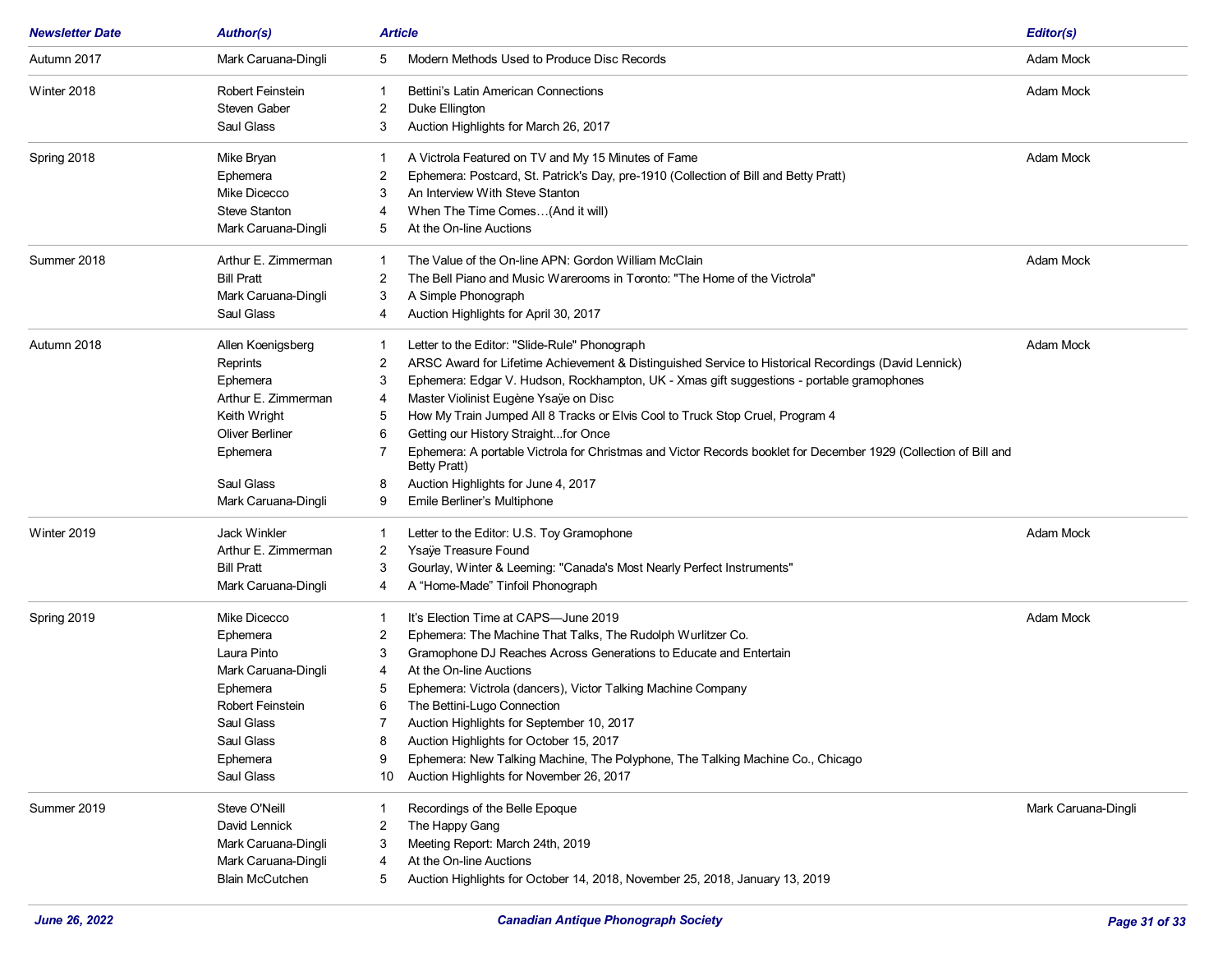| <b>Newsletter Date</b> | <b>Author(s)</b>             | <b>Article</b>                                                                                                                                       | Editor(s)           |
|------------------------|------------------------------|------------------------------------------------------------------------------------------------------------------------------------------------------|---------------------|
| Summer 2019            | <b>Blain McCutchen</b>       | Horst Weggler Passes Away<br>6                                                                                                                       | Mark Caruana-Dingli |
| Autumn 2019            | Mark Caruana-Dingli          | Toronto's Popular Vinyl Record Show<br>1                                                                                                             | Mark Caruana-Dingli |
|                        | <b>Blain McCutchen</b>       | The Stratford Edison Legend<br>2                                                                                                                     |                     |
|                        | Mike Dicecco                 | Meeting Report: June 2, 2019<br>3                                                                                                                    |                     |
|                        | <b>CAPS Members</b>          | Auction Highlights for February 24, 2019, March 24, 2019, April 28, 2019<br>4                                                                        |                     |
| Winter 2020            | Danny Ogaki                  | <b>Grading Records</b>                                                                                                                               | Mark Caruana-Dingli |
|                        | Ephemera                     | Ephemera: 1920 Victor Victrola advertisement explaining why they had achieved the greatest state of perfection<br>2<br>"highest state of perfection" |                     |
|                        | Mark Caruana-Dingli          | The Vintage Music Show in Union, Illinois<br>3                                                                                                       |                     |
|                        | <b>Steven Gaber</b>          | The Life and Music of George Gershwin: Part 1<br>4                                                                                                   |                     |
|                        | <b>CAPS Members</b>          | Meeting Report: September 8, 2019<br>5                                                                                                               |                     |
|                        | <b>CAPS Members</b>          | Auction Highlights for June 2, 2019, September 8, 2019<br>6                                                                                          |                     |
| Spring 2020            | Steven Gaber                 | The Life and Music of George Gershwin: Part 2<br>-1                                                                                                  | Mark Caruana-Dingli |
|                        | Mark Caruana-Dingli          | Meeting Report: October 20, 2019<br>2                                                                                                                |                     |
|                        | Don Colvin                   | Meeting Report: November 17, 2019<br>3                                                                                                               |                     |
|                        | <b>CAPS Members</b>          | Auction Highlights for October 20 and November 17, 2019<br>4                                                                                         |                     |
|                        | Mike Bryan                   | CAPS Visit to the Noordermeer Collection                                                                                                             |                     |
| Summer 2020            | Ephemera                     | Ephemera: The Spanish Influenza, A.P. Curtin Music House and Escape The Flu, Kent's Edison Store                                                     | Mark Caruana-Dingli |
|                        | Mike Dicecco                 | Interview with Gary Boardman, CAPS New VP<br>2                                                                                                       |                     |
|                        | Arthur E. Zimmerman          | 3<br>XWA, Montreal: the Very First Radio Broadcast in Canada: The Real Story, at Last                                                                |                     |
|                        | Mark Caruana-Dingli          | Voices from the Past<br>4                                                                                                                            |                     |
|                        | <b>Richard Scott</b>         | Europe's First Disc Recording Studio Site Honoured<br>5                                                                                              |                     |
|                        | Don Colvin                   | Meeting Report: January 12, 2020<br>6                                                                                                                |                     |
|                        | Mike Dicecco                 | Auction Highlights for January 12, 2020                                                                                                              |                     |
|                        | Don Colvin                   | Meeting Report: March 1, 2020<br>8                                                                                                                   |                     |
|                        | Mike Dicecco                 | Auction Highlights for March 1, 2020<br>9                                                                                                            |                     |
| Autumn 2020            | Mike Dicecco                 | President's Message                                                                                                                                  | Mark Caruana-Dingli |
|                        | <b>Bill Pratt</b>            | The First 50 Years<br>2                                                                                                                              |                     |
|                        | Ken Vinen                    | My Earliest Memories of CAPS<br>3                                                                                                                    |                     |
|                        | Mike Bryan                   | Maybe No Longer A Newbie<br>4                                                                                                                        |                     |
|                        | <b>Rick Elinson</b>          | Shards of Memory<br>5                                                                                                                                |                     |
|                        | Oliver Berliner              | What Did it Take to Get us Here?<br>6                                                                                                                |                     |
| Winter 2021            | Don Colvin                   | Zoom Meeting Report: November 29, 2020                                                                                                               | Mark Caruana-Dingli |
|                        | Jack Winkler                 | Researching Some Early Gramophone Advertising<br>2                                                                                                   |                     |
|                        | <b>Bill Pratt</b>            | Advertising the Talking Doll in Toronto<br>3                                                                                                         |                     |
|                        | <b>Christopher Proudfoot</b> | The City of London Phonograph and Gramophone Society Centenary                                                                                       |                     |
|                        | Robert Feinstein             | Andrew Balting: A New Zealand Bettini Promoter<br>5                                                                                                  |                     |
|                        | Mark Caruana-Dingli          | <b>On-line Live Auctions</b><br>6                                                                                                                    |                     |
| Spring 2021            | Don Colvin                   | Zoom Meeting Report: January 10, 2021                                                                                                                | Mark Caruana-Dingli |
|                        | Oliver Berliner              | Confessions - Concessions - Clarifications - Conclusions: The author sheds some light on some inventions of the<br>"Great Emile"                     |                     |
|                        | John E. Rutherford           | The Day "I Met" Paul Robeson<br>3                                                                                                                    |                     |